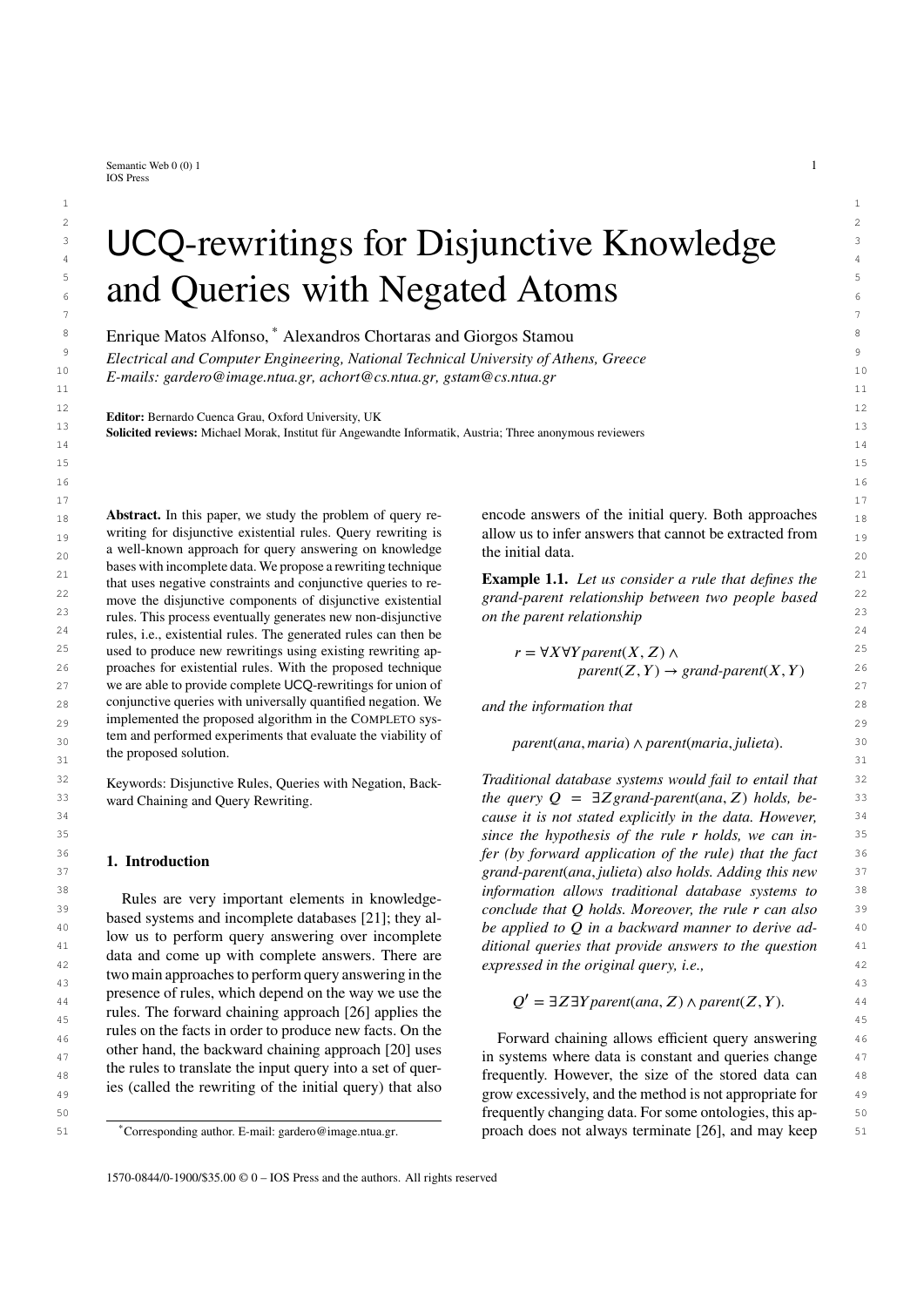1 generating constantly new data. Backward chaining, on rules [10]. Yet, the existing query rewriting-based ap-2 the other hand, is ideal for constant queries and chan-<br>proaches in the literature [14, 22, 23] that propose im-3 3 plementations and experiments only deal with queries 4 ponential with respect to the size of the initial query that introduce negation in very limited ways. <sup>5</sup> [\[19\]](#page-23-3) or in some cases a finite rewriting may not exist. Having existential variables, disjunction and queries <sup>5</sup> <sup>6</sup> In both approaches, the application of the rules does with negated atoms makes the entailment problem even 7 not always terminate. Furthermore, having no restric- more difficult. However, by using these expressive re-<sup>8</sup> tion on the expressivity of the rules or having negated sources in a smart way we can get very interesting and <sup>9</sup> atoms on the query makes the query entailment prob-<br><sup>9</sup> 10 10 Particularly, in this paper we are interested in solving ging data, although the size of the rewriting can be ex-In both approaches, the application of the rules does not always terminate. Furthermore, having no restriction on the expressivity of the rules or having negated lem undecidable [\[7\]](#page-22-0).

<sup>11</sup> In this paper, we focus on the entailment problem the entailment of a union of conjunctive queries with <sup>11</sup> 12 of conjunctive queries with negated atoms (CQ<sup>-</sup>) in universally quantified negation by rewriting it into a <sup>12</sup> <sup>13</sup> the framework of disjunctive existential rules based on union of conjunctive queries without negation (UCQ), <sup>13</sup> In this paper, we focus on the entailment problem first-order logic (FOL) without function symbols.

<sup>16</sup> of very expressive knowledge in FOL, e.g., the contract of the contract of the contract of the contract of the contract of the contract of the contract of the contract of the contract of the contract of the contract o

$$
\forall X \exists Y \text{ is-parent}(X) \rightarrow \text{father}(X, Y) \vee
$$
  

$$
\text{mother}(X, Y),
$$

 $21$  where disjunction and existentially quantified variables  $21$  versally quantified negation are considered. The author  $21$ 22 can appear on the right-hand side of the implication. Provides a set of decidently, undecidently and com- $23$  Conjunctive query entailment is undecidable in the prexity results for answering different types of queries  $23$  $24$  case of existential rules with disjunction. However, un-<br> $24$  with respect to various classes of DL knowledge bases  $24$  $25$  der some restrictions the problem can become decid-<br> $25$  and various combinations of ICs. In general, his res-<br> $25$ 26 able [\[7,](#page-22-0) [15\]](#page-22-1). To the best of our knowledge, existing this show that answering relational queries is unreas- $27$  research on existential rules with disjunction is only  $27$  in many DLs and IC languages. The author con-28 based on forward chaining algorithms  $[13, 15]$  $[13, 15]$  or Dis-<br> $\frac{128}{28}$  states unions of conjunctive queries with universality  $\frac{128}{28}$ 29 iunctive Datalog rewriting  $[3, 9, 11, 16]$  quantified negation, and shows that answering queries  $\frac{29}{2}$ junctive Datalog rewriting [\[3,](#page-22-3) [9,](#page-22-4) [11,](#page-22-5) [16\]](#page-23-4).

31 counterexamples of disjunctive rules, e.g., even in the absence of ICS. 21 counterexamples of disjunctive rules, e.g.,

∃*𝑋*∀*𝑌* ∀*𝑍person*(*𝑋*)∧ ¬*married*(*𝑋, 𝑌* ) ∧  $\neg parent(X, Z)$ 

$$
\forall X \exists Y \exists Z \text{person}(X) \rightarrow \text{married}(X, Y) \lor \text{parent}(X, Z).
$$

<sup>42</sup> ation is associated to the "cannot" semantics, and the gether with some experiments. In this paper, we extend <sup>43</sup> example query expresses the question of whether there their definition of piece unification to deal also with <sup>44</sup> is a person that cannot be married and cannot be a par-<br>disjunctive existential rules. We also extend their re-45 ent. We also consider *universally quantified negation* writing algorithm for existential rules into a sound and 45 46 46 [\[1,](#page-22-6) [27,](#page-23-5) [28\]](#page-23-6), i.e., variables that are only present in neg-<sup>47</sup> ated atoms are universally quantified. The ential rules and queries with negated atoms. However, <sup>47</sup> ent. We also consider *universally quantified negation* ated atoms are universally quantified.

49 even for very simple types of rules [\[18,](#page-23-7) [28\]](#page-23-6). On the In [12], Bourhis et al. present a study of the com-50 other hand, the use of guarded negation in queries is plexity of query answering with respect to guarded dis-

rules [\[10\]](#page-22-7). Yet, the existing query rewriting-based approaches in the literature [\[14,](#page-22-8) [22,](#page-23-8) [23\]](#page-23-9) that propose imthat introduce negation in very limited ways.

Having existential variables, disjunction and queries useful decidable fragments.

 $14$  first-order logic (FOL) without function symbols. called a UCQ-rewriting, where each element in it is a  $14$ 15 15 Disjunctive existential rules allow the representation universally quantified negation by rewriting it into a union of conjunctive queries without negation  $(UCQ)$ , rewriting of the initial UCQ<sup>-</sup>.

<sup>17</sup> <sup>17</sup> <sup>21</sup> <sup>21</sup>/<sub>21</sub> <sup>21</sup>/<sub>21</sub> 22 <sup>21</sup>/<sub>21</sub> <sup>21</sup>/<sub>21</sub> *Related Work* Rosati studies query answering with 18  $\forall X \exists Y$  *is-parent*(X)  $\rightarrow$  *father*(X, Y)  $\vee$  respect to *description logics* (DLs) [\[28\]](#page-23-6) and with re-19 19 spect to relational databases with *integrity constraints*  $(ICs)$  [\[27\]](#page-23-5). Extensions that allow safe negation and uni-30 30 Conjunctive queries with negation let us define the 30 or this class is undecludable in every DL fragment and versally quantified negation are considered. The author provides a set of decidability, undecidability and complexity results for answering different types of queries with respect to various classes of DL knowledge bases and various combinations of ICs. In general, his results show that answering relational queries is unfeasible in many DLs and IC languages. The author considers unions of conjunctive queries with universally of this class is undecidable in every DL fragment and even in the absence of ICs.

 $\ln$  [\[20\]](#page-23-2), König et al. define a generic rewriting pro- $\exists X \forall Y \forall Z \text{person}(X) \land \neg \text{married}(X, Y) \land$  cedure for conjunctive queries with respect to existen- $\Box$ 34  $\Box$   $\Box$   $\Box$   $\Box$   $\Box$   $\Box$   $\Box$  tial rules which takes as a parameter a rewriting oper- $\frac{35}{35}$  35 36 describes when the following rule does not hold of existential rules and outputs a set of CQs. They also 36 37 37 **define the properties of rewriting operators that ensure** 37  $\forall X \exists Y \exists Z \text{person}(X) \rightarrow \text{married}(X, Y) \vee$  the correctness and completeness of their algorithm. <sub>38</sub>  $\text{parent}(X, Z)$ . The authors prove that piece unification provides a re-40 **40** 40 **40 writing operator with the desired properties. Finally,** 40 <sup>41</sup> Here we use the open world assumption, where the neg-<br><sup>41</sup> Here we use the open world assumption, where the neg-<br><sup>41</sup> 48 The entailment problem for  $CQ^{\dagger}$  is undecidable the algorithm does not always terminate. of existential rules and outputs a set of CQs. They also they provide an implementation of their algorithm together with some experiments. In this paper, we extend their definition of piece unification to deal also with disjunctive existential rules. We also extend their recomplete algorithm that also supports disjunctive existthe algorithm does not always terminate.

51 proven to be decidable over frontier-guarded existential junctive existential rules. The problem is 2EXPTIME- 51 In [\[12\]](#page-22-9), Bourhis et al. present a study of the complexity of query answering with respect to guarded disjunctive existential rules. The problem is 2EXPTIME-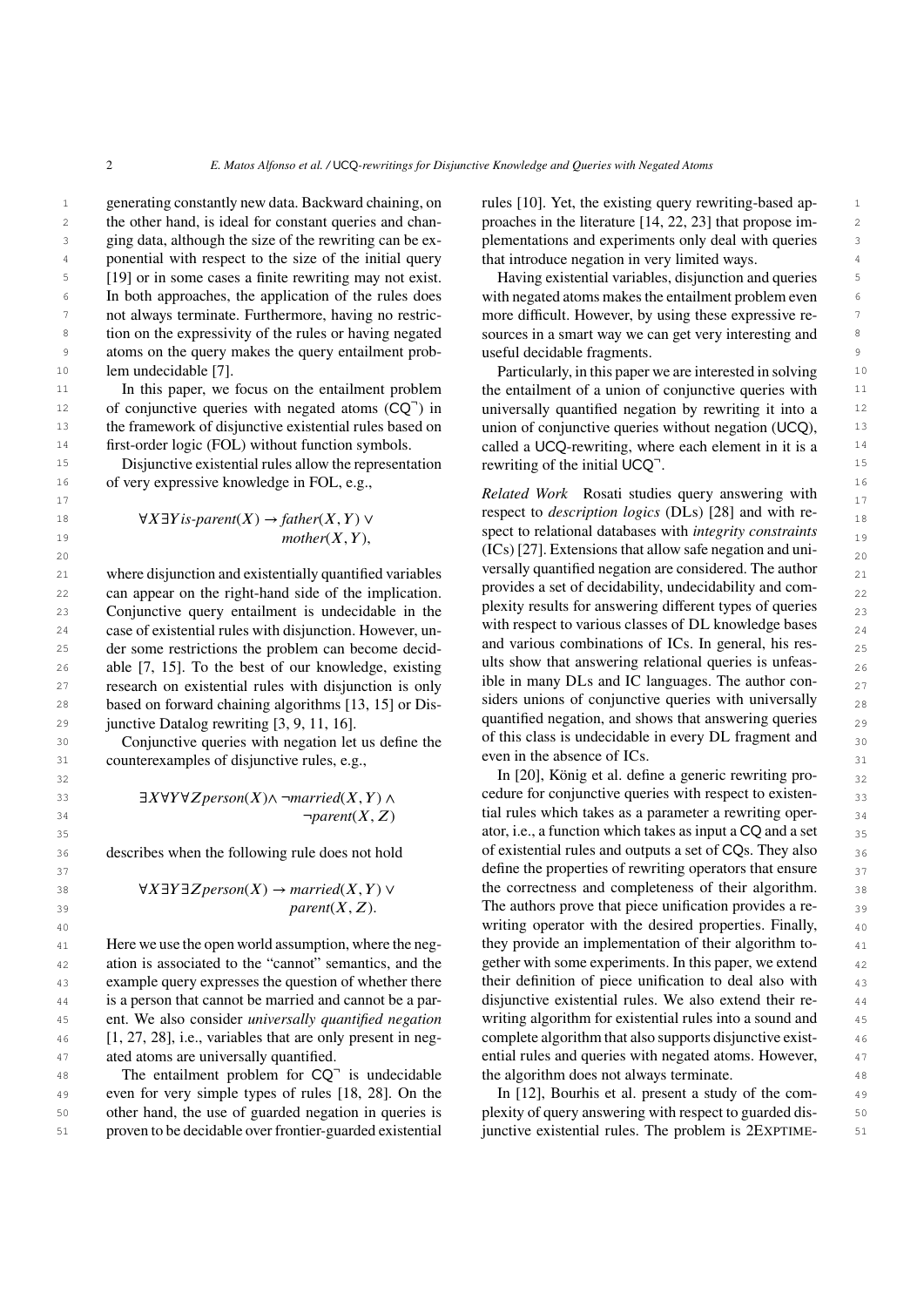1 hard even for the simplest guarded-based class of dis-<br>
ation of the algorithm. One case requires disconnected 2 iunctive existential rules. Different types of UCQs are disjunctive existential rules (rules where the body and 2 3 3 also considered by the authors in order to reduce the 4 complexity of the problem. However, the considered that yield a finite and complete UCQ-rewriting for any 4 <sup>5</sup> query languages do not have a positive impact on the UCQ (finite unification set). The other case is based on <sup>6</sup> complexity of the problem. The only significant de- queries and knowledge bases where all the elements are <sup>6</sup>  $\frac{7}{2}$  crease in the complexity was found for atomic quer-<br>linear (rules with at most one atom in the body and CQs <sup>8</sup> ies and linear disjunctive existential rules. The authors with at most one positive atom). 9 9 proved that for fixed atomic queries and fixed linear  $10$  disjunctive existential rules the problem is in the AC<sub>0</sub> queries with negated atoms and answer variables (de <sup>11</sup> complexity class by establishing that the problem is noted as UCQa<sup>-</sup>) with respect to existential rules and <sup>11</sup> <sup>12</sup> first-order rewritable, i.e., it can be reduced to the pro-<br><sup>12</sup> constraints. The proposed algorithm is modified in or-<sup>13</sup> blem of evaluating a first-order query over a database. Curricle only the *deterministic* UCQ-rewritings, <sup>14</sup> The rewriting algorithm that we propose in this paper <sup>1.e.</sup> the UCQ-rewritings that lead to *certain answers* <sup>14</sup> <sup>15</sup> terminates for the fragment considered by Bourhis et or that check the consistency of the knowledge base. <sup>16</sup> al. The techniques and results presented in [\[12\]](#page-22-9) can be we prove that the modified algorithm terminates when <sup>17</sup> used as a generic tool to study the complexity of query there is a numeral complete deterministic UCQ-<sup>18</sup> answering for several fragments of description logics. The respect to the ex-<br><sup>18</sup> junctive existential rules. Different types of UCQs are complexity of the problem. However, the considered complexity of the problem. The only significant de-

<sup>20</sup> the transformation of the query answering problem we also present two theorems with sufficient condi- $21$  with respect to guarded (disjunctive) existential rules  $\frac{1}{21}$  tons for the termination of the modified rewriting al-<sup>22</sup> into a query answering problem with respect to (dis-<br> $\frac{1}{22}$  into a query answering problem with respect to (dis-<sup>23</sup> junctive) Datalog programs by getting rid of existen-<br> $\frac{1}{2}$  initial distribution set and the input queries to have the  $\frac{23}{2}$ <sup>24</sup> tial variables. In [\[3\]](#page-22-3), Ahmetaj et al. provide a trans-<br> $\epsilon$  (the second interaction of the second interaction of the second interaction of the second interaction of the second interaction of the second interaction o  $^{25}$  formation of the problem that yields a polynomial size  $^{25}$  and the matrice of the query. The second case  $^{25}$ <sup>26</sup> (disjunctive) Datalog program when the maximal num-<br>26  $\frac{1}{26}$  equiting number of namelia af a spirit along the spirite and the spirite  $^{27}$  ber of variables in the (disjunctive) existential rules is  $^{27}$  the and constraints are required to have only and  $^{27}$  $^{28}$  bounded by a constant. The translations proposed by the translation of the best. <sup>29</sup> other authors [\[9,](#page-22-4) [11,](#page-22-5) [16\]](#page-23-4) are of exponential size.  $\frac{29}{2}$  atom in the body.

 $31$  *Outline of our contributions.* We introduce a restric-<br> $31$  rewriting conjunctive queries with negated atoms and  $31$  $_{32}$  ted form of FOL resolution (constraint resolution) answer variables with respect to existential rules in  $_{32}$  $33$  that is sound and refutation complete, and where the the COMPLETO system, and performed experiments to  $33$  $_{34}$  subsumption theorem holds if the consequences are evaluate the viability of the proposed solution. 35 35 *Paper organization.* Section [2](#page-3-0) introduces the relevant <sup>36</sup> at the moment of selecting clauses to perform contained theory needed to understand the rest of the paper. Sub-<sup>37</sup> straint resolution steps is reduced with respect to the section [2.1](#page-3-1) introduces concepts related to FOL resol-38 38 number of choices we have for the case of unrestricted ution and Subsection [2.2](#page-7-0) presents the disjunctive ex-*Outline of our contributions.* We introduce a restricclauses without positive literals. The number of choices at the moment of selecting clauses to perform constraint resolution steps is reduced with respect to the number of choices we have for the case of unrestricted resolution steps.

40 **Based on the constraint resolution method, we pro-** type of resolution (Subsection [3.1\)](#page-8-1) and a novel back-<sup>41</sup> pose an algorithm to compute a UCQ-rewriting for ward chaining rewriting algorithm for disjunctive exist-<sup>42</sup> an input UCQ with respect to (disjunctive) existential ential rules (Subsection [3.2\)](#page-10-0). Additionally, Subsection <sup>43</sup> Tules and constraints. The algorithm can also compute [3.3](#page-13-0) explores some termination conditions for the pro-<sup>44</sup> **UCQ-rewritings for conjunctive queries with univer-** posed rewriting algorithm and Subsection [3.4](#page-15-0) proposes <sup>44</sup> <sup>45</sup> sally quantified negation by converting queries with a modification of the algorithm that computes only the 46 negation into rules. The algorithm is sound, provides a deterministic UCQ-rewritings of UCQa<sup>-</sup>s. Section [4](#page-19-0) 46 <sup>47</sup> complete UCQ-rewriting, and terminates for the cases describes an implementation of the proposed rewriting <sup>47</sup> 48 where there is a finite and complete UCQ-rewriting of algorithm. Experiments describing the performance of 48 49 the input query with respect to the (disjunctive) existen- our implementation are presented in Subsection 4.1. Fi-50 50 tial rules and the negative constraints. We also present 51 51 two theorems with sufficient conditions for the termin-Based on the constraint resolution method, we propose an algorithm to compute a UCO-rewriting for an input UCO with respect to (disjunctive) existential rules and constraints. The algorithm can also compute UCQ-rewritings for conjunctive queries with universally quantified negation by converting queries with negation into rules. The algorithm is sound, provides a

ation of the algorithm. One case requires disconnected the head do not share variables) and existential rules 𝖴𝖢𝖰 (*finite unification set*). The other case is based on linear (rules with at most one atom in the body and CQs with at most one positive atom).

19 Some other research papers [\[3,](#page-22-3) [9,](#page-22-4) [11,](#page-22-5) [16\]](#page-23-4) focus on istential rules and constraints of the knowledge base. Additionally, we consider unions of conjunctive queries with negated atoms and answer variables (denoted as UCQa<sup>-</sup>) with respect to existential rules and constraints. The proposed algorithm is modified in order to compute only the *deterministic* UCQ-rewritings, i.e. the UCQ-rewritings that lead to *certain answers* or that check the consistency of the knowledge base. We prove that the modified algorithm terminates when there is a finite and complete deterministic UCQrewriting of the input UCQa<sup>-</sup> with respect to the existential rules and constraints of the knowledge base. We also present two theorems with sufficient conditions for the termination of the modified rewriting algorithm. One case requires the existential rules to be a finite unification set and the input queries to have the variables in both the positive and negated atoms as part of the answer variables of the query. The second case requires the queries to have only one positive atom and an arbitrary number of negated atoms; also the existential rules and constraints are required to have only one atom in the body.

 $\frac{30}{30}$  Finally, we implemented the proposed algorithm for  $\frac{30}{30}$ answer variables with respect to existential rules in the COMPLETO system, and performed experiments to evaluate the viability of the proposed solution.

39 39 istential rules framework. Section [3](#page-8-0) introduces a novel describes an implementation of the proposed rewriting algorithm. Experiments describing the performance of our implementation are presented in Subsection [4.1.](#page-19-1) Finally, Section [5](#page-21-0) presents an overview of the paper with some conclusions.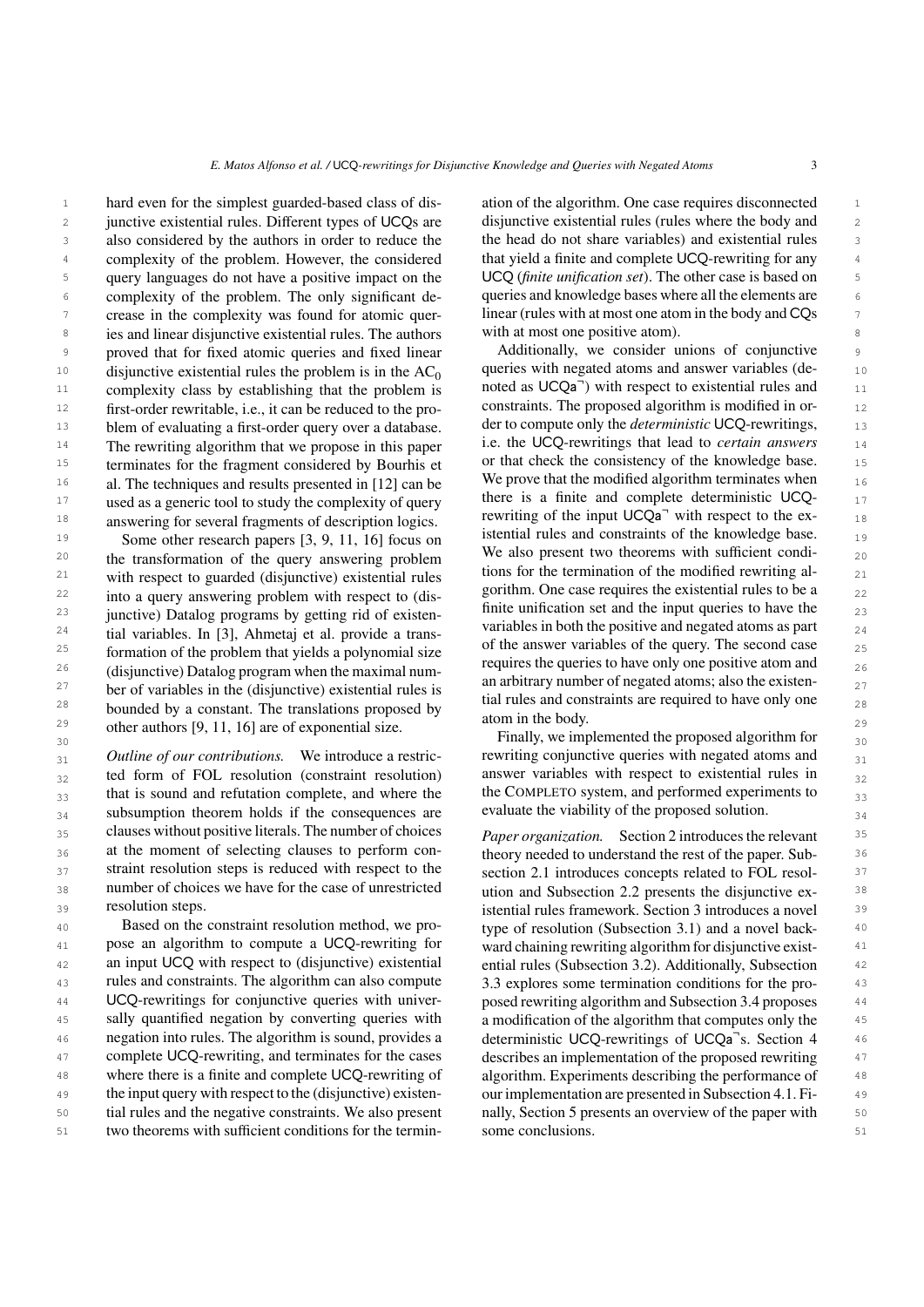$2 \times 2$ 

## <span id="page-3-0"></span>**2. Preliminaries**

3 3 In this section we introduce the basic concepts re-  $[F] \equiv F$ . 4 4 lated to the FOL resolution process. Resolution is the 5 base of all the reasoning processes we describe in this 2. De Morgan's Laws allow changing a DSF to a 5 6 6 paper. All steps in high level reasoning processes can 7 **be tracked down to sequences of resolution steps that** T 8 ensure the correctness. We also describe the framework  $\neg[F_1, \dots, F_n] \equiv \neg F_1, \dots, \neg F_n$ 9 of disjunctive existential rules and present the defini-<br>  $-(E - E) = [-E - E]$ 10 10 tion of conjunctive queries with negated atoms.

14 We assume the reader is familiar with the standard  $\frac{14}{14}$  and  $\frac{14}{14}$  and  $\frac{14}{14}$  and  $\frac{14}{14}$  and  $\frac{14}{14}$  and  $\frac{14}{14}$  and  $\frac{14}{14}$  and  $\frac{14}{14}$  and  $\frac{14}{14}$  and  $\frac{14}{14}$  and  $\frac{14}{$ 15 definition of first-order logic formulas. In this paper, we assume that the community of the state of the state of the state of the state of the state of the state of the state of the state of the state of the state of 16 focus on FOL formulas without function symbols over We model the entailment operator in FOL assuming 16 17 a finite set of predicate names and a finite set of con-<br>17 a finite set of predicate names and a finite set of con-<br>17 18 18 stant symbols. We also adopt the standard definitions 19 19 for the entailment and equivalence of formulas, as they 20 are rarely modified in the literature. We refer the reader  $A_1, \ldots, A_n \in F$ . 21 21 to [\[25\]](#page-23-10) in case a background reading is needed. a finite set of predicate names and a finite set of con-

22 Because in the following we will often need to The right-hand side of the entailment operator is as- 22 23 modify formulas, in order to make such modifications sumed to be a DSF. For CSFs B and A (where  $B \subseteq A$ ) 23 24 more compact and easier to understand we introduce and DSFs *C* and *F* (where  $C \subseteq F$ ), we can prove that 24 25 the definition of conjunctive (disjunctive) set formulas  $A \models F$  if and only if  $A \setminus B \models F \cup \neg B$ ; likewise  $A \models F$  25 26 (CSFs and DSFs). However, the reader should be fa- if and only if  $A \cup \neg C \models F \setminus C$ . 27 miliar with the notation because it is often used in FOL In the following, we recall the definitions of some of 27 28 when we write rules and clauses. The concepts that are needed for the theory presented in 28 more compact and easier to understand we introduce when we write rules and clauses.

<sup>29</sup><br> **Definition 2.1** (Conjunctive (Disjunctive) Set For-<br>
A term is a senstant a variable or an automobile of a senstant <sup>30</sup> **2006 A** *term* is a constant, a variable or an expression <sup>30</sup> 31  $\frac{1}{\text{and }DSE}$  *respectively is a set of formulas*  $\{F_n\}$   $f(t_1, ..., t_m)$  where *f* is a *function* symbol and the ar-<br>31  $\frac{32}{32}$  and BS<sub>1</sub>, respectively) is a set of formulas  $\left( \frac{1}{2}, \dots, \frac{1}{n} \right)$ , guments  $t_i$  are terms. However, in this paper we focus  $\frac{32}{2}$ <sup>33</sup> <sup>33</sup> <sup>once</sup> the set of *simple* terms, i.e., either variables or constants. <sup>33</sup> <sup>33</sup>  $\frac{34}{2}$  **1** *x*<sub>1</sub> *x*<sub>1</sub> *x*<sub>1</sub> *x*<sub>1</sub> *x*<sub>1</sub> *x*<sub>1</sub> *x*<sub>1</sub> *x*<sub>1</sub> *x*<sub>1</sub> *x*<sub>1</sub> *x*<sub>1</sub> *x*<sub>1</sub> *x*<sub>1</sub> *x*<sub>1</sub> *x*<sub>1</sub> *x*<sub>1</sub> *x*<sub>1</sub> *x*<sub>1</sub> *x*<sub>1</sub> *x*<sub>1</sub> *x*<sub>1</sub> *x*<sub>1</sub> *x*<sub>1</sub> *x*<sub>1</sub> *x*<sub>1</sub> *x*<sub>1</sub> *x*<sub>1</sub> *x*<sub>1</sub> *x*<sub>1</sub> *x* mula). *A* conjunctive (disjunctive) set formula *(CSF* and DSF, respectively) is a set of formulas  $\{F_1, \ldots, F_n\}$ , *where the set of formulas is interpreted as a conjunction (disjunction) of the formulas in the set, i.e.,*  $F_1 \wedge ... \wedge F_n \quad (F_1 \vee ... \vee F_n).$ 

36 100 a given set of formulas  $\{1\}$ ,  $\ldots$ ,  $\{1\}$ ,  $\ldots$  a  $\ldots$  for ton-<br>An *atom* is a formula  $a(t_1, \ldots, t_n)$  where *a* is a pre-<br>*s*<sup>6</sup> 37 dinning these formatas is denoted as  $\mathbf{1}_1, \dots, \mathbf{1}_n$ . On the dicate of arity n (denoted by  $a/n$ ). The arguments  $t_i$  of 37 other hand, a DSF is denoted by  $F_k$ ,  $F_k$  Finally 38 38 the atom are terms. A *literal* is an atom or a negated 39 an empty CSF is denoted by and is equivalent to 1, and<br>39 an empty DSF is denoted by and is equivalent to 1 and atom. The *complement*  $\overline{l}$  of a literal l is  $\neg a(t_1, \ldots, t_n)$  if *For a given set of formulas*  $\{F_1, \ldots, F_n\}$ , a CSF containing these formulas is denoted as  $F_1, \ldots, F_n$ . On the *other hand, a* DSF *is denoted by*  $[F_1, \ldots, F_n]$ *. Finally, an empty* 𝖢𝖲𝖥 *is denoted by and is equivalent to ⊤, and an empty* DSF *is denoted by and is equivalent to* ⊥*.* 

41 41 A literal is *positive* (or of *positive polarity*) if it is a non-42 set formula we use parenthesis to avoid ambiguity, e.g., negated atom, and *negative* (or of *negative polarity*) if 42 Note that in case a CSF is a sub-formula of another  $[(A, B), D]$  is equivalent to  $(A \wedge B) \vee D$ .

44 44 Set operators can then be used to combine set for-45 mulas of the same type and obtain a new set formula. A formula is ground if it contains no variables. In 45 46 Moreover, elements of a set formula that are equivalent a formula, the variables can be *universally quantified*, 47 47 *existentially quantified*, or *free*. A formula without free can be *collapsed* into a single element, e.g.,

$$
[\neg A] \cup [A \to \bot, B] \equiv [\neg A, A \to \bot, B] \equiv [\neg A, B].
$$

1 **2. Preliminaries** 2. **Preliminaries** 2. **2. Preliminaries** 2. **2. Preliminaries** 2. **2. Preliminaries** 2. **2. Preliminaries** 2. **2. Preliminaries** 2. **2. Preliminaries** 2. **2. Preliminaries** 2. **2. Preliminaries** 2. **2.** 

$$
[F] \equiv F.
$$

2. De Morgan's Laws allow changing a DSF to a CSF, and vice-versa, using negation:

$$
\neg [F_1, \dots, F_n] \equiv \neg F_1, \dots, \neg F_n
$$
  

$$
\neg (F_1, \dots, F_n) \equiv [\neg F_1, \dots, \neg F_n].
$$

<span id="page-3-1"></span><sup>11</sup> 3. Let *B* and *F* be two CSFs (DSFs) such that  $B \in \mathbb{R}^3$ 12 12 *2.1. First-Order Logic Resolution* 13<br>
equivalent formula  $(F \setminus \{B\}) \cup B$  is referred to *F*. Then,  $F \equiv (F \setminus \{B\}) \cup B$ . Replacing *F* by the as *flattening* the formula *F*.

> We model the entailment operator in FOL assuming have a CSF  $A_1, \ldots, A_n$  of axioms  $A_i$ :

$$
A_1, \ldots, A_n \models F.
$$

The right-hand side of the entailment operator is assumed to be a DSF. For CSFs *B* and *A* (where  $B \subseteq A$ ) *A*  $\models$  *F* if and only if *A*  $\setminus$  *B*  $\models$  *F* ∪ ¬*B*; likewise *A*  $\models$  *F* if and only if  $A \cup \neg C \models F \setminus C$ .

In the following, we recall the definitions of some of this paper.

 $\frac{1}{25}$   $\frac{1}{25}$   $\frac{1}{25}$   $\frac{1}{25}$   $\frac{1}{25}$   $\frac{1}{25}$   $\frac{1}{25}$   $\frac{1}{25}$   $\frac{1}{25}$   $\frac{1}{25}$   $\frac{1}{25}$   $\frac{1}{25}$   $\frac{1}{25}$   $\frac{1}{25}$   $\frac{1}{25}$   $\frac{1}{25}$   $\frac{1}{25}$   $\frac{1}{25}$   $\frac{1}{25}$   $\frac{1}{25}$ 

40 an empty BST is achoica by and is equivalent to  $\pm$ .  $l = a(t_1, ..., t_n)$ , and  $a(t_1, ..., t_n)$  if  $l = \neg a(t_1, ..., t_n)$ . 40 43  $[(A, B), D]$  is equivalent to  $(A \wedge B) \vee D$ . it is a negated atom. Two literals are *complementary* if 43 negated atom, and *negative* (or of *negative polarity*) if one is the complement of the other.

48 48 variables is *closed*. The set of all the variables that ap-49  $[\neg A] \cup [A \rightarrow \bot, B] \equiv [\neg A, A \rightarrow \bot, B] \equiv [\neg A, B]$ . pear in an expression *F* is denoted by *vars*(*F*). We de-50 **note a sequence of variables**  $X_1, \ldots, X_n$  **using a bold-** 50 51 The following axioms can be easily proven: face character (e.g., **X**). A formula is *ground* if it contains no variables. In a formula, the variables can be *universally quantified*, face character (e.g., **X**).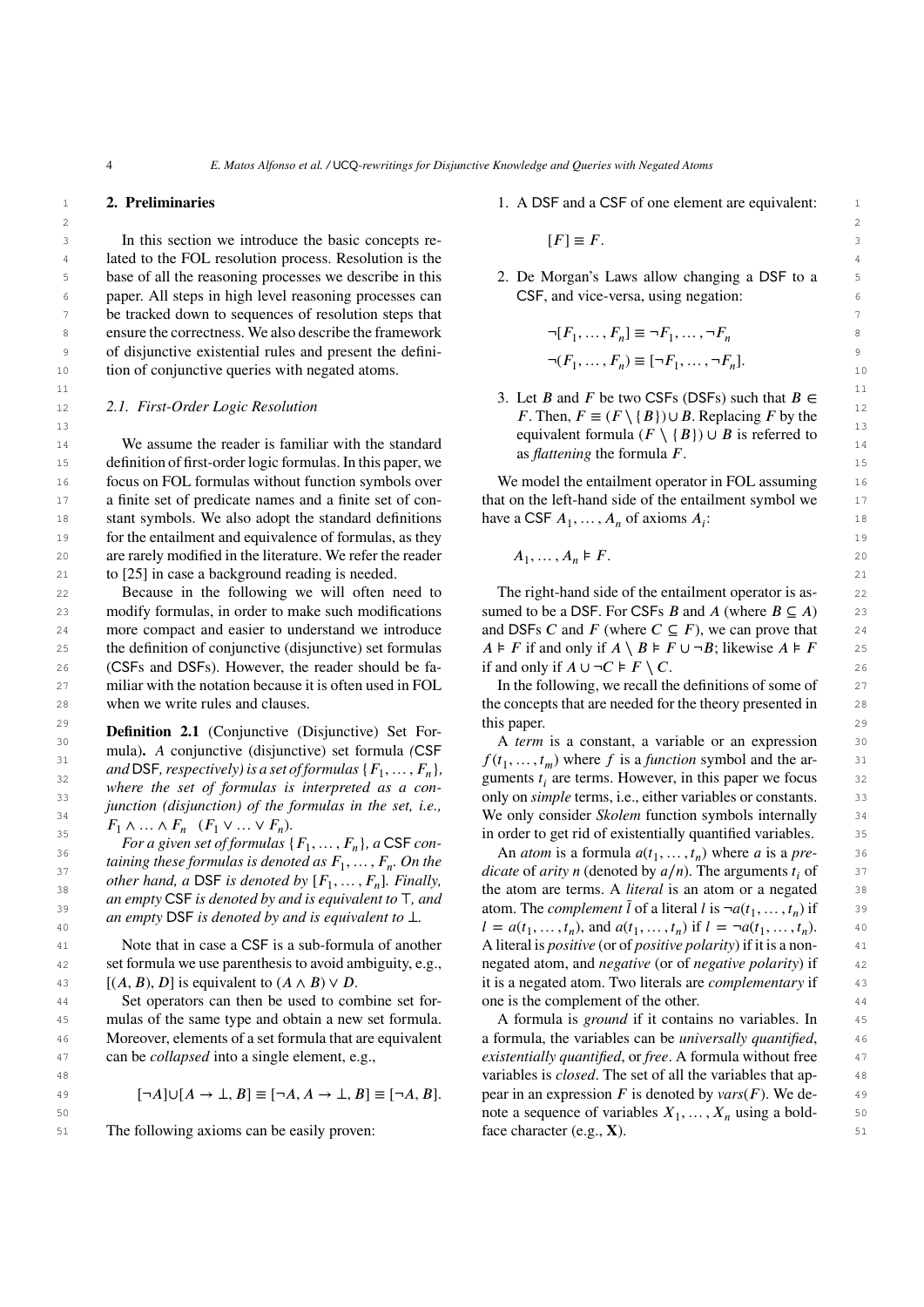1 A substitution  $\theta = \{X_1 \leftarrow t_1, \dots X_n \leftarrow t_n\}$  is a finite  $X$ 2 mapping of variables  $X_i$  to terms  $t_i$ . The result of ap-3 **b** plying a substitution  $\theta$  on an expression  $F$  is the expres-4 sion  $F\theta$  obtained by replacing in *F* every occurrence 5 of every variable  $X_i$  by the term  $t_i$ .

6 **c** Let *F* be an expression and  $\theta$  the substitution {*X*<sub>1</sub> ←  $\theta$ *T*  $Y_1, \ldots, X_n \leftarrow Y_n$ . We say  $\theta$  is a *renaming substitution* 8 for *F*, if each  $X_i$  occurs in *F*, and  $Y_1, \ldots, Y_n$  are distinct 9 variables such that each  $Y_i$  is either equal to some  $X_j$ 10 in  $\theta$ , or  $Y_i$  does not occur in *F*. The *composition* of two Figure 1. Hypergraph corresponding to a CSF. 11 **11** substitutions  $\theta$  and  $\sigma$  is a new substitution  $\theta\sigma$  that when 11 12 applied to any expression, has the same effect as ap-<br> $F$  is connected, this set contains only F. The connection 13 plying those substitutions in sequence (i.e., first  $\theta$  and ted cardinality of F is defined as the maximum car-14 after  $\sigma$ ). A substitution  $\theta$  is *more general than* another dinality of the connected CSFs in the partition of  $F_{14}$ 15 substitution  $\sigma$  if there exists another substitution  $\gamma$  such and denoted by card<sup>\*</sup>(F) = max<sub>i</sub> (card(U<sub>i</sub>)). The con-16 that  $\sigma = \theta \gamma$ . he cted cardinality of a DSF  $[F_1, ..., F_m]$  is the maxthat  $\sigma = \theta \gamma$ .

18  $S = \{F_1, ..., F_n\}$  iff  $F_1 \theta = F_2 \theta, ..., F_{n-1} \theta = F_n \theta$ .  $card^*(F_1, ..., F_m) = max_i (card^*(F_i))$ . 19 The expressions in *S* are said to be *unifiable* if there **Example 2.1.** The CSF 20 20 is a unifier for *𝑆*. The *most general unifier* (*mgu*) of 21 the expressions in *S* is denoted by  $mgu(S)$ , and it is a  $F = parent(X, Y)$ , parent(Y, Z). 22 unifier for *S* that is more general than any other unifier  $\qquad \qquad \qquad \text{grand-parent}(X, Z)$ , person $(W)$ 23 of the expressions in *S*. Even if it is possible for the 23 24 same set S to have more than one *mgu*, they are unique is *represented by the hypergraph in Figure 1. We can* 24 up to variable renaming.

26 A *hypergraph* is a tuple  $\langle A, E \rangle$ , where *A* is a set of 27 elements called nodes or vertices, and *E* is a set of non-<br>{( $person(W)$ ), ( $parent(X, Y)$ ,  $28$  empty subsets of *A* called *hyperedges*. We can repres-<br>  $parent(Y, Z)$ ,  $grand-parent(X, Z)$ }. 29 29 ent a 𝖢𝖲𝖥 of atoms as a hypergraph using the set of 30 variables that appear in the arguments of the atoms as *The connected cardinality of F is 3, the cardinality of* 30 31 nodes. Each atom in the formula represents a hyperedge the greatest connected component.  $\frac{32}{2}$  that connects its variables. Note that hyperedges are  $\frac{1}{2}$   $\frac{1}{2}$   $\frac{1}{2}$   $\frac{1}{2}$   $\frac{1}{2}$   $\frac{1}{2}$   $\frac{1}{2}$   $\frac{1}{2}$   $\frac{1}{2}$   $\frac{1}{2}$   $\frac{1}{2}$   $\frac{1}{2}$   $\frac{1}{2}$   $\frac{1}{2}$   $\frac{1}{2}$   $\frac{1}{$ 33 defined as sets of nodes and there is no notion of dir-<br> $\frac{d}{dx}$  as  $\frac{d}{dx}$  and  $\frac{d}{dx}$  as  $\frac{d}{dx}$  and  $\frac{d}{dx}$  as  $\frac{d}{dx}$  and  $\frac{d}{dx}$  as  $\frac{d}{dx}$  and  $\frac{d}{dx}$  as  $\frac{d}{dx}$  as  $\frac{d}{dx}$  $34$  ection between the nodes. With this representation we are extended to the property of the state of  $24$ 35 can define some properties for CSFs of atoms. Construction of a state of atoms. variables that appear in the arguments of the atoms as

36 36 The *cardinality* of a 𝖢𝖲𝖥 of atoms *𝐹* is the number 37 of variables in the formula:  $card(F) = |vars(F)|$ . Two  $S \cap T$  is given by  $S \cap T$  is given by  $S \cap T$ 38 variables *u* and *v* in a CSF of atoms *F* are *connected* iff  $P_{\text{max}}$   $A$  detailed weak is given by Taggaria [201 Ham 39 39 they both belong to the same atom (∃*𝐴* ∈ *𝐹*|{*𝑣, 𝑢*} *⊆*  $\alpha$  *vars*(*A*)), or if there is another variable *z* in *F* that is  $\alpha$  is the real of the surface in  $\alpha$  is that is  $\alpha$  that is  $\alpha$ 41 connected to both *u* and *v*.

 $\overline{42}$  A CSF of atoms *F* is *connected* if all the atoms in it assumed to the value of a total in the during some integral of the set of a to  $\overline{42}$  $43$  contain variables and all the variables are connected to  $\frac{43}{100}$  the variables are connected to  $\frac{43}{100}$ 44 44 each other. An atom that has only constants in its argu-45 ments is a connected formula that is not connected to Lemma 2.2. Let k be a natural number. There are a  $^{45}$ <sup>46</sup> any other atom and has a cardinality of zero. It is rep-<br>finite number of equivalence classes of CSFs of atoms 47 essented by an empty hypergraph. The constants in the  $with connected cardinality of at most k that can be con-<sup>47</sup>$ 48 formula play no role in their hypergraph representation.  $\frac{structed}{x}$  is the set of predicates and constants 49 It follows that a CSF  $F$  can be partitioned into a  $\frac{9}{2}$  can be partitioned into a  $\frac{49}{2}$ 

50 set  $\{U_1, \ldots, U_n\}$  of connected CSFs such that if  $v \in Proof$ . It is easy to check that two CSFs of atoms are 50 51 *vars*( $U_i$ ) is connected to  $u \in \text{vars}(U_j)$ , then  $i = j$ . If equivalent iff they are unifiable by a renaming substiset  $\{U_1, \ldots, U_n\}$  of connected CSFs such that if  $v \in$ 



<span id="page-4-0"></span>Figure 1. Hypergraph corresponding to a CSF.

17 **17** A substitution  $\theta$  is a *unifier* for a set of expressions 11 mum connected cardinality of the formulas  $F_i$ , i.e., 17 *F* is connected, this set contains only *F*. The *connected cardinality* of *F* is defined as the maximum cardinality of the connected CSFs in the partition of *F* and denoted by  $card^*(F) = \max_i (card(U_i))$ . The conimum connected cardinality of the formulas  $F_i$ , i.e.,  $card^*([F_1, ..., F_m]) = \max_i (card^*(F_i)).$ 

**Example 2.1.** *The* CSF

$$
F = parent(X, Y), parent(Y, Z),
$$
  
grand-part(X, Z), person(W)

<sup>25</sup> **up to variable renaming.** 25 *split F in two connected components* 25 *is represented by the hypergraph in Figure [1.](#page-4-0) We can*

> ${overson(W)}$ *, (parent*(*X,Y)*,  $parent(Y, Z), grand-part(X, Z))$ }.

*the greatest connected component.*

<span id="page-4-1"></span>**Lemma 2.1.** *Let G be a* CSF, *and let*  $\{U_1, \ldots, U_n\}$  *be the partition of a given* CSF *F of atoms into connected* CSF<sub>s</sub>. Then,

$$
G \models F \text{ iff } G \models U_i \text{ for every } U_i.
$$

*Proof.* A detailed proof is given by Tessaris [\[29\]](#page-23-11). However, the reader can clearly see that since no variable is shared between the connected components  $U_i$ , the assignments for the variables that make each  $U_i$  valid in *G* can be combined without introducing conflicts on the values that each variable gets.

<span id="page-4-2"></span>**Lemma 2.2.** Let *k* be a natural number. There are a *finite number of equivalence classes of* CSFs of atoms with connected cardinality of at most *k* that can be con*structed using a finite set of predicates and constants.*

equivalent iff they are unifiable by a renaming substi-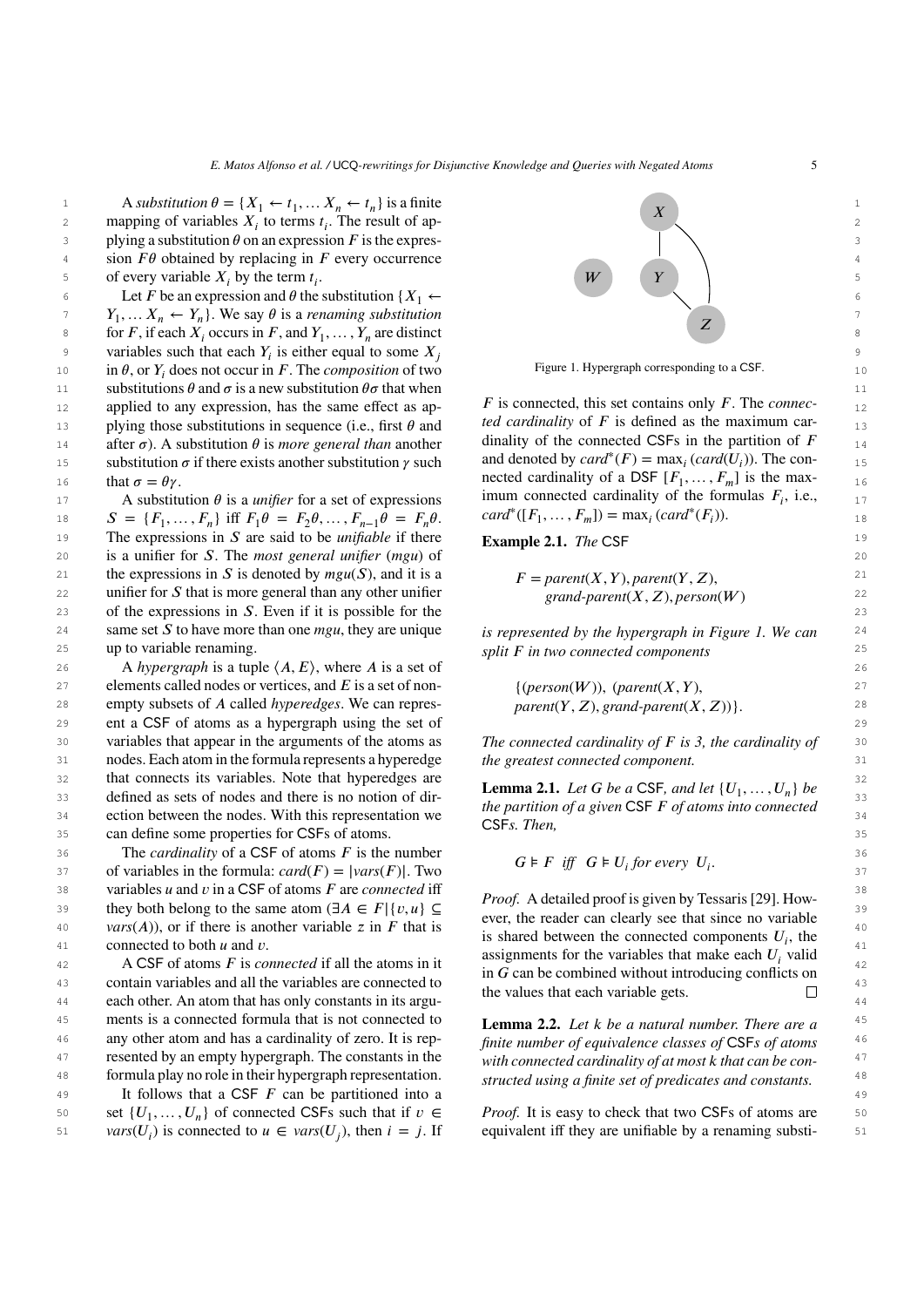1 tution. Since we have finitely many predicates and con-  $[a(X)] \quad [\neg a(X), \neg b(X)]$ 2 2 stant symbols, and at most *k* different variables, we can 3 combine them in a finite number *M* of ways to form a  $\frac{1}{k}$  or  $\frac{1}{k}$  or  $\frac{1}{k}$  or  $\frac{1}{k}$  or  $\frac{1}{k}$  or  $\frac{1}{k}$  3 4 connected CSF. In a CSF consisting of more than *M*  $\begin{bmatrix} 1 & \omega(A) & \cdots & 1 \\ 0 & \omega(A) & \cdots & \cdots \\ \vdots & \vdots & \ddots & \vdots \\ 0 & \cdots & \cdots & \cdots \end{bmatrix}$ 5 5 connected 𝖢𝖲𝖥s we know that some of the connected 6 components are renamings of others, and keeping only  $\lceil \neg a(X) \rceil$   $\lceil a(X) \rceil$  6 7 one of them is enough for the evaluation of  $F$  according  $\sim$ 8 to Lemma [2.1.](#page-4-1) Hence, there are at most  $2^M$  different 9 equivalence classes.

10 10  $11$  A *clause* C is a DSF  $[l_1, \ldots, l_n]$  of literals  $l_i$ , where Figure 2. A derivation tree.  $_{12}$  all the variables are universally quantified. A contra-13 diction is represented by the *empty clause*  $\pm$ . A formula<br>*resolvent of two clauses in* { $R_1$ , ...,  $R_{i-1}$ }. If such a de-<br>*F* is in conjunctive normal form (CNF) if it is a CSF of  $\frac{14}{14}$  *r* is in conjunctive normal form (CNF) if it is a COF of *rivation exists, we write*  $\Sigma \models_r C$ *, and say that*  $C$  *can be* diction is represented by the *empty clause ⊥*. A formula *F* is in conjunctive normal form (CNF) if it is a CSF of clauses, i.e,

$$
F = [l_1^1, \dots, l_{n_1}^1], \dots, [l_1^m, \dots, l_{n_m}^m].
$$

 $_{19}$  Every FOL formula can be transformed into an *bottum me resolvents in the sequence*.  $_{20}$  equisatisfiable CNF formula using variable standariz-<br>Sometimes it is useful to know which clauses were  $_{20}$ 21 ation, Skolemization, De Morgan's laws, and the dis-<br>used to produce a resolvent  $R_i$  in a resolution deriva-<br>21  $_{22}$  tributivity of the conjunction and disjunction logical tion. In such cases, a graph or tree representation can  $_{22}$ equisatisfiable CNF formula using variable standarization, Skolemization, De Morgan's laws, and the distributivity of the conjunction and disjunction logical operators.

24 An *instance* of a clause *C* is the result of applying  $\sum_{n=1}^{\infty}$  **24**  $\sum_{n=1}^{\infty}$  is the set of a state of a state  $\sum_{n=1}^{\infty}$  34  $\sum_{n=1}^{\infty}$  34  $\sum_{n=1}^{\infty}$  34  $\sum_{n=1}^{\infty}$  34  $\sum_{n=1}^{\infty}$  34  $\sum_{$ a substitution  $\theta$  to the clause, i.e., *C* $\theta$ . If two or more **Definition 2.4** (Derivation (Refutation) Graph). Let  $\Sigma$ 26 literals of the same polarity in a clause *C* are unifiable *be a set of clauses and C a clause such that*  $\Sigma \models_r C$ . and  $\theta$  is their most general unifier, then the clause  $C\theta$  derivation (refutation) graph of C from  $\Sigma$  is a directed 28 is called a *factor* of *C*, and the process of applying  $\theta$  is graph where the nodes are the clauses from the derivcalled *factorization*.

30 **Definition 2.2** ((Binary) Resolution Rule). Let  $C_1$  and which it was derived  $C_2$  be two clauses with no variables in common, and let  $C_2$  be two clauses with no variables in common, and let <sup>32</sup>  $l_1 \in C_1$  and  $l_2 \in C_2$  be complementary literals with If we only include in the graph the last clause C and <sup>32</sup> 33 *respect to a most general unifier*  $\sigma = mgu({l_1, l_2})$ . the clauses that are used in at least one resolution step <sup>33</sup> <sup>34</sup> *The* binary resolvent of  $C_1$  and  $C_2$  with respect to the of the derivation, we can see the derivation graph as a <sup>35</sup> *literals*  $l_1$  and  $l_2$  is the clause:  $\frac{35}{4}$  is the *root* of the tree  $\frac{35}{4}$ *literals 𝑙*<sup>1</sup> *and 𝑙*<sup>2</sup> *is the clause:*

$$
C_1 \cup_r C_2 = (C_1 \sigma \setminus [l_1 \sigma]) \cup (C_2 \sigma \setminus [l_2 \sigma]).
$$

 $^{39}$   $C_1$  *and*  $C_2$  *are said to be* clashing clauses. A resolvent ation graph into a *derivation tree*. It is more convenient <sup>39</sup> 40  $C_1 \cup_r C_2$  of  $C_1$  and  $C_2$  is a binary resolvent  $C_1 \sigma_1 \cup_r C_2 \sigma_2$  to draw such derivation trees upside-down (Figure 2). 41 *of factors*  $C_i \sigma_i$  *of the two clauses.* 41

43 **d** *f s* **easy i)** show that resolution is sound, i.e., set of clauses, and C a clause. If  $\Sigma \models_r C$ , then  $\Sigma \models C$ . 43  $\begin{array}{c} \epsilon_1, \epsilon_2 \to \epsilon_1 \; \epsilon_1 \; \epsilon_2 \; \epsilon_2 \; \text{consegularity, the resonant rule} \end{array}$ <br>can be used to deduce new clauses and to prove that *Proof.* This is a straightforward consequence of the <sup>45</sup> <sup>45</sup> <sup>15</sup> *Proof.* This is a straightforward consequence of the <sup>45</sup>  $46$  a formula is unsatisfable from a concluded to define the soundness of the resolution rule.  $\frac{47}{47}$   $\frac{47}{47}$ It is easy to show that resolution is sound, i.e.,  $C_1, C_2 \models C_1 \cup_r C_2$ . Consequently, the resolution rule a formula is unsatisfiable if we are able to derive the empty clause.

48 48 **Definition 2.3** (Resolution Derivation (Refutation))**.** 49 49 *Let* Σ *be a set of clauses and 𝐶 a clause. A* (resolution) 50 derivation *of C* from Σ *is a finite sequence of clauses* the properties of the disjunction operator and the uni-



<span id="page-5-0"></span>Figure 2. A derivation tree.

15 15 *derived from* Σ*. A derivation of the empty clause ⊥ from* <sup>16</sup>  $F = [l^1 \t l^1]$   $I^m$   $I^m$   $I^m$   $I^m$   $I^m$   $I^m$   $I^m$   $I^m$   $I^m$   $I^m$   $I^m$   $I^m$   $I^m$   $I^m$   $I^m$   $I^m$   $I^m$   $I^m$   $I^m$   $I^m$   $I^m$   $I^m$   $I^m$   $I^m$   $I^m$   $I^m$   $I^m$   $I^m$   $I^m$   $I^m$   $I^m$   $I^m$   $I^m$   $I$  $\mathbf{I} = [\mathbf{I}_1, \dots, \mathbf{I}_{n_1}], \dots, \mathbf{I}_1, \dots, \mathbf{I}_{n_m}].$  derivation are the resolution operations performed to  $\mathbf{I}^7$ 18 18 *obtain the resolvents in the sequence.*

 $23$  Operators. 23 be helpful.

 $\frac{29}{29}$  called *factorization*. **Definition 2.4** (Derivation (Refutation) Graph)**.** *Let* Σ *be a set of clauses and C a clause such that*  $\Sigma \models_r C$ *. A* derivation (refutation) graph *of 𝐶 from* Σ *is a directed graph where the nodes are the clauses from the derivresolvent to the clauses used in the resolution step by which it was derived.*

36 36 and the leaves are clauses from Σ. Indeed, by cloning <sup>37</sup>  $C_1 \cup_r C_2 = (C_1 \sigma \setminus [l_1 \sigma]) \cup (C_2 \sigma \setminus [l_2 \sigma])$ . nodes with more than one input edges (i.e., clauses used <sup>37</sup> 38 38 in several resolution steps) we can transform the deriv-If we only include in the graph the last clause C and the clauses that are used in at least one resolution step of the derivation, we can see the derivation graph as a ation graph into a *derivation tree*. It is more convenient to draw such derivation trees upside-down (Figure [2\)](#page-5-0).

42  $\bullet$  **Theorem 2.1** (Soundness of Derivation). Let  $\Sigma$  be a  $\bullet$  42

51  $R_1, \ldots, R_k = C$ *, such that each*  $R_i$  *is either in*  $\Sigma$ *, or a* versal quantification. A clause logically implies any instance of it, possibly extended with more literals. This follows directly from the properties of the disjunction operator and the universal quantification.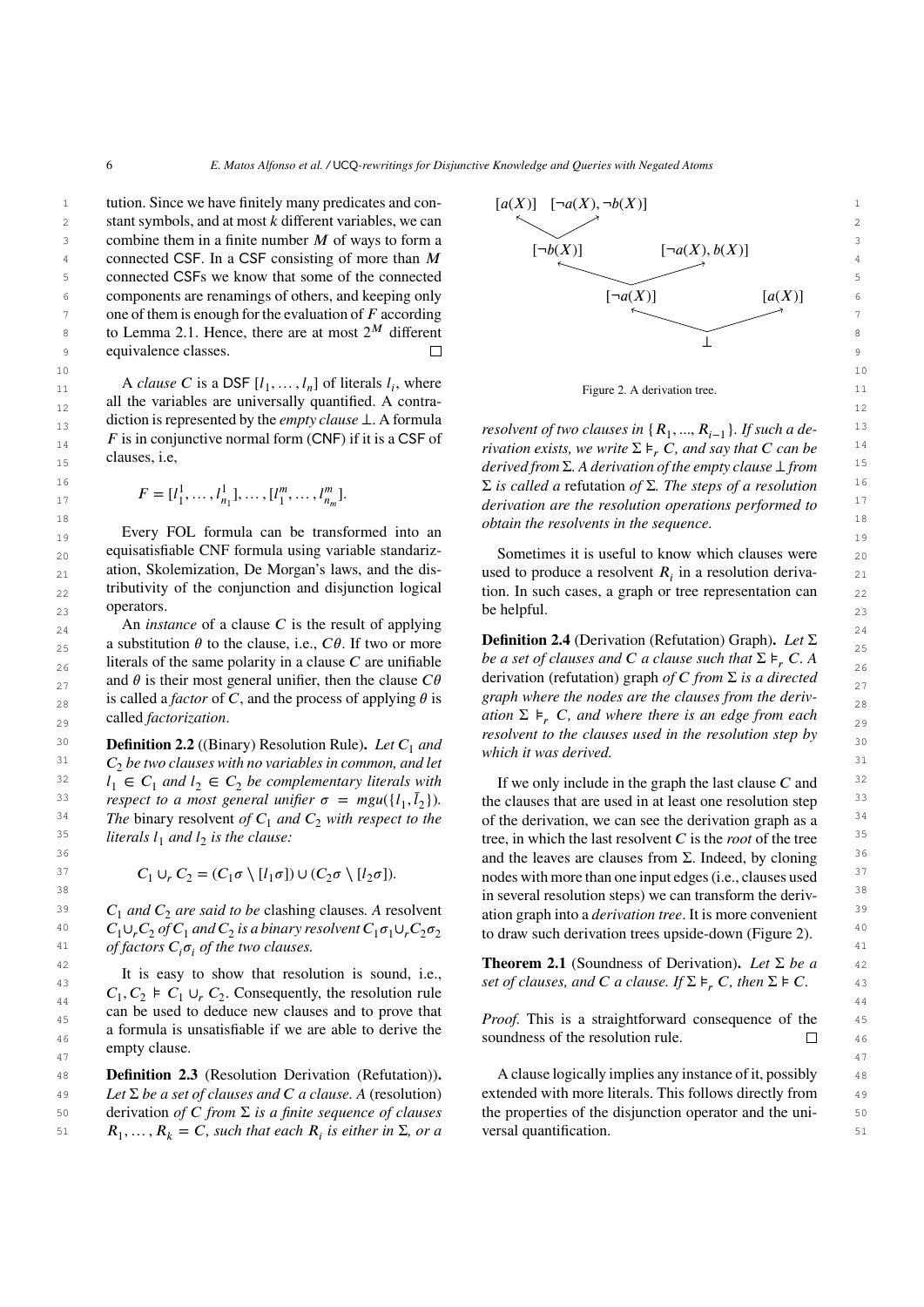**1 Definition 2.5** (Subsumption). Let C and D be two **Property 2.1** (Symmetry). If  $C_1$  and  $C_2$  are clashing 1 2 clauses. We say that C subsumes D if there exists a clauses, then their resolvent clause can be computed in 2  $\alpha$  *substitution*  $\theta$  *such that*  $C\theta \subseteq D$ .  $\alpha$  *symmetric way:* 

**Definition 2.6** (Deduction). Let  $\Sigma$  *be a set of clauses*  $\begin{array}{l} 5 \text{ and } C \text{ a clause. We say that there exists a deduction} \end{array}$   $C_1 \cup_r C_2 \equiv C_2 \cup_r C_1.$ 6 6 6 6 *of C* from Σ, and write Σ  $\models_r^d$  *C*, if *C* is a tautology, *Property 2.2* (Distributivity). If  $C_1$ ,  $C_2$  and  $C_3$  are  $\overline{C_1}$  *are*  $\overline{C_2}$  *are*  $\overline{C_3}$  *are*  $\overline{C_4}$ 8 8 *clauses such that*  $C_3$  *resolves with the resolvent of*  $C_1$ <sup>8</sup> *clauses such that*  $C_2$  *resolves with the resolvent of*  $C_1$ <sup>8</sup>  $\alpha$ <sup>9</sup> be deduced from  $\Sigma$ .<br>be deduced from  $\Sigma$ . *or if there exists a clause*  $\overrightarrow{D}$  *such that*  $\Sigma \models_r D$  *and*  $\overrightarrow{D}$ *subsumes*  $C$ *. If*  $\Sigma \models_r^d C$ *, we say that the clause*  $C$  *can be* deduced *from* Σ*.*

11 11 **Resolution steps or derivations involving ground in-** the state of the state of the state of the state of the state of the state of the state of the state of the state of the state of the state of the state of the s 12 stances of clauses (i.e., clause instances that do not con-<br> $(C_1 \cup C_2) \cup C_2 = (C_1 \cup C_2) \cup (C_2 \cup C_2)$  (1) <sup>12</sup> 13 tain variables) ensure that there are corresponding res-<sup>14</sup> olution steps or derivations involving the non-ground Note that on right hand side of (1) the literals used 15 version of the clauses. This process is known as *lifting* in the resolution steps with repeat to  $C_1 + C_2 = 15$ 16 a resolution step or derivation.

17 In the text below we recall known theorems taken  $\frac{125 \text{ V}}{25 \text{ K}} \approx 10^{14} \text{ kg}$ 18 from the literature [\[25\]](#page-23-10). 18 and the contract of the literature [25].

20 *construction in*  $\sum_{i=1}^{\infty}$   $\sum_{i=1}^{\infty}$  *clauses such that*  $C_3$  *resolves with the resolvent of*  $C_1$  20 21 Let C' be a ground resolvent of C' and C'. Then there and  $C_2$  using only literals from  $C_1$ , then the following 21  $\frac{22}{2}$  is a resolvent of the clauses  $C$  of  $C$ , and  $C$ , such that commutativity property holds: *z*<sup>2</sup> is a resolvent of the clauses C of  $C_1$  and  $C_2$  such that commutativity property notas: **Theorem 2.2** (Lifting Lemma). Let the clauses  $C_1, C_2'$ *be ground instances of the clauses*  $C_{1}$ *,*  $C_{2}$ *, respectively.* Let  $C'$  be a ground resolvent of  $C'_1$  and  $C'_2$ . Then there  $C'$  *is a ground instance of*  $C$ *.* 

<span id="page-6-1"></span>**Theorem 2.3** (Derivation Lifting). Let  $\Sigma$  be a set of the set of the set of the set of the set of the set of the set of the set of the set of the set of the set of the set of the set of the set of the set of the set of 26 *clauses, and*  $\Sigma'$  *a set of ground instances of clauses* **propertional properties** is straightforward if we <sup>26</sup> 27 *from*  $\Sigma$ *. Suppose*  $R'_1$ , ...,  $R'_k$  is a derivation of the clause<br>consider them over ground instances of the clauses and 28  $R'_k$  *from*  $\Sigma'$ . Then there exists a derivation  $R_1, ..., R_k$  of track the set operations on ground literals. As a con-<br>track the set operations on ground literals. As a con- $\epsilon$ <sup>29</sup> the clause  $R_k$  from  $\Sigma$ , such that  $R'_i$  is an instance of  $R_i$ , sequence of Theorem 2.3, the properties also hold for *for each*  $i \in \{1, ..., k\}$ *.* 

 $\frac{31}{20}$  Resolution derivations allow us to infer clauses that **Example 2.2** We will illustrate the distributivity was a control of the set of the set of the set of the set of the set of the set of the set of the set o 32 32 **Example 2.2.** *We will illustrate the distributivity prop-*33 are noticed to the equal consequences of an initial knowledge in a erty for  $C_1 = [a(X), b(X)]$ ,  $C_2 = [a(X), \neg b(X)]$  and 33 complete way are logical consequences of an initial knowledge in a complete way.

<span id="page-6-2"></span>35 35 **Theorem 2.4** (Subsumption Theorem)**.** *Let* Σ *be a set* 36 *of clauses, and C a clause. Then*  $\Sigma \models C$  *iff*  $\Sigma \models_r^d C$ .

 $\frac{38}{1000}$   $\frac{1}{2000}$   $\frac{1}{2000}$   $\frac{1}{200}$   $\frac{1}{200}$   $\frac{1}{200}$   $\frac{1}{200}$   $\frac{1}{200}$   $\frac{1}{200}$   $\frac{1}{200}$   $\frac{1}{200}$   $\frac{1}{200}$   $\frac{1}{200}$   $\frac{1}{200}$   $\frac{1}{200}$   $\frac{1}{200}$   $\frac{1}{200}$   $\frac{1}{200}$   $\sum_{39}^{\infty}$  tion). Let  $\Sigma$  *be a set of clauses. Then*  $\Sigma$  *is unsatisfiable*  $(C_1 \cup_r C_2) \cup_r C_3 = [a(X)] \cup_r [\neg a(X), c(X)]$  $\omega = \frac{1}{2} \omega - \frac{1}{2} \omega$  + 40 *iff* Σ ⊧<sub>*r*</sub> ⊥ .

41 41 Performing resolution steps in a *breath-first* man-42 ner ensures that we will find the empty clause for un-<br>and on the right-hand side<br>42 43 **and Satisfiable formulas. However, for satisfiable formulas,** 43 44 we may never stop generating new clauses that are not  $(C, \cup C) = [b(X) \ c(X)]$ 45 subsumed by the already generated clauses. In general,  $(C_1 \cup C_2) = [\neg b(X) \circ (X)]$  45 46 resolution allows us to define algorithms that provide  $(C, U, C)$   $(C, U, C)$  46 47 sound and complete results, but we cannot ensure ter-<br>47 48 mination for all FOL formulas.  $= [\nu(A), \nu(A)] \cup_{r} [\nu(A), \nu(A)]$ 

50 50 erties that allow us to transform derivations without 51 affecting the consequence. Clearly,  $[c(X)] \equiv [c(X)]$ .

**Property 2.1** (Symmetry). If  $C_1$  and  $C_2$  are clashing *clauses, then their resolvent clause can be computed in a symmetric way:*

$$
C_1 \cup_r C_2 \equiv C_2 \cup_r C_1.
$$

10 10 *following distributivity property holds:*

<span id="page-6-0"></span>
$$
(C_1 \cup_r C_2) \cup_r C_3 \equiv (C_1 \cup_r C_3) \cup_r (C_2 \cup_r C_3). (1)
$$

Note that on right-hand side of [\(1\)](#page-6-0) the literals used in the resolution steps with respect to  $C_3$  ( $C_1$   $\cup_r$   $C_3$ ) and  $C_2 \cup_r C_3$  need to be the same that are used in the left-hand side.

**Property 2.3** (Commutativity). If  $C_1$ ,  $C_2$  and  $C_3$  are  $C_3$  is a *Let the clauses C', C'*  $C_1$ . **Property 2.3** (Commutativity). If  $C_1$ ,  $C_2$  and  $C_3$  are  $C_3$ 

$$
(C_1 \cup_r C_2) \cup_r C_3 \equiv (C_1 \cup_r C_3) \cup_r C_2.
$$

30  $\text{for each } i \in \{1, ..., k\}.$  30  $\text{general resolution over non-ground clauses.}$ Proving the above properties is straightforward if we consider them over ground instances of the clauses and track the set operations on ground literals. As a consequence of Theorem [2.3,](#page-6-1) the properties also hold for

 $C_3 = [\neg a(X), c(X)]$ *. On the left-hand side of [\(1\)](#page-6-0)* we <sup>34</sup> *have the following resolution steps:*

**Theorem 2.5** (Refutation Completeness of Resolu-  
\ntion). Let 
$$
\Sigma
$$
 be a set of clauses. Then  $\Sigma$  is unsatisfiable  
\n
$$
\text{if } \Sigma \models_r \bot .
$$
\n
$$
\text{if } \Sigma \models_r \bot .
$$
\n
$$
= [c(X)]
$$
\n
$$
= [c(X)]
$$
\n
$$
^{33}
$$
\n
$$
= [c(X)]
$$
\n
$$
^{38}
$$
\n
$$
= [c(X)]
$$
\n
$$
^{39}
$$

*and on the right-hand side*

We may never stop generating new clauses that are not  
\nsubsumed by the already generated clauses. In general,  
\nresolution allows us to define algorithms that provide  
\nsound and complete results, but we cannot ensure ter-  
\nmination for all FOL formulas.

\nThe resolution operator 
$$
U_r
$$
 has some useful prop-  
\nerties that allow us to transform derivations without

\n144

\n155

\n276

\n287

\n296

\n206

\n207

\n208

\n210

\n220

\n230

\n247

\n250

\n260

\n271

\n281

\n299

\n200

\n200

\n210

\n221

\n230

\n247

\n250

\n261

\n271

\n282

\n293

\n200

\n200

\n200

\n200

\n200

\n200

\n200

\n200

\n200

\n200

\n200

\n200

\n200

\n200

\n200

\n201

\n200

\n200

\n200

\n201

\n200

\n200

\n201

\n201

\n200

\n200

\n201

\n200

\n200

\n201

\n200

\n200

\n201

\n200

\n200

\n201

\n200

\n200

\n200

\n200

\n200

\n200

\n200

\n200

\n200

\n200

 $Clearly, [c(X)] \equiv [c(X)].$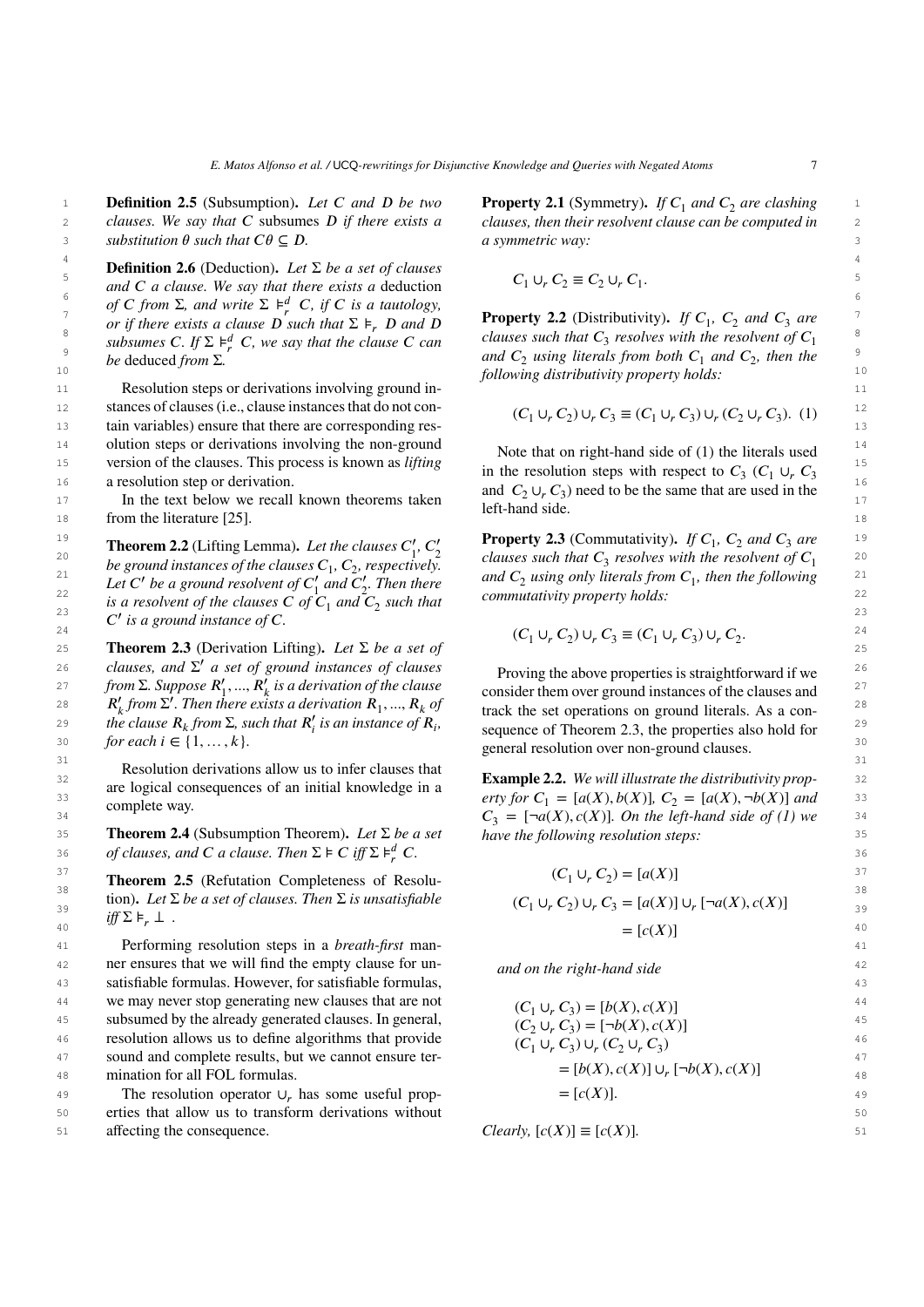# <span id="page-7-0"></span>*2.2. Disjunctive Existential Rules and Conjunctive Queries with Negation Framework*

4 A *conjunctive query* (CQ) is a CSF  $l_1, \ldots, l_n$  of pos-  $vars(B) \cap vars(H)$ . We omit quantifiers when writing 5 itive literals  $l_i$  where all the variables (which we de-<br>5 a rule. <sup>6</sup> note by **X**) are existentially quantified, i.e., an expres-<br>A *disjunctive existential rule* is a rule with more than 7 7 one disjoint in the head, i.e., ‖*𝐻*‖ *>* 1. An *existential* <sup>8</sup> ation in the literals  $l_i$  are called *conjunctive queries* rule is a rule with exactly one disjoint in the head. For <sup>9</sup> with negation (CQ<sup>'</sup>). All the variables **X** that appear simplicity we write the head of the existential rule as 10 in the positive literals of a  $CQ^{\dagger}$  are assumed to be a  $CSF$  of atoms. A rule with an empty disjoint in the <sup>10</sup> 11 existentially quantified. In order to avoid domain de-<br>head is a *negative constraint*, i.e.,  $B \to \bot$ . If it is clear <sup>12</sup> pendant queries we use *universally quantified negation* from the context that we refer to a negative constraint. <sup>12</sup> 13 [\[1,](#page-22-6) [27,](#page-23-5) [28\]](#page-23-6), i.e., all the variables **Z** that appear only in we can omit the " $\rightarrow \perp$ " and write only the body **B** of <sup>13</sup> <sup>14</sup> negative literals are assumed to be universally quanti-<br>the negative constraint. Sometimes we also refer to a 15 fied:  $\exists \mathbf{X} \forall \mathbf{Z} \mid_1, \ldots, I_n$ . Because the variable quantifica-<br>negative constraint as a constraint. <sup>16</sup> tion rules are straightforward we omit quantifiers, e.g., We say that a CSF of atoms O depends on a rule  $r^{16}$ <sup>17</sup> instead of ∃*X*∀*Y* person(*X*), ¬*married*(*X*, *Y*) we write if there is a CSF of atoms *F* such that  $F \not\cong O$  and <sup>17</sup> 18 *person*(*X*),  $\neg$ *married*(*X*, *Y*). The set of variables that  $F \rDash O$  A rule r, depends on a rule r, iff the body of r. <sup>18</sup> <sup>19</sup> appear in both positive and negative literals is called depends on r. The concept of rule dependencies allows <sup>19</sup> <sup>20</sup> the *frontier* of the query. Note that for now we do not the state of the graph of rule dependencies (GRD) [4] 21 introduce the concept of *answer variables*. Therefore, which is a graph where nodes are rules and a directed <sup>21</sup> 22 22 the queries we define are normally known as *Boolean conjunctive queries*. Consequently, throughout the pa-<br>23<br>dependency between the corresponding rules 24 per by conjunctive query we mean Boolean conjunctive  $\Delta$  knowledge hase (KB)  $\zeta = \sqrt{R} N$  is composed by 25 query. A DSF of conjunctive queries (conjunctive quer-<br>25  $\frac{1}{25}$  of rules and a CSE of facts D For a given set 26 ies with negation) is usually referred to as a *union of* of rules  $\mathbb{R} \times \mathbb{R}^{\perp}$  we denote the set of constraints in  $\mathbb{R}$ *conjunctive queries* (UCQ) (*union of conjunctive quer-*<br>  $\frac{1}{2}$   $\frac{1}{2}$  the set of existential rules and by  $\frac{1}{2}$  the set of 28 *ies with negation* (UCQ<sup>-</sup>)). For a UCQ<sup>-</sup> Q, by  $Q^{-k}$  we by  $R$  and set of existential rules and by  $R$  and set of  $\frac{1}{28}$ 29 denote the set of CQ<sup>-</sup>s in Q that contain exactly *k* neg-<br><sup>29</sup> denote the set of CQ<sup>-</sup>s in Q that contain exactly *k* neg-<br>29 30 ated atoms, and by  $Q^{-#}$  the set of CQ<sup>-</sup>s in Q that con-<br>30 31 tain two or more negated atoms. We use the term *query* **Example 2.3** (Disjunctive Knowledge Base). Let us 31 <sup>32</sup> to refer to either a CQ, CQ<sup>'</sup>, UCQ or UCQ<sup>'</sup>. *define an example* DKB *about family relationships.* <sup>32</sup> A *conjunctive query* (CQ) is a CSF  $l_1, \ldots, l_n$  of possion of the form  $\exists \mathbf{X} \, l_1, \ldots, l_n$ . Queries that allow negation in the literals  $l_i$  are called *conjunctive queries* with negation (CQ<sup>-</sup>). All the variables **X** that appear existentially quantified. In order to avoid domain deto refer to either a CQ, CQ<sup>-</sup>, UCQ or UCQ<sup>-</sup>.

33 A *fact* is a CSF  $l_1, \ldots, l_n$  of positive literals  $l_i$ ,  $l_i$ ,  $l_i$ ,  $l_i$ ,  $l_i$ ,  $l_i$ ,  $l_i$ ,  $l_i$ ,  $l_i$ ,  $l_i$ ,  $l_i$ ,  $l_i$ ,  $l_i$ ,  $l_i$ ,  $l_i$ ,  $l_i$ ,  $l_i$ ,  $l_i$ ,  $l_i$ ,  $l_i$ ,  $l_i$ ,  $l_i$ ,  $l_i$ ,  $l_i$ ,  $l_i$ ,  $l_i$ ,  $l_i$ ,  $l_i$  $34$  where all variables are existentially quantified, e.g.,  $74\%$  and  $74\%$  and  $34\%$ 35 35 *parent*(*ana, 𝑌* )*, parent*(*maria, 𝑌* )*.* Existential quantifi-36 ers are again omitted.  $\qquad \qquad (2)$  36 ers are again omitted.

37 A closer look at the definition of facts reveals that *sibling (ana, juan)* 37 38 38 a fact is equivalent to a Boolean conjunctive query. 39 However, facts are used to express existing knowledge,  $\overline{z}$  - Existential rules: 40 40 while queries represent questions, so they have differ-41 ent roles in the process of reasoning. (sibling  $(X, Y) \rightarrow sibling(Y, X)$ ), (3) 41

$$
44 \qquad \qquad \forall \mathbf{X} \exists \mathbf{Y} \; B \to H, \tag{44}
$$

46 where the *body* **B** is a CSF of positive literals, and the 46 and the 46  $47$  *head H* is a DSF in which all  $H' \in H$  are CSFs of  $\left(\frac{6}{\text{N}}\right)$   $\left(\frac{7}{\text{N}}\right)$   $\left(\frac{47}{\text{N}}\right)$   $\left(\frac{6}{\text{N}}\right)$   $\left(\frac{7}{\text{N}}\right)$   $\left(\frac{7}{\text{N}}\right)$   $\left(\frac{7}{\text{N}}\right)$   $\left(\frac{7}{\text{N}}\right)$   $\left(\frac{7}{\text{N}}\right)$  48 positive literals. The set  $\mathbf{X} = vars(B)$  contains the vari-<br>48 positive literals. The set  $\mathbf{X} = vars(B)$  contains the variables that appear in the body, and they are universally  $\left(\text{same-age}(A, I), \text{parent}(A, I)\right)$ , (b) 50 quantified. On the other hand,  $\mathbf{Y} = vars(\mathbf{H}) \setminus vars(\mathbf{B})$  (parent(*X*, *Y*), parent(*Y*, *X*)), (*I*) 50  $51$  are the variables the appear only in the head. They are  $(parent(X, X))$  (8)  $51$ 

**2.2.** Disjunctive Existential Rules and Conjunctive existentially quantified, and they are called *existential*  2 *variables*. The *frontier* of a rule is the set of variables 3 that are present in both the body and head of the rule: a rule.

> A *disjunctive existential rule* is a rule with more than a CSF of atoms. A rule with an empty disjoint in the from the context that we refer to a negative constraint, we can omit the " $\rightarrow \perp$ " and write only the body *B* of the negative constraint. Sometimes we also refer to a negative constraint as a constraint.

We say that a CSF of atoms *Q* depends on a rule *r* iff there is a CSF of atoms *F* such that  $F \not\models O$  and  $F, r \models Q$ . A rule  $r_i$  depends on a rule  $r_j$  iff the body of  $r_i$ depends on  $r_j$ . The concept of rule dependencies allows us to define the *graph of rule dependencies* (GRD) [\[4\]](#page-22-10), which is a graph where nodes are rules, and a directed edge between two nodes represents the existence of a dependency between the corresponding rules.

A *knowledge base* ( $KB$ )  $K = \langle R, D \rangle$  is composed by a CSF  $R$  of rules and a CSF of facts  $D$ . For a given set of rules R, by  $\mathcal{R}^{\perp}$  we denote the set of constraints in R, by  $\mathcal{R}^{\exists}$  the set of existential rules and by  $\mathcal{R}^{\vee}$  the set of disjunctive existential rules. A knowledge base  $\langle R, D \rangle$ is a *disjunctive* knowledge base (DKB) if  $\mathcal{R}^{\vee} \neq \emptyset$ .

<span id="page-7-8"></span>**Example 2.3** (Disjunctive Knowledge Base)**.** *Let us*

**–** *Facts:*

<span id="page-7-3"></span>

| (parent(Y,ana), parent(Y, jane)),            | (2) |
|----------------------------------------------|-----|
| sibling(ana, juan)                           |     |
| $-$ Existential rules:                       |     |
| $(sibling(X, Y) \rightarrow sibling(Y, X)),$ | (3) |

42 A *rule* is a closed formula of the form  $\left(\text{cibling}(X, Y) \rightarrow \text{parent}(Z, Y)\right)$  $(sibling(X, Y) \rightarrow parent(Z, X)$ ,

43 **a**  $\frac{1}{4}$   $\frac{1}{43}$  (4)  $\frac{43}{43}$  $p$ *arent*(*Z, <i>X*), (4)  $p$ *arent*(*Z, Y)) (4)* 

45 45 **–** *Negative constraints:*

<span id="page-7-7"></span><span id="page-7-6"></span><span id="page-7-5"></span><span id="page-7-4"></span><span id="page-7-2"></span><span id="page-7-1"></span>

| (sibling(X, Y), parent(X, Y)),    | (5) |
|-----------------------------------|-----|
| $(same-age(X, Y), parent(X, Y)),$ | (6) |
| (parent(X, Y), parent(Y, X)),     | (7) |
| (parent(X, X))                    | (8) |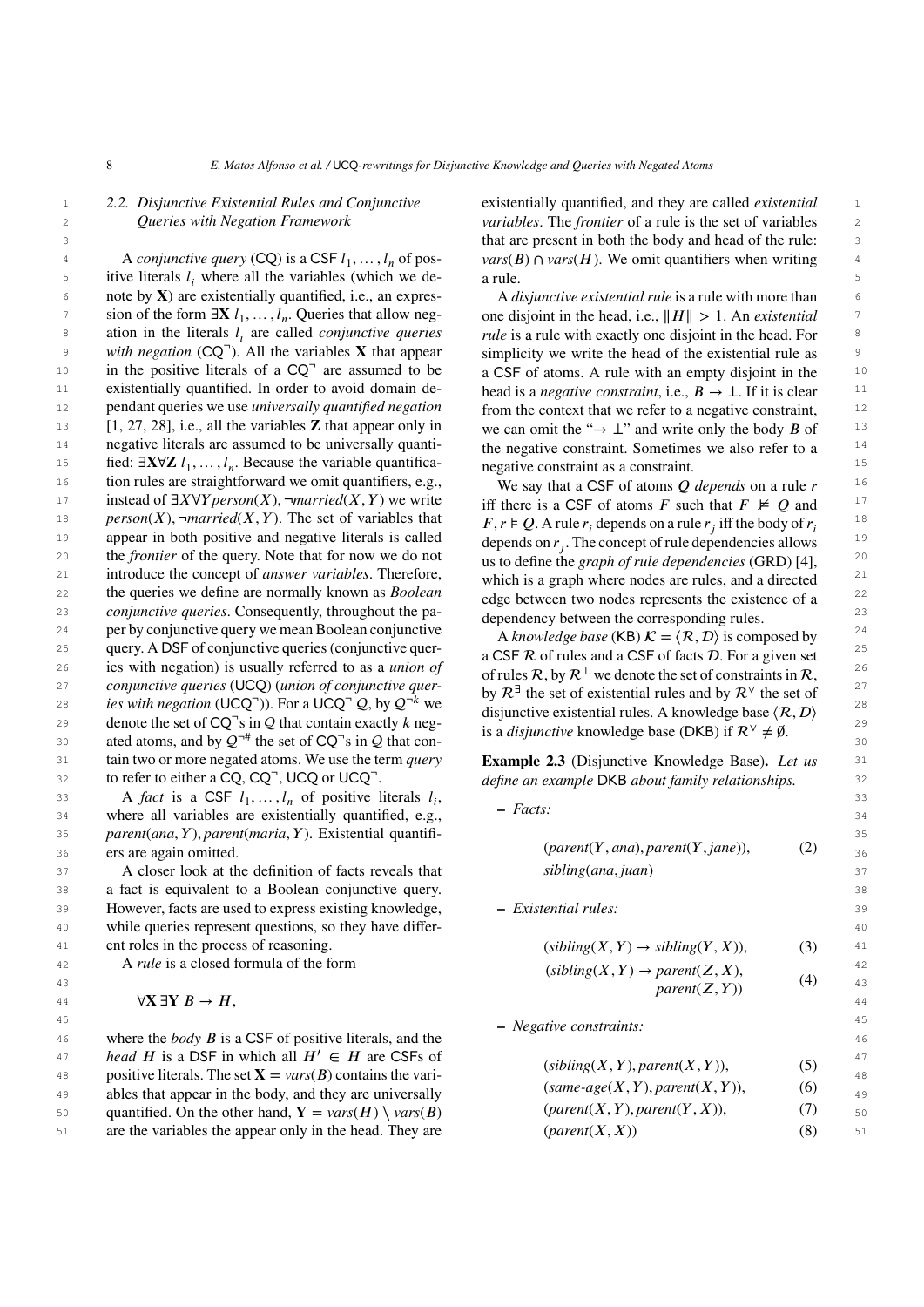$6$ 

**–** *Disjunctive existential rules :*

first-deg-relative 
$$
(X, Y) \rightarrow
$$
  
\n{parent $(X, Y)$ , parent $(Y, X)$ , (9)  
\n*shling* (1)  
\n*shling* (1)  
\n*h* (1)  
\n*h* (2)  
\n*h* (3)  
\n*h* (4)  
\n*h* (4)  
\n*h* (5)  
\n*h* (6)  
\n*h* (1)  
\n*h* (2)  
\n*h* (3)  
\n*h* (4)  
\n*h* (5)  
\n*h* (6)  
\n*h* (1)  
\n*h* (2)  
\n*h* (3)  
\n*h* (4)  
\n*h* (5)  
\n*h* (6)  
\n*h* (6)  
\n*h* (7)  
\n*h* (8)  
\n*h* (1)  
\n*h* (1)  
\n*h* (1)  
\n*h* (1)  
\n*h* (2)  
\n*h* (3)  
\n*h* (4)  
\n*h* (5)  
\n*h* (6)  
\n*h* (6)  
\n*h* (7)  
\n*h* (8)  
\n*h* (1)  
\n*h* (1)  
\n*h* (1)  
\n*h* (1)  
\n*h* (2)  
\n*h* (3)  
\n*h* (4)  
\n*h* (5)  
\n*h* (6)  
\n*h* (6)  
\n*h* (7)  
\n*h* (8)  
\n*h* (1)  
\n*h* (1)  
\n*h* (1)  
\n*h* (1)  
\n*h* (1)  
\n*h* (2)  
\n*h* (3)  
\n*h* (4)  
\n*h* (5)  
\n*h* (6)  
\n*h* (7)  
\n*h* (8

7 7 *Note that the existential rule [\(4\)](#page-7-1) has an existential vari-* $\frac{1}{8}$  able Z, that refers to an anonymous entity that is a par-<br> **3. Buckward Chaining with Disjunctive** 9 9 *ent of both siblings, i.e., if two people are siblings, they* 10 10 *share a parent. Rule [\(3\)](#page-7-2) states that the predicate sib-* $_{11}$   $\qquad$   $ling/2$  is symmetric. We could also add symmetry for  $\qquad$  In this section we first present constraint resolution,  $\qquad$ <sub>11</sub>  $\mu_{12}$  *same-age/2. Fact [\(2\)](#page-7-3) states that there is an anonym-* a novel type of resolution that is sound and refutation  $\mu_{12}$  $_{13}$  ous entity Y that is a parent of both jane and ana. The complete. Constraint resolution reduces the number of  $_{13}$  $_{14}$  *negative constraints state the impossibility of a person* available choices in the resolution process by focus-15 15 *being parent of his sibling [\(5\)](#page-7-4) and also of a person of*  $_{16}$  the same age (6). Additionally, with the negative con- positive literals. Constraint resolution is then translated  $_{16}$ 17 straints we express that parent/2 is asymmetric (7) and into backward rewriting steps, allowing the definition  $17$  $_{18}$  irreflexive (8). Finally, the disjunctive existential rule of a rewriting algorithm for the framework of disjunct-19 **19** defines the relation that represents the first degree ive existential rules that is able to solve the query en- $_{20}$  *relative concept [\[24\]](#page-23-12): a parent, a child (inverse of par-*  $_{10}$ ) railment problem (10).  $_{21}$  ent), or a stoling.  $_{21}$ *ous entity 𝑌 that is a parent of both jane and ana. The the same age [\(6\)](#page-7-5). Additionally, with the negative constraints we express that parent/2 is asymmetric [\(7\)](#page-7-6) and irreflexive [\(8\)](#page-7-7). Finally, the disjunctive existential rule [\(9\)](#page-8-2) defines the relation that represents the first degree ent), or a sibling.*

<sup>22</sup> In this paper, we study the *query entailment* prob-<br><sup>22</sup> 3.1. Constraint Resolution  $23$  lem for disjunctive knowledge bases, i.e., the problem  $23$ <sup>24</sup> of knowing whether a query Q can be entailed from a The entailment problem (10) can be transformed into <sup>24</sup>

$$
R, D \models_? Q. \tag{10} \qquad R, D, \neg Q \models_? \bot,
$$

<sup>29</sup> In particular, we solve the entailment problem  $(10)$  which can then be solved using resolution refutation <sup>30</sup> by reducing it to the entailment of a  $UCQQ'$  with re-<br>Depending on the augmessivity of the quartic in O their

<span id="page-8-4"></span>
$$
\mathcal{D} \models_? \mathcal{Q}'.
$$

to  $R$  if for all set of facts  $D$  it holds that

 $D \models Q'$  implies  $R, D \models Q$ . (11)

41 spect to  $\mathcal{R}$ . If the converse of (11) derivations, but the algorithm to generate them is sim-The CQs in  $Q'$  are called CQ-*rewritings* of *Q* with respect to  $\mathcal R$ . If the converse of [\(11\)](#page-8-4)

$$
\mathcal{R}, \mathcal{D} \models \mathcal{Q} \text{ implies } \mathcal{D} \models \mathcal{Q}'
$$

<sup>46</sup> *complete* UCQ-rewriting of Q with respect to R. Note tinue by eliminating those remaining negative literals 47 that according to our definition, a UCQ-rewriting may without introducing again positive literals. 48 48 not be complete. In this respect, our definition follows 49 the definition of UCQ-rewriting from [\[20\]](#page-23-2) because we **Definition 3.1** (Positive/Negative Charge). The posit-50 extend many of the concepts and algorithms proposed ive (negative) charge  $|C|^+$  ( $|C|^$ ) of a clause C is the 50 51 51 *number of positive (negative) literals in the clause.*extend many of the concepts and algorithms proposed by the authors.

<sup>1</sup> 1 - *Disjunctive existential rules*: Finally, we may be interested in the values that some 2 2 of the variables in take. However, this does not 3 3 3 3  $first-degree lattice(X, Y) \rightarrow$  change the semantic definition of conjunctive queries  $4 \qquad \qquad [parent(X, Y), parent(Y, X), \quad (9) \qquad \text{and therefore, we discuss it later in Subsection 3.4.}$  $4 \qquad \qquad [parent(X, Y), parent(Y, X), \quad (9) \qquad \text{and therefore, we discuss it later in Subsection 3.4.}$  $4 \qquad \qquad [parent(X, Y), parent(Y, X), \quad (9) \qquad \text{and therefore, we discuss it later in Subsection 3.4.}$ 

# <span id="page-8-2"></span><span id="page-8-0"></span>**3. Backward Chaining with Disjunctive Knowledge**

In this section we first present *constraint resolution*, a novel type of resolution that is sound and refutation available choices in the resolution process by focusing on producing resolvents with a smaller number of tailment problem [\(10\)](#page-8-3).

## <span id="page-8-3"></span><span id="page-8-1"></span>*3.1. Constraint Resolution*

 $^{25}$  disjunctive knowledge base  $\langle R, D \rangle$ : a consistency check problem  $^{25}$  $26$ The entailment problem [\(10\)](#page-8-3) can be transformed into a consistency check problem

$$
\mathcal{R}, \mathcal{D} \models_{?} \mathcal{Q}. \tag{10}
$$
\n
$$
\mathcal{R}, \mathcal{D}, \neg \mathcal{Q} \models_{?} \bot,
$$
\n
$$
\tag{12}
$$

<sup>31</sup> 31 spect to the set of facts D, i.e., to the problem<br><sup>31</sup> spect to the set of facts D, i.e., to the problem<br>**Example 1998** spectrum can viald now facts negative constraints or  $\frac{32}{32}$  are set of facts  $D$ , i.e., to the problem negation can yield new facts, negative constraints, ex- $33 \qquad D \models_2 Q'$  33  $33 \qquad D \models_3 Q'$ which can then be solved using resolution refutation. Depending on the expressivity of the queries in  $Q$  their

 $34$  To apply resolution, we need to convert first the facts  $34$ <sup>35</sup> We say that Q' is a UCQ-rewriting of Q with respect  $D$  and rules R of the DKB, as well as the negated query  $\frac{36}{10}$  to  $\frac{36}{10}$  if for all set of facts  $\overline{D}$  it holds that  $\overline{D}$  to a CNF. In what follows, our purpose is to define  $\overline{D}$ 37 37 a restricted resolution strategy in order to control the  $D \models Q'$  implies  $R, D \models Q$ . (11) process of resolution among these clauses, so as to de-39 39 crease the number of available choices every time we 40 The CQs in Q' are called CQ-rewritings of Q with re- perform a resolution step. This might result in longer 40 <sup>42</sup> **pler.** The main goal of the restrictions we introduce  $\frac{42}{3}$ 43  $R, D \models Q$  implies  $D \models Q'$  is to make the resolution process focus on eventually 43 44 44 generating resolvents without positive literals and any 45 also holds for all set of facts D, we say that Q' is a number of negative literals. The process can then con-D and rules  $R$  of the DKB, as well as the negated query number of negative literals. The process can then continue by eliminating those remaining negative literals without introducing again positive literals.

**Definition 3.1** (Positive/Negative Charge)**.** *The* posit-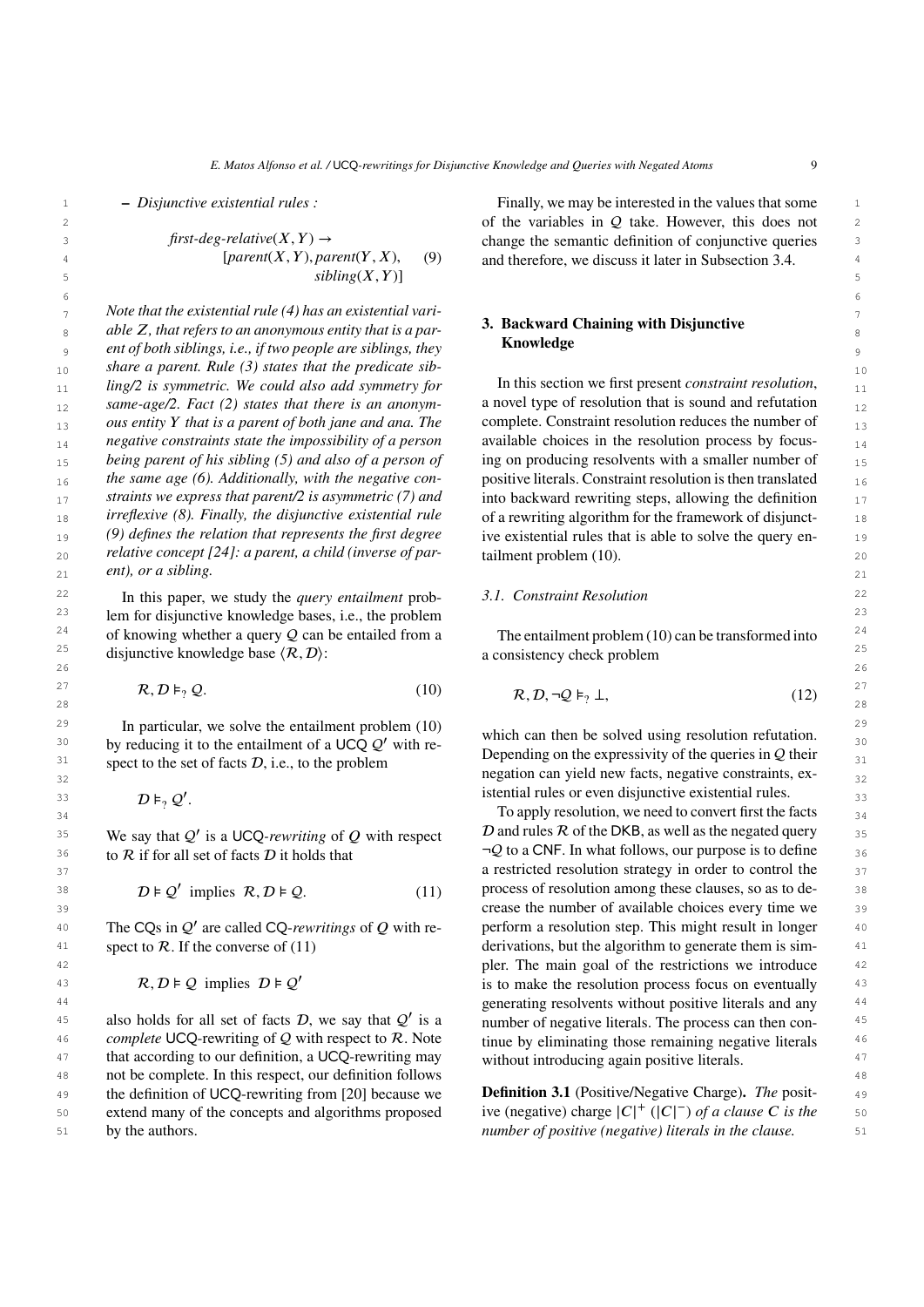<span id="page-9-0"></span>

| rules framework.       |                                   |
|------------------------|-----------------------------------|
| Name                   | Properties                        |
| Rule clause (RC)       | $ C ^+ = 1 \wedge  C ^-\geq 1$    |
| Fact clause (FC)       | $ C ^+ = 1 \wedge  C ^-=0$        |
| Constraint clause (CC) | $ C ^+ = 0 \wedge  C ^-\geq 1$    |
| Disjunctive RC (DRC)   | $ C ^+ \geq 2 \wedge  C ^-\geq 0$ |

Table 1

10 10 According to the above definition, a *Horn clause 𝐶* <sup>11</sup> is a clause with positive charge smaller than or equal  $-$  *Disjunctive rule clauses*: 12 to one, i.e.,  $|C|^+ \le 1$ . The clause we obtain by con-13 verting to CNF a negative constraint or the negation of  $[\neg first\text{-}deg\text{-}relative(X, Y), parent(X, Y),$ <sup>14</sup> a CQ has zero positive charge. We call a clause with  $parent(Y, X), sibling(X, Y)$ . <sup>14</sup> <sup>15</sup> 15 15 15 <sup>16</sup> emized version of an existential rule can produce sev-<br>Table 2 shows the properties of the resolvent for dif-<sup>17</sup> eral clauses with one positive literal, while a disjunct- ferent types of clauses when performing a resolution <sup>17</sup> <sup>18</sup> ive existential rule can give rise to several clauses with step. From these properties follows that a resolution re-<sup>19</sup> more than one positive literal. We call a clause with futation should involve resolution steps with respect to 20 only one positive literal a rule clause (RC), and a clause fact clauses, because they always produce clauses with 20 <sup>21</sup> with more than one positive literal a disjunctive rule a smaller negative charge. Such resolution steps can be  $22$  clause (DRC). Facts generate ground clauses contain-<br>arranged so that they are performed in the last part of  $22$ <sup>23</sup> in g only one literal which has positive polarity and we the resolution derivation. Additionally, this type of res- $^{24}$  call such clauses *fact clauses* (**FCs**). Note that existen-<br>olution steps is generally linked to *data retrieval* with  $^{24}$  $^{25}$  tial variables in the facts are replaced by Skolem terms respect to databases. For this reason, we mainly focus  $^{25}$  $^{26}$  Table 1 summarizes the properties that define the dif-<br>on the initial part of a rearranged resolution derivation,  $^{26}$ <sup>27</sup> ferent types of clauses we may encounter when doing until it reaches a clause that has only negated atoms. 27  $28$  resolution on a DKB, As we can see RCs. FCs and CCs Such a process is linked to producing CQ-rewritings, 28  $29$  are Horn clauses Finally  $2\overline{C}O^T$  may produce  $2\overline{C}C$  ince the resulting clause corresponds to the negation  $29$ <sup>30</sup> or DRC, depending on its positive and negative charge. of a conjunctive query. eral clauses with one positive literal, while a disjunctive existential rule can give rise to several clauses with more than one positive literal. We call a clause with only one positive literal a *rule clause* (RC), and a clause with more than one positive literal a *disjunctive rule clause* (DRC). Facts generate ground clauses containing only one literal, which has positive polarity, and we call such clauses *fact clauses* (FCs). Note that existential variables in the facts are replaced by Skolem terms. Table [1](#page-9-0) summarizes the properties that define the different types of clauses we may encounter when doing resolution on a DKB. As we can see, RCs, FCs and CCs are Horn clauses. Finally, a  $CQ<sup>-</sup>$  may produce a FC, RC

32 **Example 3.1.** *From the DKB of Example [2.3](#page-7-8) we obtain* tions that produce clauses with a non-increasing posit-32 *the following clauses:*

**–** *Fact clauses:*

| [parent( $f_0$ , ana)]<br>[parent( $f_0$ , jane)]    | button steps where one of the clauses used is a CC.<br>the resolvent will always have a smaller positive charge<br>(See CC column on Table 2). | って<br>37<br>38                                                                                                                                                                                                                                                                                                                                                                                              |
|------------------------------------------------------|------------------------------------------------------------------------------------------------------------------------------------------------|-------------------------------------------------------------------------------------------------------------------------------------------------------------------------------------------------------------------------------------------------------------------------------------------------------------------------------------------------------------------------------------------------------------|
|                                                      | <b>Definition 3.2</b> (Constraint Derivation). Let $\Sigma$ be a set                                                                           | 39<br>40                                                                                                                                                                                                                                                                                                                                                                                                    |
| $-$ Rule clauses:                                    | of clauses and $C$ a clause. A resolution derivation (re-                                                                                      | 41                                                                                                                                                                                                                                                                                                                                                                                                          |
| $[\neg sibling(X, Y), sibling(Y, X)]$                |                                                                                                                                                | 42                                                                                                                                                                                                                                                                                                                                                                                                          |
| [¬sibling(X, Y), parent( $f_2(X, Y), X$ )]           |                                                                                                                                                | 43                                                                                                                                                                                                                                                                                                                                                                                                          |
| $[\neg sibling(X, Y), parent(f_2(X, Y), Y)].$        |                                                                                                                                                | 44                                                                                                                                                                                                                                                                                                                                                                                                          |
|                                                      | arly, there is a constraint deduction of C from $\Sigma$ , writ-                                                                               | 45                                                                                                                                                                                                                                                                                                                                                                                                          |
|                                                      | ten as $\Sigma \models_c^d C$ , if C is a tautology or if there is a clause                                                                    | 46<br>47                                                                                                                                                                                                                                                                                                                                                                                                    |
|                                                      | D such that $\Sigma \models_c D$ and D subsumes C.                                                                                             |                                                                                                                                                                                                                                                                                                                                                                                                             |
|                                                      |                                                                                                                                                | 48                                                                                                                                                                                                                                                                                                                                                                                                          |
|                                                      |                                                                                                                                                | 4S                                                                                                                                                                                                                                                                                                                                                                                                          |
| $\lceil \neg parent(X, Y), \neg parent(Y, X) \rceil$ |                                                                                                                                                | 50                                                                                                                                                                                                                                                                                                                                                                                                          |
| $\lceil \neg parent(X, X) \rceil$ .                  | ive literals.                                                                                                                                  | 51                                                                                                                                                                                                                                                                                                                                                                                                          |
|                                                      | [sibling (ana, Juan)].<br>- Constraint clauses:<br>$[\neg sibling(X, Y), \neg parent(X, Y)],$<br>[¬same-age(X, Y), ¬parent(X, Y)]              | futation) $\Sigma \models_r C$ of a clause $C(\bot)$ from $\Sigma$ is a constraint<br>derivation (refutation) iff all its resolution steps involve<br>resolution with a constraint clause. A constraint deriv-<br>ation of a clause C from $\Sigma$ is written as $\Sigma \models_c C$ . Simil-<br>The subsumption theorem can be formulated using<br>constraint deductions and consequences with no posit- |

1 1 Properties of different types of clauses in the disjunctive existential Properties of the resolvent  $C_3$  for different types of clauses  $C_1$  and  $C_2$ . Table 2 Properties of the resolvent  $C_3$  for different types of clauses  $C_1$  and  $C_2$ .

| rules framework.       |                                   | $\sqrt{ }$<br>U. |                                     |                                           |                          |  |
|------------------------|-----------------------------------|------------------|-------------------------------------|-------------------------------------------|--------------------------|--|
| Name                   | Properties                        |                  | CC                                  | <b>DRC</b>                                | <b>RC</b>                |  |
| Rule clause (RC)       | $ C ^+ = 1 \wedge  C ^-\geq 1$    | <b>FC</b>        | $\sqrt{ C_1 ^{1}}$                  | $<$ $ C_1$                                | $<  C_1 ^{-}$<br>$ C_2 $ |  |
| Fact clause (FC)       | $ C ^+ = 1 \wedge  C ^-=0$        | <b>RC</b>        | $ C_3 ^+$<br>$= 0$                  | $\leq  C_2 ^+$                            | $\sim$ 1+<br>$=$         |  |
| Constraint clause (CC) | $ C ^+ = 0 \wedge  C ^-\geq 1$    | <b>DRC</b>       | $< C_1 ^+$<br>$\sim$ 1 <sup>+</sup> | $ C_3 $ <sup>+</sup>                      |                          |  |
| Disjunctive RC (DRC)   | $ C ^+ \geq 2 \wedge  C ^-\geq 0$ |                  |                                     | $\left  C_2 \right ^{+}$<br>$max( C_1 ^+$ |                          |  |
|                        |                                   | <b>CC</b>        | does not exist                      |                                           |                          |  |

<span id="page-9-1"></span>**–** *Disjunctive rule clauses :*

 $\lceil \neg \text{first-deg-relative}(X, Y), \text{parent}(X, Y), \rceil$  $parent(Y, X), sibling(X, Y)$ ].

Table [2](#page-9-1) shows the properties of the resolvent for difof a conjunctive query.

 $31$   $31$   $32$   $33$   $34$   $35$   $37$   $39$   $31$   $31$   $31$   $32$   $33$   $35$   $31$   $32$   $33$   $35$   $37$   $39$   $31$   $31$   $32$   $33$   $34$   $35$   $37$   $38$   $39$   $31$   $31$   $32$   $33$   $34$   $35$   $36$   $37$   $38$   $39$   $31$   $32$   $33$   $34$   $35$  33 *the following clauses*: **1998 1999 1999 1999 1999 1999 1999 1999 1999 1999 1999 1999 1999 1999 1999 1999 1999 1999 1999 1999 1999 1999 1999 1999 1999 1999 1999 1999** <sup>34</sup> two DRCs, i.e., we need to use in every resolution step <sup>34</sup> <sup>35</sup> <sup>25</sup> <sup>25</sup> <sup>25</sup> <sup>25</sup> <sup>25</sup> <sup>25</sup> <sup>25</sup> <sup>35</sup> <sup>35</sup> <sup>35</sup> at least one Horn clause. However, if we focus on res-36 **Solution** Seps where one of the clauses used is a CC, 36  $\frac{d^2y}{dx^2}$  is  $\frac{d^2y}{dx^2}$  the resolvent will always have a smaller positive charge  $\frac{d^2y}{dx^2}$  $\frac{1}{38}$  38  $\frac{1}{38}$   $\frac{1}{38}$   $\frac{1}{38}$   $\frac{1}{38}$   $\frac{1}{38}$   $\frac{1}{38}$   $\frac{1}{38}$   $\frac{1}{38}$   $\frac{1}{38}$   $\frac{1}{38}$   $\frac{1}{38}$   $\frac{1}{38}$   $\frac{1}{38}$   $\frac{1}{38}$   $\frac{1}{38}$   $\frac{1}{38}$   $\frac{1}{38}$   $\frac{1}{38}$   $\frac{1}{38}$ tions that produce clauses with a non-increasing posit-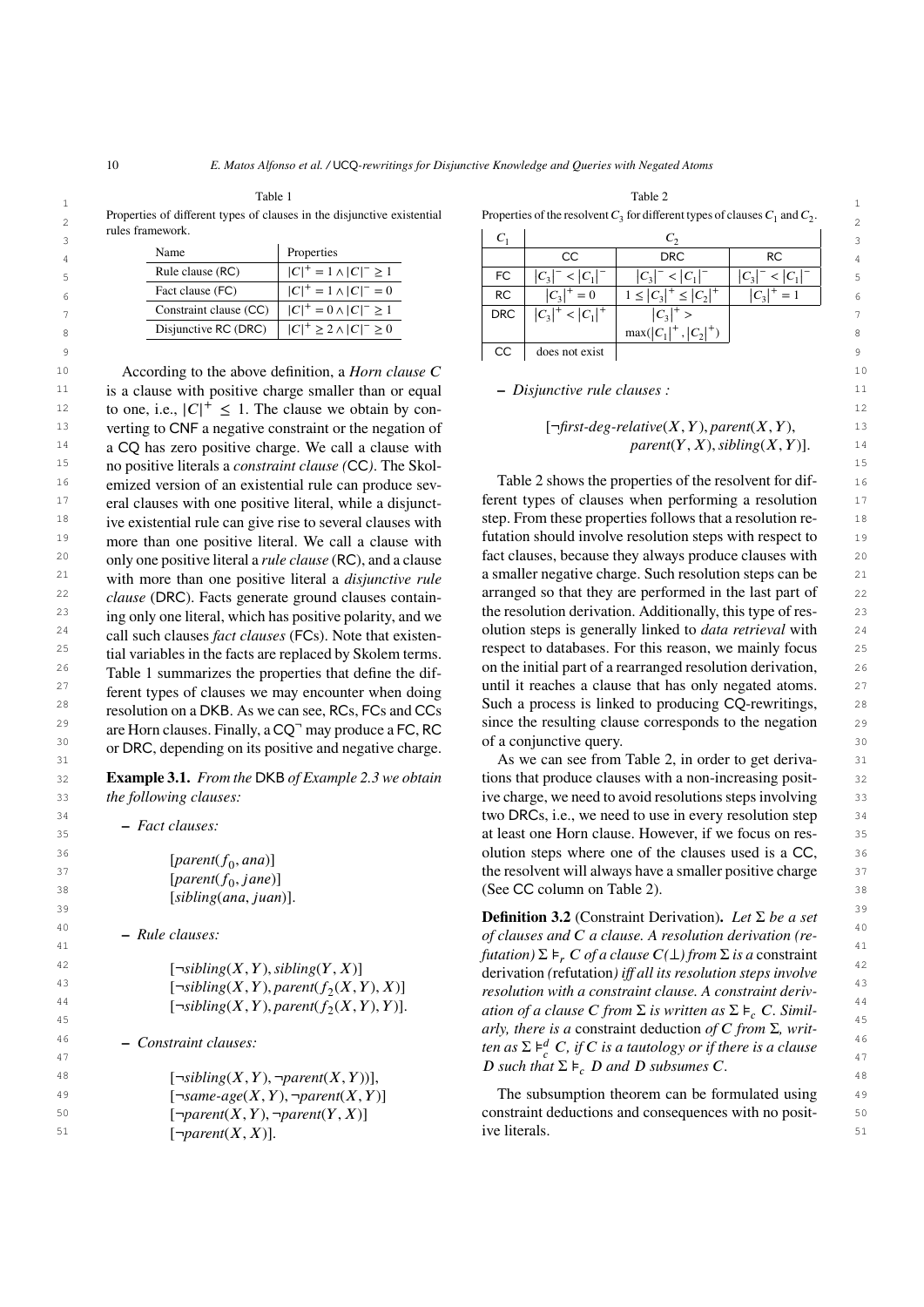$\frac{5}{1000}$ . Based on the subsumption theorem for resolution of *C* into a constraint deduction of *C*.  $\Box$  5  $\frac{6}{2}$  blies that we have a deduction of *C*, i.e., there is a deriv-<br> $\frac{6}{2}$  plies that we have a deduction of *C*, i.e., there is a deriv-<br>Theorem 3.2 (Completeness of Constraint Resolution plies that we have a deduction of C, i.e., there is a deriv-<br> **Theorem 3.2** (Completeness of Constraint Resolution ation  $\Sigma F_r D$  of a clause D that subsumes C. Note that Derivations). A set of clauses  $\Sigma$  is unsatisfiable iff there 9 *exists a constraint refutation of*  $\Sigma$ , *i.e.*,  $\Sigma \models_c \bot$ . 10 10 resolution derivation of a 𝖢𝖢 *𝐷* into a constraint derivresolution derivation of a CC D into a constraint deriv-<br> $Proof.$  This follows from Theorem [3.1](#page-10-1) by taking as *Proof.* Based on the subsumption theorem for resolu-tion derivations (Theorem [2.4\)](#page-6-2), the fact that  $\Sigma \models C$  imation  $\Sigma \models_r D$  of a clause *D* that subsumes *C*. Note that *D* needs to be a CC in order to subsume another CC. This proof is based on being able to transform every ation of *D*.

 $\frac{13}{13}$  volves resolution steps with respect to some constraint  $14$  14  $\ldots$  14  $\ldots$  14  $\ldots$  14 clauses. Let  $C_{i_1}$  be the closest resolvent to the root  $(D)$  3.2. Rewriting Operations and Resolution 16 16 applying binary resolution without using a constraint ( ) 17 17 18 clause:  $C_{i_1} = \left(C_{i_0} \cup_r C_{j_0}\right)$ . We can assume that on the the constraint derivations introduced in the previous 18 <sub>19</sub> path to the root of the tree the resolution steps involve section. However, resolution steps involving Skotem of the corresponding derivation tree that is obtained by

$$
(C_{i_0} \cup_r C_{j_0}) \cup_r C_{j_1} \cup_r \dots \cup_r C_{j_k} = D.
$$

 $C_{j_1}$  clashes on literals coming from both clauses  $C_{i_0}$  mainly ased in a forward channing mainter [15, 15] or to  $C_{j_1}$  $\mathcal{L}_{j_1}$  classics on inclairs coming from boun clauses  $\mathcal{L}_{i_0}$  perform Disjunctive Datalog rewritings [\[3,](#page-22-3) [9,](#page-22-4) [11,](#page-22-5) [16\]](#page-23-4). and  $C_{j_0}$ , obtaining

$$
2^{8}
$$
 relatives that have the same age have to be siblings:  
\n
$$
2^{8}
$$
 relatives that have the same age have to be siblings:  
\n
$$
2^{8}
$$

On the other hand, if  $C_{j_1}$  clashes on literals coming same-age(X, Y)  $\rightarrow$  sibling(X, Y). from only one of the clauses (we assume it is  $C_{i_0}$   $\blacksquare$   $\blacksquare$   $\blacksquare$   $\blacksquare$   $\blacksquare$   $\blacksquare$   $\blacksquare$   $\blacksquare$   $\blacksquare$   $\blacksquare$   $\blacksquare$   $\blacksquare$   $\blacksquare$   $\blacksquare$   $\blacksquare$   $\blacksquare$   $\blacksquare$   $\blacksquare$   $\blacksquare$   $\blacksquare$   $\blacksquare$   $\blacksquare$   $\blacksquare$   $\blacksquare$ without loss of generality) we apply the commutativity This rule can be obtained by a constraint derivation property to obtain

$$
\begin{aligned}\n\left( (C_{i_0} \cup_r C_{j_1}) \cup_r C_{j_0} \right) \dots \cup_r C_{j_k} &= D. \\
\text{(same-age(X, Y), parent(X, Y) \to \bot)} \\
\text{(same-age(X, Y) \to same-age(Y, X))} \\
\text{(same-age(X, Y) \to same-age(Y, X))} \\
\text{(same-age(X, Y) \to same-age(Y, X))}\n\end{aligned}
$$

 $38$  If we continue the same process for all the clauses

<span id="page-10-3"></span>
$$
\left(C_{i_0} \cup_r C_{j'_1} \cup_r \dots \cup_r C_{j'_{k'}}\right) \cup_r
$$
  

$$
\left(C_{j_0} \cup_r C_{j''_1} \cup_r \dots \cup_r C_{j''_{k''}}\right) = D.
$$

 $\frac{45}{45}$  between RCs corresponding to an existential rule and a<br>clauses used to obtain it is also a constraint clause: between RCs corresponding to an existential rule and a Because *D* is a constraint clause at least one of the clauses used to obtain it is also a constraint clause:

$$
\begin{vmatrix}\n1^{47} & \left| \left( C_{i_0} \cup_r C_{j'_1} \cup_r \dots \cup_r C_{j'_{k'}} \right) \right|^+ = 0 & \text{Definition 3.3 (Rewriting Step). Let } r = B \rightarrow H \text{ be } 48 \\
0^4 & \text{or} \\
1^5 & \left| \left( C_{j_0} \cup_r C_{j''_1} \cup_r \dots \cup_r C_{j''_{k''}} \right) \right|^+ = 0. & \text{in } \text{a subset } H' \subseteq H \text{ that unifies with some } Q' \subseteq Q \\
0^5 & \text{in } \text{rough a } m \neq 0 \text{ (i.e., } H' \theta = Q' \theta \text{) such that} \n\end{vmatrix}
$$

<span id="page-10-1"></span><sup>4</sup> non-constraint clauses. Thus, transforming the existing <sup>4</sup> This eliminates the resolution step between the two non-constraint clauses. In the same way, we can elim-

<span id="page-10-4"></span>

The resolution derivation  $\Sigma \models_r D$  for sure in-<br>13<br>13<br>13<br>13 consequence the empty clause that has no positive literals and is only subsumed by itself.

### <span id="page-10-2"></span><span id="page-10-0"></span>*3.2. Rewriting Operations and Resolution*

20 always constraint clauses  $C_{j_1}, \ldots, C_{j_k}$ :<br>troducing literals with Skolem functions that will not 21 21 21 21 21  $\frac{J_1}{2}$   $\frac{J_k}{2}$  troducing literals with Skolem functions that will not  $22$  be able to be removed. For existential rules, the pro- $\left(\mathbf{C}_{i_0} \mathbf{O}_r \mathbf{C}_{j_0}\right) \mathbf{O}_r \mathbf{C}_{j_1} \mathbf{O}_r \dots \mathbf{O}_r \mathbf{C}_{j_k} = D.$  cess of query rewriting is well known [\[20\]](#page-23-2). However, <sup>24</sup> 24<br>
Therefore, we can apply the distributivity property if  $\frac{m \text{ mod } 64 \text{ mod } 64 \text{ mod } 64 \text{ mod } 64 \text{ mod } 64 \text{ mod } 64 \text{ mod } 64 \text{ mod } 64 \text{ mod } 64 \text{ mod } 64 \text{ mod } 64 \text{ mod } 64 \text{ mod } 64 \text{ mod } 64 \text{ mod } 64 \text{ mod } 64 \text{ mod } 64 \text{ mod } 64 \text{ mod } 64$ Conjunctive query rewriting is a process that mimics the constraint derivations introduced in the previous section. However, resolution steps involving Skolem functions are performed together in order to avoid inin most of the existing literature disjunctive rules are mainly used in a forward chaining manner [\[13,](#page-22-2) [15\]](#page-22-1) or to

and  $C_{j_0}$ , obtaining  $\ln$  Example [2.3,](#page-7-8) one could infer that two first-degree  $\left(128\right)$  28

$$
first-deg-relative(X, Y),
$$
\nOn the other hand, if  $C_{j_1}$  classhes on literals coming 
$$
same\cdot age(X, Y) \rightarrow sibling(X, Y).
$$
\n(13)

property to obtain  $\frac{34}{34}$  property to obtain This rule can be obtained by a constraint derivation

$$
\left( (C_{i_0} \cup_r C_{j_1}) \cup_r C_{j_0} \right) \dots \cup_r C_{j_k} = D. \qquad \qquad \text{(same-age}(X, Y), parent(X, Y) \to \bot) \qquad \qquad \text{(same-age}(X, Y)) \qquad \qquad \text{(same-age}(X, Y)) \qquad \qquad \text{(same-age}(X, Y)) \qquad \qquad \text{(same-age}(X, Y)) \qquad \qquad \text{(same-age}(X, Y)) \qquad \qquad \text{(same-age}(X, Y)) \qquad \qquad \text{(same-age}(X, Y)) \qquad \qquad \text{(same-age}(X, Y)) \qquad \qquad \text{(same-age}(X, Y)) \qquad \qquad \text{(same-age}(X, Y)) \qquad \qquad \text{(same-age}(X, Y)) \qquad \qquad \text{(same-age}(X, Y)) \qquad \qquad \text{(same-age}(X, Y)) \qquad \qquad \text{(same-age}(X, Y)) \qquad \qquad \text{(same-age}(X, Y)) \qquad \qquad \text{(same-age}(X, Y)) \qquad \qquad \text{(same-age}(X, Y)) \qquad \qquad \text{(same-age}(X, Y)) \qquad \qquad \text{(same-age}(X, Y)) \qquad \qquad \text{(same-age}(X, Y)) \qquad \qquad \text{(same-age}(X, Y)) \qquad \qquad \text{(one-age}(X, Y)) \qquad \qquad \text{(one age((X, Y))))} \qquad \qquad \text{(same age((X, Y))))} \qquad \qquad \text{(same age((X, Y))))} \qquad \qquad \text{(one age((X, Y))))} \qquad \qquad \text{(one age((X, Y))))} \qquad \qquad \text{(two age((X, Y))))} \qquad \qquad \text{(two age((X, Y))))} \qquad \qquad \text{(two age((X, Y))))} \qquad \qquad \text{(two age((X, Y))))} \qquad \qquad \text{(two age((X, Y))))} \qquad \qquad \text{(two age((X, Y))))} \qquad \qquad \text{(two age((X, Y))))} \qquad \qquad \text{(two age((X, Y))))} \qquad \qquad \text{(two age((X, Y))))} \qquad \qquad \text{(two age((X, Y))))} \qquad \qquad \text{(two age((X, Y))))} \qquad \qquad \text{(two age((X, Y))))} \qquad \qquad \text{(two age((X, Y))))} \qquad \qquad \text{(two age((X,
$$

 $C_{j_1}, \ldots, C_{j_k}$  in the same order, we obtain expressing respectively that children and their parents  $C_{j_1}, \ldots, C_{j_k}$  in the same order, we obtain  $\frac{40}{40}$ expressing respectively that children and their parents cannot have the same age and that the *same-age*/2 predicate is symmetric.

 ${C_{i_0} \cup_r C_{j'_1} \cup_r \dots \cup_r C_{j'_{k'}})}$   $\cup_r$  The new existential rule [\(13\)](#page-10-2) can then be used in re-<sup>42</sup>  $(C_{i_0} \cup_r C_{i''} \cup_r ... \cup_r C_{i''}) = D.$  writing steps defined for existential rules.

 $\left(\begin{array}{cc} 43 & 43 \\ -96 & \text{P} & \text{P} \end{array}\right)$   $\left(\begin{array}{cc} 43 \\ -42 \\ -1 \end{array}\right)$  A rewriting step as defined in the existential rules <sup>44</sup><br>Because D is a constraint clause at least one of the framework [\[20\]](#page-23-2) corresponds to the resolution steps <sup>46</sup>  $\frac{46}{\sqrt{10}}$  chasses ased to obtain it is also a constraint chase.

48  $\left| \left( C_{i_0} \cup_r C_{j'_1} \cup_r \dots \cup_r C_{j'_{k'}} \right) \right| = 0$  **Definition 3.3** (Rewriting Step). Let  $r = B \rightarrow H$  be 48 <sup>49</sup> **an existential rule, and Q a conjunctive query. If there**  $\frac{49}{49}$ 50 **is a subset**  $H' \subseteq H$  **that unifies with some**  $Q' \subseteq Q$  50  $\left|\left(C_{j_0}\cup_{r} C_{j''_1}\cup_{r} \ldots \cup_{r} C_{j''_{k''}}\right)\right| = 0.$  through a mgu  $\theta$  (i.e.,  $H'\theta = Q'\theta$ ) such that  $\qquad \qquad$  51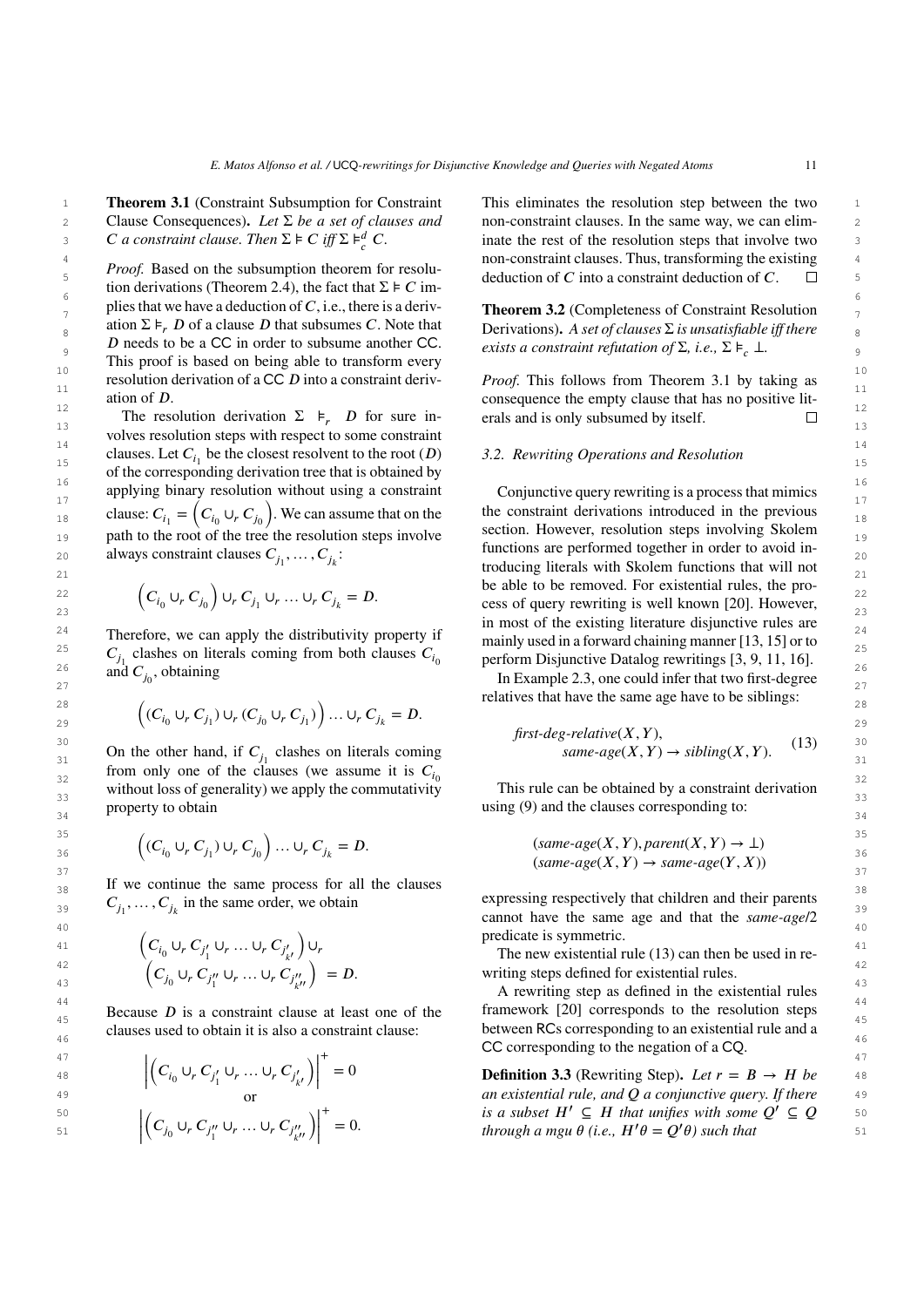1. *if*  $v \in \text{vars}(Q \setminus Q')$  and  $v \neq v\theta$ , then  $v\theta$  is a *frontier variable of r or a constant, and* 

2. *if 𝑣 is an existential variable of the rule 𝑟, then*  $v\theta \notin \text{vars}(Q \setminus Q'),$ 

 $\sum_{k=1}^{\infty}$  *straint singleChild*(*X*<sub>1</sub>), *sibling*(*Y*<sub>1</sub>, *X*<sub>1</sub>) and the query *then the query*  $(B\cup (Q\,\backslash\,Q'))\theta$  *is a* rewriting *of*  $Q$  *using the existential rule r.* 

<sup>8</sup> If an existential rule *r* has more than one atoms in *diabetic parent, we can derive the existential rule* <sup>9</sup> its head, it gives rise to more than one RCs. Neverthe-<sup>10</sup> less, the resolution steps with such RCs are always per-<br>diabetesRisk(X), singleChild(X)  $\rightarrow$  diabetic(Z). <sup>11</sup> formed together in order to avoid unnecessary propaga-<br><sup>11</sup> https://www.formed.org/communications/integrations/integrations/integrations/integrations/integrations/integrations/integrations/integrations/integrations/i <sup>12</sup> tion of Skolemized existential variables. Thus, the res-<br><sup>12</sup> <sup>13</sup> ulting clause cannot contain a Skolem term represent-<br>*hy rewriting the constraint using the rule r, and the* <sup>14</sup> ing an existential variable of *r*. Hence, existential vari-<br> $unifier \beta_2 = \{X_i \leftarrow X \mid Y_i \leftarrow Y\}$  Using the new exist-<sup>15</sup> ables cannot be assigned to a variable that will be part *antique we obtain the following* LICO-rewriting: <sup>16</sup> of the result (condition 1 in Definition [3.3\)](#page-10-3) nor should <sup>17</sup> be replaced by a variable that belongs to the result (con-<br> $[(\text{singleChild}(Y), \text{silting}(Y, Y))$ 18 dition 2 in Definition [3.3\)](#page-10-3).

19 **Definition [3.3](#page-10-3)** is an adaptation to our framework of  $\begin{array}{c} \text{(diphotosPisk(Y) single-child(Y))}\end{array}$  19 <sup>20</sup> the *piece-based* rewriting step proposed in [\[20\]](#page-23-2).  $\frac{1}{20}$ 

<sup>21</sup> For the resolution steps between some DRCs ob-<br> $N_{\text{obs}}$  that the first UCO magnitius expression also necessary  $^{22}$  tained from a disjunctive existential rule and a CC ob-<br> $^{22}$  tained from a disjunctive existential rule and a CC ob- $\frac{23}{2}$  tained from the negation of a CO we define a corres-<br><sup>23</sup> tained from the negation of a CO we define a corres-<sup>24</sup> ponding rewriting step generalizing Definition [3.3](#page-10-3) with  $\frac{a}{l}$  query can be entailed, i.e., inconsistent knowledge <sup>25</sup> the goal to support both existential rules and disjunct bases. However, sometimes we might want to filter out <sup>26</sup> ive existential rules with the constraints if we are sure that the know-<br><sup>26</sup> ive existential rules tained from the negation of a CQ, we define a corresthe goal to support both existential rules and disjunctive existential rules.

28 28 **Definition 3.4** (General (Disjunctive) Rewriting Step)**.** 29 Let  $r = B \rightarrow H$  be a rule, and Q a conjunctive query. Using the above-defined rewriting steps, we can now  $\frac{29}{3}$ 30 *If there is a subset*  $H' \subseteq H$ *, and for each*  $h_i \in H'$  define rewriting for DKBs. 31 there is a subset  $h'_i \subseteq h_i$  that unifies with some  $Q' \subseteq Q$  **Definition 3.5** (Rewriting) Let  $(R, Q)$  be a tuple con-

- *of 𝑟 or a constant, and*
- $v\theta \notin \text{vars}(Q \setminus Q'),$

38 *then*  $(B \cup (Q \setminus Q') \to H \setminus H')\theta$  is a rewriting of Q using negative constraint, otherwise  $\mathcal{R}' = \mathcal{R} \cup (f')$ . 39 the rule r. A rewriting step is a disjunctive rewriting  $A$  k-step rewriting of  $(R, Q)$  is obtained by apply-

A disjunctive rewriting step can yield a disjunctive<br>  $\frac{1}{42}$  rewriting of  $\langle R, Q \rangle$ . rule with fewer disjunctive components, an existential  $\frac{2}{3}$ rule in case  $|(H \setminus H')\theta| = 1$  or a negative constraint So far we have dealt with rewritings of conjunctive rule in case  $|(H \setminus H')\theta| = 1$  or a negative constraint (the negation of a conjunctive query) in case  $H = H'$ .

$$
sibling(Y, X)),
$$

 $(diabetic(Z),$  50  $parent(Z, X))$ ].

1 if  $v \in \text{vars}(Q \setminus Q')$  and  $v \neq v\theta$ , then  $v\theta$  is a *If we want to rewrite the query*  $Q = \text{diabetic}(X_1)$ , to 2 2 *learn if there are any diabetic people, we can obtain the* 3 2. if v is an existential variable of the rule r, then  $UCQ$ -rewriting  $[diabetic(X_1), diabetesRisk(X)], us-$ 4  $\qquad \qquad \text{if } \theta \notin \text{vars}(Q \setminus Q'), \qquad \qquad \text{if } \theta \in \{Y \leftarrow X_1, Z \leftarrow X_1\}.$ 

<sup>5</sup> then the quary  $(B \cup (O \setminus O'))$  is a rewriting of Quaing 0n the other hand, if we have the negative con-<sup>5</sup>  $Q' = diabetic(Y_2), parent(Y_2, X_2)$  asking if there is a<sup>7</sup> *diabetic parent, we can derive the existential rule*

$$
diabetesRisk(X), singleChild(X) \rightarrow diabetic(Z),
$$
  
parent(Z, X),

*by rewriting the constraint using the rule*  $r_1$  *and the unifier*  $\theta_2 = \{X_1 \leftarrow X, Y_1 \leftarrow Y\}$ *. Using the new existential rule we obtain the following UCQ-rewriting:* 

 $[(singleChild(X), sibling(Y, X)),$  $(diabetic(Y), parent(Y, X)).$  $(diabetesRisk(X), singleChild(X))$ ].

27 27 *ledge base is consistent. Note that the final UCO-rewriting contains also nega query can be entailed, i.e., inconsistent knowledge*

> Using the above-defined rewriting steps, we can now define rewriting for DKBs.

 $\mathcal{L}_{32}$  through a mgu  $\theta$  (i.e.,  $h'_1 \theta = ... h'_n \theta = Q' \theta$ ) such that **Definition 3.5** (Rewriting). Let  $(R, Q)$  be a tuple con-<br>sisting of a set R of rules and a LICO O. A one-step re-33 1. *if*  $v \in \text{vars}(Q \setminus Q')$ , then  $v\theta$  is a frontier variable writing  $\langle R', Q' \rangle$  of  $\langle R, Q \rangle$  can be obtained by adding 33 1. if  $v \in \text{vars}(Q \setminus Q')$ , then  $v\theta$  is a frontier variable writing  $\langle R', Q' \rangle$  of  $\langle R, Q \rangle$  can be obtained by adding  $\frac{33}{34}$ <sup>35</sup><br>2. *if v* is an existential variable of the rule *r*, then *is rewriting step that uses one of the conjunctive queries* 36 36 *rewriting step that uses one of the conjunctive queries*  $\frac{\partial^2}{\partial x^2}$   $\qquad \qquad \nu\theta \notin vars(Q \setminus Q'),$   $\qquad \qquad \text{in } Q \text{ and a rule in } R, \text{ i.e., } Q' = Q \cup (\neg f') \text{ if } f' \text{ is a }$ **Definition 3.5** (Rewriting). Let  $\langle R, Q \rangle$  be a tuple con*sisting of a set*  $R$  *of rules and a* UCQ  $Q$ *. A* one-step re*to*  $R$  *or to*  $Q$ *, as appropriate, the result*  $f'$  *of a general negative constraint, otherwise*  $R' = R \cup (f')$ .

40  $\frac{1}{40}$  step if the rule used is a disjunctive existential rule.  $\frac{1}{40}$  ane-step rewriting to a  $(k-1)$ -step rewriting of  $\langle R,Q \rangle$ *. For any k*, a *k*-step rewriting of  $\langle R,Q \rangle$  is a *A k*-step rewriting *of*  $\langle R, Q \rangle$  *is obtained by applying a one-step rewriting to a*  $(k - 1)$ *-step rewriting of* rewriting *of*  $\langle R, Q \rangle$ .

(the negation of a conjunctive query) in case  $H = H'$ . queries with respect to existential rules and disjunct-46 46 **Example 3.2.** *Consider a disjunctive existential rule:*  $\frac{1}{47}$   $\frac{1}{47}$  and  $\frac{1}{47}$  are  $\frac{1}{47}$  are  $\frac{1}{47}$  are  $\frac{1}{47}$  are  $\frac{1}{47}$  are  $\frac{1}{47}$  are  $\frac{1}{47}$  are  $\frac{1}{47}$  are  $\frac{1}{47}$  are  $\frac{1}{47}$  are  $\frac{1}{47}$  are  $\frac{1}{47}$  are  $\frac{1}{47}$  are  $r_1 = \text{diabetesRisk}(X) \rightarrow \left[\text{(diabetic}(Y), \right]$  are atoms. Negative constraints are transformed into  $r_1 = \text{diabetesRisk}(X) \rightarrow \left[\text{(diabetic}(Y), \right]$  $\text{sibling}(Y, X)$  queries in the rewriting process, i.e., ive existential rules. However, we have not considered ated atoms. Negative constraints are transformed into

51  $\text{parent}(\mathbf{Z}, \mathbf{X})$ ],  $\mathbb{R}^{\mathbb{I}}, \mathbb{R}^{\vee}, \mathbb{R}^{\mathbb{L}}, \mathcal{D} \models \mathcal{Q} \text{ iff } \mathbb{R}, \mathbb{R}^{\vee}, \mathbb{D} \models \neg \mathbb{R}^{\mathbb{L}}, \mathcal{Q}.$  51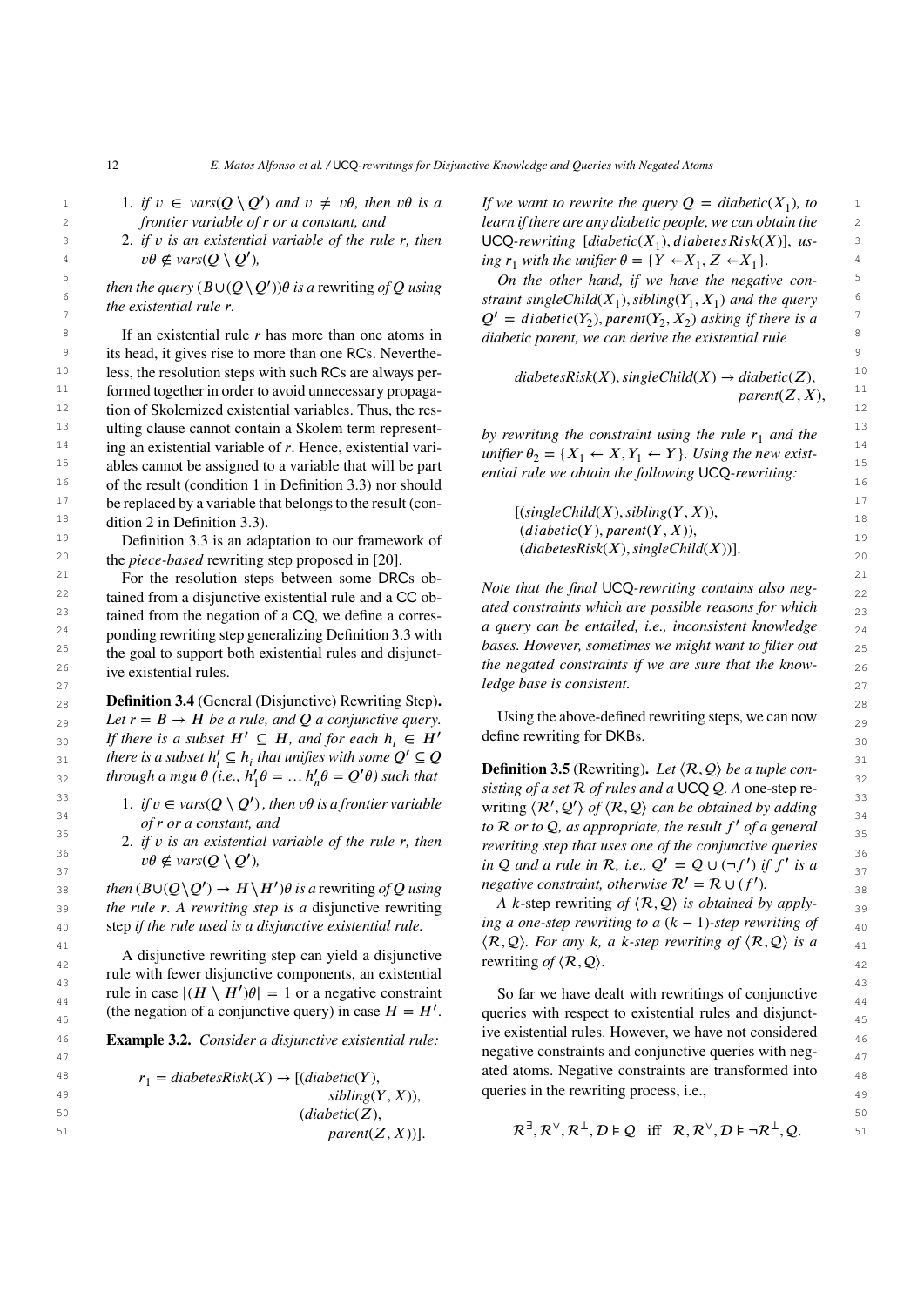2 2 lem can be reduced to the entailment of a 𝖴𝖢𝖰:

<span id="page-12-3"></span>
$$
\mathcal{R}^{\exists}, \mathcal{R}^{\vee}, \mathcal{R}^{\perp}, \mathcal{D} \models \mathcal{Q} \text{ iff} (\mathcal{R}^{\exists}, \neg \mathcal{Q}^{-1}), (\mathcal{R}^{\vee}, \neg \mathcal{Q}^{-\#}), \mathcal{D} \models \neg \mathcal{R}^{\perp}, \mathcal{Q}^{-0},
$$
(14)

8 CQ<sup>-</sup>s with one negated atom) and  $\neg Q^{\neg \#}$  disjunctive ex-<br> **do** 9 istential rules (negations of CQ<sup>-</sup>s with more than one  $Q := \text{cover}(Q \cup \text{rew}(Q_{\text{new}}, R))$ negated atom).

<sup>12</sup> writings). Let  $\langle R, D \rangle$  be a DKB and Q a UCQ. level := level + 1 *I*<sup>3</sup> *Then*  $\overline{R}$ ,  $\overline{D}$   $\models$  Q iff there is a rewriting  $\langle R', Q' \rangle$  of while  $Q_{\rho_{\rm YD}} \neq \emptyset$  and level < k  $\frac{13}{\rho_{\rm YD}}$  $\langle (R, R^{\vee}), (Q, \neg R^{\perp}) \rangle$  such that D ⊧ Q<sub>i</sub> for some con-<br> **for some con-**<br> **for some con-**<br> **for some con-**<br> **for some con-**<br> **for some con-** $\frac{15}{2}$  *junctive query*  $Q_i$  *in*  $Q'$ .

*Proof.* The *k*-step rewriting of  $\langle (R, R^{\vee}), (Q, \neg R^{\perp}) \rangle$  is  $17$ 18 based on a constraint derivation. Moreover, such a re-<sup>19</sup> writing can be mapped to a constraint derivation. Since  $19$ <sup>20</sup> constraint derivations are sound and complete (The-**Algorithm 3** Function to rewrite UCQs using disjunct-<sup>20</sup> 21 orem [3.2\)](#page-10-4), this theorem also holds.  $\square$  ive existential rules. 21 constraint derivations are sound and complete (The-

**24 Algorithm 1** Function to rewrite UCQs with respect to  $\mathcal{R}_{old} := \mathcal{R}$   $\qquad \qquad$ 

```
33 \bigcup Q := \text{rewrite}^3(\mathcal{R}^3, Q) \bigcup \mathcal{C} and \mathcal{C} and \mathcal{C} and \bigcup 33
R := \text{rewrite}^{\mathcal{N}}(R, Q) 34
35 while (Q \neq Q_{old} or R \neq R_{old}) 35
\frac{36}{26} motion \OmegaQ := Q ∪ ¬ R<sup>⊥</sup>R := R \setminus R^{\perp}do
         \mathcal{R}_{old} := \mathcal{R}\mathcal{Q}_{old}^{S,cc} := Q
         Q \coloneqq \texttt{rewrite}_k^{\exists}(\mathcal{R}^{\exists}, Q)return Q
     end function
```
<span id="page-12-0"></span> $12 \text{ revrite}_k/2$  presented in Algorithm [1](#page-12-0) computes all hand, function rew  $\frac{7}{2}$  (in Algorithm 3) computes the the rewritings of  $((R, R^{\vee}), (Q, \neg R^{\perp}))$ . The algorithm expansion of disjunctive existential rules by comput- $44$  alternates between computing the rewritings of  $CQs$  ing the set of the results of all disjunctive rewriting  $44$ 45 using existential rules (rewrite<sup>∃</sup> $\frac{1}{k}$ /2 presented in Al-<br>(i.e. the part of the combinations of disjunctive existential and 50 properties that the part of the part of the part of the part of the part of the part 46 gorithm [2\)](#page-12-1) and computing the rewritings using dis-<br> $\frac{46}{46}$  and CQs in its arguments that do not yield a 47 junctive existential rules (rewrite<sup>∨</sup>/2 presented in conjunctive query. This restriction does not affect com-48 Algorithm [3\)](#page-12-2). New CQs are used to generate more pleteness because a CQ  $Q'$  that can be generated from  $\frac{48}{3}$ 49 rules, and new existential rules are used to generate a  $CQQ$  in a disjunctive rewriting step using rule r can 50 more CQs until a fixed point is reached, i.e., until no also be generated in two steps. In particular, a disjunct-51 new rule or query is produced. **i** ive rewriting step generates first an existential rule  $r'$  51 new rule or query is produced.

1 In a similar way, if Q is a UCQ<sup>-</sup>, the entailment prob-<br>**Algorithm 2** Function to rewrite UCQs using existen-**Algorithm 2** Function to rewrite UCOs using existential rules

 $\frac{1}{3}$  $\mathcal{R}^{\exists}, \mathcal{R}^{\vee}, \mathcal{R}^{\perp}, \mathcal{D} \models \mathcal{Q}$  iff  $\left| \begin{array}{ccc} \textbf{function} & \text{rewrite}_k^{\exists}(\mathcal{R}, \mathcal{Q}) \\ 0 & \text{otherwise} \end{array} \right|$ 5 5 6 6 7 where  $\neg Q^{-1}$  contains existential rules (negations of  $\Box$  level := 0 10 negated atom).  $Q_{exp} := Q \setminus Q_{old}$  <sup>10</sup> **11 Theorem 3.3** (Soundness and Completeness of Re-<br> $Q_{old}$  := Q 16 16  $\mathcal{Q}_{old} := \mathcal{Q}$  $Q_{exp}$  :=  $Q$  $level := 0$ **do**  $Q :=$ cover( $Q \cup$ rew( $Q_{exp}$ , $R$ ))  $Q_{old} := Q$ level := level + 1 **while**  $Q_{\text{exp}} \neq \emptyset$  and level < k return Q  $end$  function

<span id="page-12-2"></span><span id="page-12-1"></span>ive existential rules.

22  $\sim$  22 23 **function** rewrite  $\sqrt{(R,Q)}$  and  $\sqrt{(R,Q)}$  and  $\sqrt{(R,Q)}$  and  $\sqrt{(R,Q)}$  and  $\sqrt{(R,Q)}$  and  $\sqrt{(R,Q)}$  and  $\sqrt{(R,Q)}$  and  $\sqrt{(R,Q)}$  and  $\sqrt{(R,Q)}$  and  $\sqrt{(R,Q)}$  and  $\sqrt{(R,Q)}$  and  $\sqrt{(R,Q)}$  and  $\sqrt{(R,Q)}$  and  $\sqrt{(R,Q)}$  and  $\sqrt{(R,Q)}$  and  $\sqrt{($ 25 existential rules and disjunctive existential rules.<br>  $R_{\text{sym}}^{\text{out}} := \mathcal{R}^{\vee}$   $\qquad \qquad$  25  $\frac{26}{27}$  **function** rewrite<sub>k</sub>( $\overline{R}, \overline{Q}$ ) **do**<br> $\overline{R}$  :  $\overline{R}$  line  $\overline{N}(Q, \overline{R})$   $\overline{R}$  : 27  $\left[\begin{array}{cc} \text{P} & \text{P} \\ \text{P} & \text{P} \end{array}\right]$  **7**  $\left[\begin{array}{cc} \text{P} & \text{P} \\ \text{P} & \text{P} \end{array}\right]$  **7**  $\left[\begin{array}{cc} \text{P} & \text{P} \\ \text{P} & \text{P} \end{array}\right]$  27 28  $\mathbb{Z} \cdot \mathbb{Z} \cdot \mathbb{Z} \cdot \mathbb{Z} \cdot \mathbb{Z} \cdot \mathbb{Z} \cdot \mathbb{Z} \cdot \mathbb{Z} \cdot \mathbb{Z} \cdot \mathbb{Z} \cdot \mathbb{Z} \cdot \mathbb{Z} \cdot \mathbb{Z} \cdot \mathbb{Z} \cdot \mathbb{Z} \cdot \mathbb{Z} \cdot \mathbb{Z} \cdot \mathbb{Z} \cdot \mathbb{Z} \cdot \mathbb{Z} \cdot \mathbb{Z} \cdot \mathbb{Z} \cdot \mathbb{Z} \cdot \mathbb{Z} \cdot \mathbb{Z} \cdot \mathbb{Z} \cdot \mathbb{Z} \cdot \$ 29 29 *𝑜𝑙𝑑* ∶=  $\frac{30}{30}$   $\left| \begin{array}{ccc} 10 & 30 \\ 30 & 1 \end{array} \right|$   $\left| \begin{array}{ccc} 30 & 10 \\ 30 & 1 \end{array} \right|$   $\left| \begin{array}{ccc} 30 & 10 \\ 30 & 1 \end{array} \right|$ 31  $\kappa_{old} := \kappa$  31 32  $Q_{old} := Q$  32  $\mathcal{R}_{old}$  :=  $\mathcal{R}$  $\widetilde{\mathcal{R}}_{exp}^{in} := \mathcal{R}^{\vee}$ **do while**  $\mathcal{R}_{exp} \neq \emptyset$ return  $R$  $end$  function

**FULLER 1989 FULLER 1999 Function rew/2 (in Algorithm [2\)](#page-12-1) computes the set**  $\frac{37}{37}$  $\begin{bmatrix} 38 \end{bmatrix}$  **end function of the results of all possible rewriting steps for all the**  $\frac{39}{39}$  combinations of existential rules and CQs in its argu-<sup>40</sup> ments. This step is known as the *expansion* of a query, 41 Given a set of rules R and a UCQ Q, function and it generates more conjunctive queries. On the other  $\frac{41}{41}$ and it generates more conjunctive queries. On the other hand, function  $r \in \mathbb{W}^1/2$  (in Algorithm [3\)](#page-12-2) computes the expansion of disjunctive existential rules by computing the set of the results of all disjunctive rewriting steps for all the combinations of disjunctive existential rules and CQs in its arguments that do not yield a conjunctive query. This restriction does not affect completeness because a CQ Q' that can be generated from a CQ Q in a disjunctive rewriting step using rule *r* can also be generated in two steps. In particular, a disjunct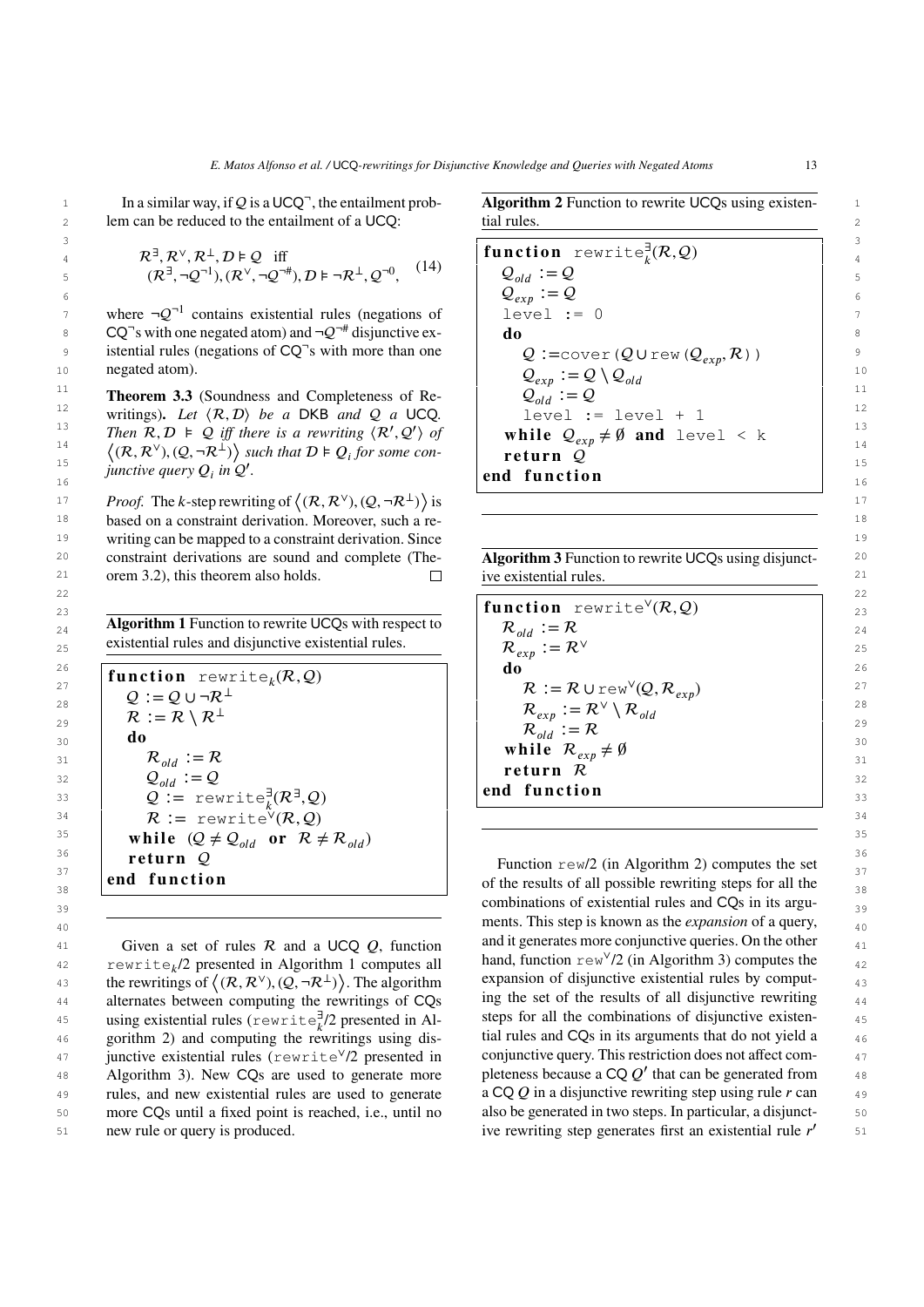$r'$  generates the query  $Q'$  ( $Q' \in \text{rew}(\{Q\}, \{r'\})$ ).

3 3 The cover/1 function (in Algorithm [2\)](#page-12-1) computes, 4 for a given  $\text{UCQ } Q$ , the minimal subset  $Q' \subseteq Q$  such  $\frac{4}{3}$ 5 that for all  $q \in Q$  there is a  $q' \in Q'$  such that  $q'$  sub-<br>3.3. Rewritable Queries and Disjunctive Knowledge  $6$  sumes *q*, i.e., the corresponding clause to *q'* subsumes *Bases bases* 7 the corresponding clause to *q*.

8 8 8 8 8 8 1 The cover/1 function allows us to keep always the The termination of Algorithm 1 depends on the ter-9 minimal set of CQs that can yield the same results. mination of Algorithms 2 and 3. Algorithm 3 always  $10$  In [\[20\]](#page-23-2), the authors perform a deeper analysis showing terminates because the produced rules contain less dis- $11$  that using the cover computation on the rewriting al-<br> $11$  junctive components in the head. On the other hand, 12 gorithm they propose ensures that the resulting UCQ-<br>setting  $k = \infty$  or executing a possibly infinite number

15 generated CQs and rules are also expanded, unless istential rules proposed in [20], whose termination is 15 16 some CQs are removed when computing the cover. The studied in [7]. In general, the problem of knowing if  $\frac{16}{16}$ 17 process stops when a fixed point is reached. there exists a finite UCQ-rewriting for any UCQ with 17

18 [1](#page-12-0)8 18 11 CQs generated by Algorithm 1 are computed ac-<br>18  $19$  cording to our definition of a rewriting; this ensures the able [7]. A set of existential rules that ensures the ex-20 correctness, i.e., every CQ that is generated is a CQ- istence of a finite UCQ-rewriting for any UCQ is called  $_{20}$ 21 rewriting of the input query with respect to the input a finite unification set  $(tus)$  [6]. There are some classes  $_{21}$ 22 22 of existential rules that have the *fus* property: sets of rules and constraints.

23 The rewriting function for disjunctive existential  $\frac{1}{2}$  *Linear* existential rules [6] existential rules with  $\frac{23}{2}$ 24 rules (rewrite $\frac{V}{2}$ ) generates all the possible rules can be holder the holder of the holder and the holder of the holder and the holder of the holder of the holder of the holder of the holder of the holder of the 25 using an input UCQ rewriting. The fact that new rules  $\sigma$  *Disconnected* existential rules [8] existential 25 <sup>26</sup> have less disjunctive components in the head ensures and rules that do not share variables between the hody 27 that the output is always finite. Therefore, the complete-<br>27 and the head 28 ness of the result of Algorithm [1](#page-12-0) relies totally on the  $\frac{3}{2}$  Acyclic graph of rule dependencies (aGRD) [4] 29 29 completeness of the result provided by Algorithm [2.](#page-12-1)

31 istential rules (rewrite $\epsilon_k^2/2$ ), and is based on the gen-<br><sup>16</sup> a set  $R$  of guidantial rules is a fix and the new sub- $32$  eral rewriting algorithm proposed on [\[20\]](#page-23-2). It imple-<br> $\frac{1}{2}$  a set R of existential rules is a *fus* and the new  $33$  ments a breath-first expansion process where each it-<br> $\frac{1}{3}$  existential rules generated by Algorithm 3 are also a  $34$  eration of the loop expands a new level of conjunct-<br> $\mu$ s, combining them could yield a new set of existential  $34$  $35$  ive queries. We have introduced the parameter *k* that **unity that is not a** *jus* [*I*]. Therefore, we need stronger  $35$  $36$  allows us to control how many levels of CQs will be conditions to ensure that we always call Algorithm 2  $36$  $37$  expanded and ensures termination of each individual with a set of existential rules that is a *jus*. 38 call to Algorithm [2](#page-12-1) for  $k \neq \infty$ . However, the loop For a set of existential rules R, a *cut* is a partition <sub>38</sub> 39 in Algorithm [1](#page-12-0) will keep on calling Algorithm [2](#page-12-1) as  $\{K_1, K_2\}$  of R, and it is a *directed cut*  $(K_1 \triangleright K_2)$  if  $\frac{1}{39}$  $40$  long as new CQs are generated, without affecting the none of rules in  $\kappa_1$  depends on a rule of  $\kappa_2$ . 41 completeness of the whole rewriting process. The para-<br>**Property 3.1.** Let R be a set of existential rules with  $\frac{41}{2}$ 42 meter *k* defines a *pause* on the existential rules rewrit-<br>*a* directed cut  $R_1 \triangleright R_2$ . For any CO *O* and any set of  $\frac{42}{5}$ <sup>43</sup> ing process in order to generate more rules from the *facts D we have that* <sup>43</sup> 44 44 disjunctive existential rules.

45 König et al. study the completeness of the UCQ-<br>  $D, R \models Q$  if there is a CQ Q' such that 46 rewriting computed by the rewriting algorithm for  $D, \mathcal{R}_1 \models Q'$  and  $Q', \mathcal{R}_2 \models Q$ . 47 47 existential rules based on different definitions of the 48 query expansion function [20]. Our expansion func-<br> *Proof.* The proof is based on being able to organize the 49 tion ( $r \in \mathbb{W}/2$ ) ensures that the computed UCQ-rewriting application of the rules of R. The existing dependen-50 is complete because it corresponds to their piece-<br>cies ensure that the rules of  $\mathcal{R}_1$  are never depending on 50 51 based rewriting operator that ensures the complete- the rules of  $\mathcal{R}_2$ . For a detailed proof check [7].  $\Box$  51 query expansion function [\[20\]](#page-23-2). Our expansion funcis complete because it corresponds to their piece-

1  $(r' \in \text{rew}^{\vee}(\{Q\}, \{r\}))$ , and then a rewriting step using ness. Moreover, if there is a finite and complete UCQ*r'* generates the query  $Q'$  ( $Q' \in \text{rew}(\{Q\}, \{r'\})$ ). rewriting of the input UCQ, the function rewrite $\frac{1}{k}/2$  2 ness. Moreover, if there is a finite and complete UCQwill find it after a finite number of calls to it.

# <span id="page-13-0"></span>*3.3. Rewritable Queries and Disjunctive Knowledge Bases*

13 13 13 13 13 rewriting will be of minimal size (cardinality). The of calls to Algorithm 2 is denoted by  $\text{rewrite}^{-1/2}$  and 14 In both rewrite<sup>∃</sup>/2 and rewrite<sup>∨</sup>/2, all newly corresponds to the classical rewriting algorithm for ex-<br>14 The termination of Algorithm [1](#page-12-0) depends on the termination of Algorithms [2](#page-12-1) and [3.](#page-12-2) Algorithm [3](#page-12-2) always terminates because the produced rules contain less disjunctive components in the head. On the other hand, setting  $k = \infty$  or executing a possibly infinite number of calls to Algorithm [2](#page-12-1) is denoted by rewrite<sup>∃</sup>/2 and corresponds to the classical rewriting algorithm for existential rules proposed in [\[20\]](#page-23-2), whose termination is studied in [\[7\]](#page-22-0). In general, the problem of knowing if there exists a finite UCQ-rewriting for any UCQ with respect to an arbitrary set of existential rules is undecidable [\[7\]](#page-22-0). A set of existential rules that ensures the existence of a finite UCQ-rewriting for any UCQ is called a finite unification set (*fus*) [\[6\]](#page-22-11). There are some classes

- 1. *Linear* existential rules [\[6\]](#page-22-11): existential rules with one atom in the body.
- 2. *Disconnected* existential rules [\[8\]](#page-22-12): existential rules that do not share variables between the body and the head.
- 30 Algorithm [2](#page-12-1) describes the rewriting function for ex-<br>30 3. *Acyclic graph of rule dependencies* (*aGRD*) [\[4\]](#page-22-10): existential rules that do not contain cycles in the *graph of rule dependencies*.

If a set  $R$  of existential rules is a *fus* and the new existential rules generated by Algorithm [3](#page-12-2) are also a *fus*, combining them could yield a new set of existential rules that is not a *fus* [\[7\]](#page-22-0). Therefore, we need stronger conditions to ensure that we always call Algorithm [2](#page-12-1) with a set of existential rules that is a *fus*.

For a set of existential rules  $R$ , a *cut* is a partition { $\mathcal{R}_1, \mathcal{R}_2$ } of  $\mathcal{R}$ , and it is a *directed cut* ( $\mathcal{R}_1 \triangleright \mathcal{R}_2$ ) if none of rules in  $\mathcal{R}_1$  depends on a rule of  $\mathcal{R}_2$ .

<span id="page-13-1"></span>**Property 3.1.** *Let be a set of existential rules with a directed cut*  $R_1 \triangleright R_2$ . For any CQ Q and any set of *facts*  $D$ *we have that* 

$$
D, R \models Q \text{ if there is a } CQ Q' \text{ such that} D, R_1 \models Q' \text{ and } Q', R_2 \models Q.
$$

application of the rules of  $R$ . The existing dependenthe rules of  $\mathcal{R}_2$ . For a detailed proof check [\[7\]](#page-22-0).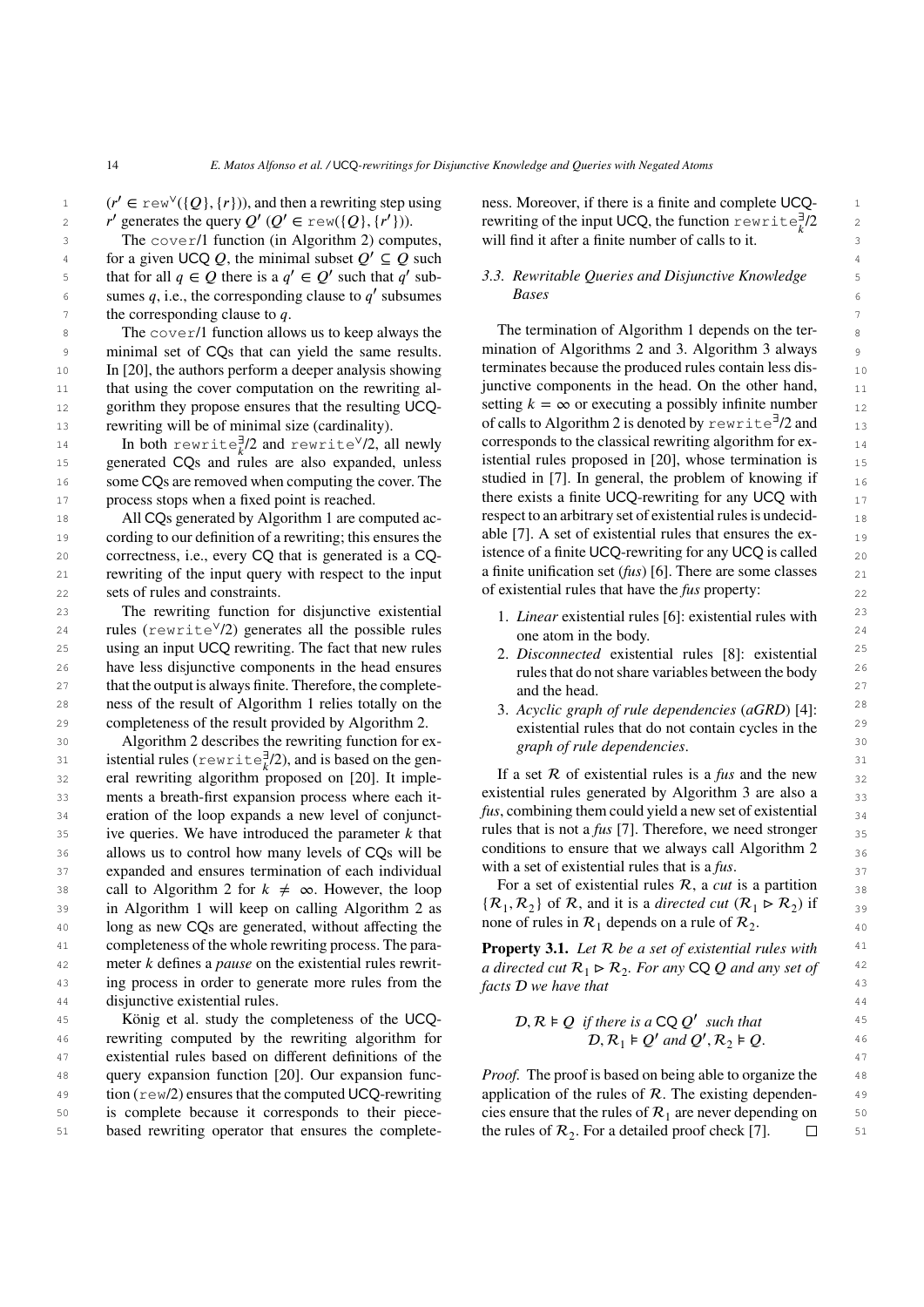<sup>1</sup> 1 Property 3.1 [7] allows us to study the decidability *Proof.* Disconnected rules add atoms to the rewritings 2 of entailment when we combine two sets of rules for that do not share variables with the remaining part of 2 3 3 the query. It follows that the connected cardinality of Property [3.1](#page-13-1) [\[7\]](#page-22-0) allows us to study the decidability of entailment when we combine two sets of rules for which the entailment problem is decidable.

5 tial rules  $\mathcal R$  is a *fus*, the process of generating new rules bounded as follows: 6 6 could potentially continue forever after we obtain new  $7 \text{ CQs from Algorithm 2. Therefore, we need ways to end: } \text{Card}'(\text{few}(B \to H, Q)) \leq 7$  $7 \text{ CQs from Algorithm 2. Therefore, we need ways to end: } \text{Card}'(\text{few}(B \to H, Q)) \leq 7$  $7 \text{ CQs from Algorithm 2. Therefore, we need ways to end: } \text{Card}'(\text{few}(B \to H, Q)) \leq 7$ 8 8 sure that the total number of existential rules generated 9 9 by Algorithm [3](#page-12-2) is bounded, i.e., at some point the al-10 10 gorithm will not produce new rules. In Algorithm [3,](#page-12-2) even if the resulting set of existen-

11 11 11 11 Existential rules with one atom in the body ensure the set connected cardinarity, but they only produce a finite 12 that the CQ-rewritings will never grow in size. Indeed,  $\frac{1}{2}$  that the CQ-rewritings because  $\kappa_1$  is a jus. It follows 13 **a rewriting operation will replace one or more atoms** that the connected cardinality of the CQ-rewritings of  $\frac{13}{13}$ 14 for the atomic body.  $14$  14 and  $14$  14 and  $14$  14 and  $14$  14 and  $14$  14 and  $14$  14 and  $14$  14 and  $14$  14 and  $14$  14 and  $14$  14 and  $14$  14 and  $14$  14 and  $14$  14 and  $14$  14 and  $14$  14 and  $14$  14 and  $14$ 

15 A rule  $B \to H$  is *linear* if it has only one atom in 16 the body, i.e.,  $|B| = 1$ . the body, i.e.,  $|B| = 1$ .

<span id="page-14-0"></span>**Theorem 3.4.** Let R be a set of rules and Q a UCQ.  $card^*(\text{rewrite}^{\exists}(R_1, O))).$ <sup>18</sup> If Q contains only atomic queries and R only linear *If*  $\frac{18}{200}$  *CONTING*  $\frac{18}{200}$ <sup>19</sup> *rules, then Algorithm [1](#page-12-0) stops for any value of k.* Using Lemma 2.2 we conclude that the number of re-

21 *Proof.* Linear existential rules are a *fus* and rewrit-<br> $P_{1,1}P_{2,1}P_{3,2}P_{4,3}P_{5,4}P_{6,5}P_{7,6}P_{8,7}P_{9,8}P_{10,7}P_{11}P_{12}P_{13}P_{14}P_{15,8}P_{16,8}P_{17,8}P_{18,8}P_{19,8}P_{10,8}P_{10,8}P_{11,8}P_{12,8}P_{13,8}P_{14,8}P$ 22 ing queries with them stops even when  $k = \infty$ . The  $\frac{1}{2}$  is the  $\frac{1}{2}$  state  $\frac{1}{2}$  and  $\frac{1}{2}$  and  $\frac{1}{2}$  and  $\frac{1}{2}$  and  $\frac{1}{2}$  and  $\frac{1}{2}$  and  $\frac{1}{2}$  and  $\frac{1}{2}$  and  $\frac{1}{2}$  and  $\frac{1}{2}$ 23 new rules generated by the linear disjunctive existential **Theorem 3.6.** Let R be a set of rules and Q a UCQ. If 23 z<sup>4</sup> rules and the atomic queries will also be linear rules,  $\mathbb{R}^3$  *is a fus, and*  $\mathbb{R}^{\vee}$  *a set of disconnected disjunctive*  $\frac{1}{24}$ 25 and combining them with  $\mathcal{R}^3$  will also produce a *fus.* existential rules, then Algorithm [1](#page-12-0) stops for any set of 25 26 Additionally, the number of single atoms that can be constraints  $\mathcal{R}^{\perp}$ , any UCQ Q and for any value of k. 26 27 27 built using a finite number of predicates, variables and 28 constants is bounded. Therefore, the number of rules  $Proof.$  The new existential rules produced by the func-29 that we can derive from the linear disjunctive existen tion rewrite' are disconnected rules and they can be 30 ial rules is finite. Consequently, Algorithm [1](#page-12-0) stops be-<br>combined with the rules in  $\mathcal{R}^2$  and yield a *jus* (follows  $\frac{30}{30}$ 31 cause at some point no new rules and no new queries from Theorem 3.5). 32 can be generated.  $\Box$  Rewritings of disjunctive rules  $B_i \rightarrow H_i$  will have  $\Box$ rules and the atomic queries will also be linear rules, and combining them with  $\mathcal{R}^{\exists}$  will also produce a *fus*. can be generated.

 $34 \text{ Theorem } 3.4 \text{ is closely related to Theorem } 7.13 \text{ and } 34$  $34 \text{ Theorem } 3.4 \text{ is closely related to Theorem } 7.13 \text{ and } 34$  $34 \text{ Theorem } 3.4 \text{ is closely related to Theorem } 7.13 \text{ and } 34$  $\lim_{35}$  Lemma 7.12 proposed by Bourhis et al. in [\[12\]](#page-22-9). How-<br>35  $36$  ever, it is still interesting to prove it considering the al-<br>36 37 37 where *𝐻*′ *⊆ 𝐻𝑖𝜎* is a subset of an instance *𝐻𝑖𝜎* gorithm we have proposed so that the technique can be extended to the study of other fragments.

and the body produce rewritings where the introduced a subset of an instance  $B''\sigma'$  of a rewriting of the body of the rule is not connected to the remaining part body  $B_j$  of a disjunctive existential rule, i.e.,  $B'' \in$ <sup>10</sup> Rules that do not share variables between the head and the body produce rewritings where the introduced body of the rule is not connected to the remaining part of the the query.

A rule  $B \to H$  is *disconnected* if no variable an instance  $Q'' \sigma''$  of a rewriting of an input CQ or a  $_{43}$ from the body is present in the head of the rule, i.e., negated constraint  $Q_j$ , i.e.,  $Q'' \in \text{rewrite}^{\exists} (Q_j, R^{\exists})$ .  $\langle u_{45} \rangle$   $\sim$   $vars(B) \cap vars(H) = \emptyset$ . Disconnected rules can still The substitutions  $\sigma'$  and  $\sigma''$  are compositions of the  $\sigma_{45}$ <sup>46</sup> share constants between the body and the head of the *mgus* applied in the rewriting steps. None of the  $B'_j$  or  $\frac{46}{9}$ <sup>47</sup> The and this allows us to express knowledge about spe-<br> $Q'_j$  share variables between them because they are in-<br> $q^2$ A rule  $B \rightarrow H$  is *disconnected* if no variable from the body is present in the head of the rule, i.e.,  $vars(B) \cap vars(H) = \emptyset$ . Disconnected rules can still share constants between the body and the head of the rule and this allows us to express knowledge about specific individuals.

<span id="page-14-1"></span>50 *nected existential rules. The union of both sets*  $R_1 \cup R_2$  Because  $R^{\exists}$  is a *fus* we have a finite number of re*is also a* fus*.*

4 In Algorithm 3, even if the resulting set of existen-<br>CQ-rewritings produced by rules  $B \to H \in \mathcal{R}_2$  is bounded as follows:

$$
card^*(\text{rew}(B \to H, Q)) \le \max (card^*(B), card^*(Q)).
$$

The rules in  $\mathcal{R}_1$  may produce CQ-rewritings with a larger connected cardinality, but they only produce a finite number of CQ-rewritings because  $\mathcal{R}_1$  is a *fus*. It follows that the connected cardinality of the CQ-rewritings of an initial query *Q* is bounded, i.e.,

$$
card^*(\text{rewrite}^{\exists} (R_1 \cup R_2, Q)) \le
$$
  
max(*card*<sup>\*</sup>(\text{rewrite}^{\exists} (R\_1, B)),  
*card*<sup>\*</sup>(\text{rewrite}^{\exists} (R\_1, Q))).

20<br>
20 21 Proof Linear existential rules are a five and reporting produced by  $\mathcal{R}_1 \cup \mathcal{R}_2$  cannot be infinite. Thus, Using Lemma [2.2](#page-4-2) we conclude that the number of re- $\mathcal{R}_1 \cup \mathcal{R}_2$  is also a *fus*.

> <span id="page-14-2"></span>**Theorem 3.6.** *Let*  $R$  *be a set of rules and*  $Q$  *a* UCQ. If *constraints*  $\mathcal{R}^{\perp}$ *, any* UCQ *Q and for any value of k.*

> *Proof.* The new existential rules produced by the function rewrite<sup>∨</sup> are disconnected rules and they can be combined with the rules in  $\mathcal{R}^{\exists}$  and yield a *fus* (follows from Theorem [3.5\)](#page-14-1).

 $\frac{133}{33}$  and  $\frac{1}{3}$  and  $\frac{1}{3}$  and  $\frac{1}{3}$  and  $\frac{1}{3}$  and  $\frac{1}{3}$  and  $\frac{1}{3}$  and  $\frac{1}{3}$  and  $\frac{1}{3}$  and  $\frac{1}{3}$  and  $\frac{1}{3}$  and  $\frac{1}{3}$  and  $\frac{1}{3}$  and  $\frac{1}{3}$  and  $\frac{1}{3}$  and  $\frac{1}{3}$ the following form:

$$
\bigcup_j B'_j \cup \bigcup_j Q'_j \to H',
$$

 $\frac{38}{38}$  calculate to the staty of other ragments. S<sup>38</sup><br>39 **Rules that do not share variables between the head of the original head of the rule**  $H_i$ **,**  $B'_j \subseteq B'' \sigma'$  **is**  $\begin{array}{ll}\n \text{if } \mathbf{a} \in \mathbb{R}^d, \\
 & \mathbf{a} \in \mathbb{R}^d, \\
 & \mathbf{b} \in \mathbb{R}^d, \\
 & \mathbf{c} \in \mathbb{R}^d, \\
 & \mathbf{c} \in \mathbb{R}^d, \\
 & \mathbf{c} \in \mathbb{R}^d, \\
 & \mathbf{d} \in \mathbb{R}^d, \\
 & \mathbf{d} \in \mathbb{R}^d, \\
 & \mathbf{e} \in \mathbb{R}^d, \\
 & \mathbf{e} \in \mathbb{R}^d, \\
 & \mathbf{e} \in \mathbb{R}^d$ <sup>48</sup> <sup>48</sup> <sup>troduced using an atom in the head of the disjunctive <sup>48</sup></sup> **Theorem 3.5.** Let  $\mathcal{R}_1$  be a fus and  $\mathcal{R}_2$  a set of discon-<br>rule that does not share variables with the body. rule that does not share variables with the body.

51 *is also a* fus.  $\qquad \qquad$  **b**  $\qquad \qquad$  **s**  $\qquad \qquad$  **b**  $\qquad \qquad$  **b**  $\qquad \qquad$  **b**  $\qquad \qquad$  **b**  $\qquad \qquad$  **b**  $\qquad \qquad$  **b**  $\qquad \qquad$  **b**  $\qquad \qquad$  **b**  $\qquad \qquad$  **fi**  $\qquad \qquad$  **b**  $\qquad \qquad$  **fi**  $\qquad \qquad$  **b**  $\qquad \qquad$  **fi**  $\q$ Because  $\mathcal{R}^{\exists}$  is a *fus* we have a finite number of re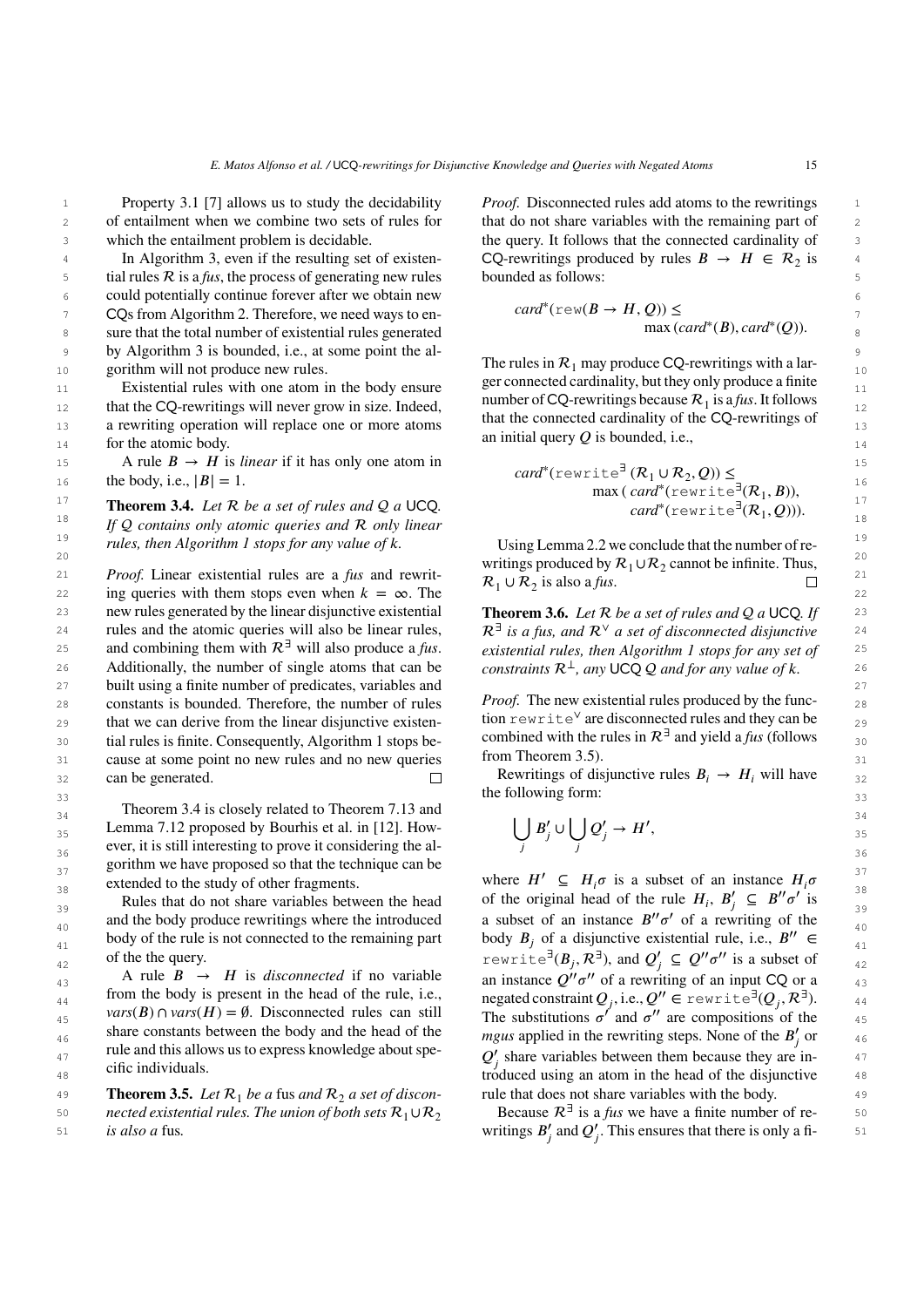1 ite number of different bodies *B'* for the generated ex-<br>1 **1** 2 istential rules. The number of different heads,  $H'$  is ob-3 viously finite too. Therefore, there is only a finite num-<br>  $s(X) \to [b(X), c(X)]$ . 4 4 ber of different existential rules that will eventually be 5 generated by rewrite Y. Thus, Algorithm [1](#page-12-0) stops for If we try to rewrite the UCQ  $[a(X), (s(X), r(X, f))]$  5 6 any value of k.  $□$  with respect to  $\mathcal{R}^{\exists}$  *using*  $k = ∞$  *it would produce an* any value of *k*.

8 8 For other types of queries and knowledge bases there <sup>9</sup> is no certainty that the algorithm will stop. However,  $s(X), r(X, W_1), r(W_1, W_2), \ldots, r(W_n, f)$ . <sup>10</sup> we can still try to compute the rewritings up to a cer-<br><sup>10</sup> <sup>11</sup> tain depth. Nevertheless, we should point that our al-<br>However, for  $k = 1$  (or any other finite value) the 12 gorithm stops if there is a finite and complete UCQ- new rules produced by the disjunctive existential rule  $12$ 13 rewriting of the input query with respect to the rules would eventually generate the conjunctive query  $s(X)$ . 13 and the constraints in the knowledge base.

<span id="page-15-1"></span>16 **11 1601 cm 3.1.** Let  $\kappa$  be a set of rules and  $\varphi$  a  $\upsilon \in \mathbb{C}$  of rewritings and yield the finite and complete UCQ-  $\frac{16}{5}$ 17 *rewriting*  $[a(X), s(X), b(X), c(X)]$  *of the initial query.* 17 *i i i with respect to*  $\mathcal{R}$ , *then Algorithm [1](#page-12-0) stops for any finite ightharrow is*  $\mu(\mathbf{A})$ ,  $\mu(\mathbf{A})$ ,  $\mu(\mathbf{A})$ ,  $\mu(\mathbf{A})$ ,  $\mu(\mathbf{A})$ ,  $\mu(\mathbf{A})$ ,  $\mu(\mathbf{A})$ ,  $\mu(\mathbf{A})$ ,  $\mu(\mathbf{A})$ ,  $\mu(\mathbf{A})$ ,  $\mu(\math$  $_{19}$  value of k.  $_{19}$  value of k. **Theorem 3.7.** *Let*  $R$  *be a set of rules and*  $Q$   $a$  UCQ. *If a* UCQ *Q* has a finite and complete UCQ-rewriting *value of k.* 

 $21$  *Proof.* The completeness of the definition of rewritings avoid infinite loops. 22 and the fact that we produce rewritings using all pos-<br>Theorem 3.7 ensures that Algorithm 1 stops only if  $\frac{22}{2}$ 23 ible one-step rewritings ensures that if there is a finite there is a finite and complete UCQ-rewriting for the  $_{23}$  $24$  UCQ rewriting  $Q_f$ , then after a finite number of steps input query otherwise the algorithm may never stop. 25 Algorithm [1](#page-12-0) (with a finite value of *k*) will produce a However, it does not require the *fus* property for the set  $\frac{25}{25}$ z<sub>6</sub> rewriting equivalent to  $Q_f$ . Because  $Q_f$  is complete, of existential rules in the knowledge base. On the other  $\frac{26}{5}$ 27 any further rewriting of  $Q_f$ <sup>t</sup> using existential rules will hand, Theorems 3.4 and 3.6 ensure that Algorithm 1 28 not produce new conjunctive queries, i.e., the condition will always terminate if the required conditions are met.  $Q = Q_{old}$  holds for the rest of the iterations in the loop. 29

 $_{30}$  The algorithm can still produce new (disjunctive) ex- 3.4. On Queries with Answer Variables and Linear  $_{30}$  $31$  istential rules, but since no new CQs are generated, the *Queries*  $31$ 32 32 number of new rules that can be produced is finite due 33 to the fact that new rules are produced with strictly less While Theorems 3.4 and 3.6 impose rather strong re-34 disjoint components in the head. Consequently, we will strictions on the disjunctive framework, they also sug-<sup>35</sup> reach an iteration of the loop in Algorithm [1](#page-12-0) where gest the existence of finite UCQ-rewritings for very ex- $36$   $\mathcal{R} = \mathcal{R}_{old}$ . Therefore, Algorithm [1](#page-12-0) terminates because pressive types of queries with negated atoms and an-37 after a finite number of iterations the condition to con-<br>37 38 tinue iterating on the loop will no hold.  $\Box$  A CQ Q with answer variables (CQa) is a CQ of 38 tinue iterating on the loop will no hold.

Note that a subset of the existential rules needed to an infinite number of rewritings.

**Example 3.3.** *To illustrate this we can consider the following* DKB:

**–** *Existential rules:*

$$
(r(X, W), r(W, Y) \to r(X, Y)),
$$
  
\n
$$
(b(X) \to a(X)),
$$
  
\n
$$
(c(X) \to a(X)).
$$

**–** *Disjunctive existential rules:*

$$
s(X) \to [b(X), c(X)].
$$

*infinite set of* **CQ-rewritings of the form:**  $\frac{1}{2}$ *If we try to rewrite the*  $UCQ[a(X), (s(X), r(X, f))]$ 

$$
s(X), r(X, W_1), r(W_1, W_2), \ldots, r(W_n, f).
$$

<sup>14</sup> and the constraints in the knowledge base. The application of the cover/I function would then <sup>14</sup> 15 15 *remove the queries that can produce the infinite set However, for*  $k = 1$  *(or any other finite value) the new rules produced by the disjunctive existential rule would eventually generate the conjunctive query*  $s(X)$ *.* 

 $20$  needs to have a finite depth (i.e.,  $k \neq \infty$ ) in order to  $20$ avoid infinite loops.

> Theorem [3.7](#page-15-1) ensures that Algorithm [1](#page-12-0) stops only if there is a finite and complete UCQ-rewriting for the input query otherwise the algorithm may never stop. However, it does not require the *fus* property for the set of existential rules in the knowledge base. On the other hand, Theorems [3.4](#page-14-0) and [3.6](#page-14-2) ensure that Algorithm [1](#page-12-0) will always terminate if the required conditions are met.

# <span id="page-15-0"></span>*3.4. On Queries with Answer Variables and Linear Queries*

While Theorems [3.4](#page-14-0) and [3.6](#page-14-2) impose rather strong restrictions on the disjunctive framework, they also suggest the existence of finite UCO-rewritings for very expressive types of queries with negated atoms and answer variables.

**the form** *ans***(<b>X**), *B*, where *B* is a CSF of atoms, called as 40 Note that a subset of the existential rules needed to the *body* of the query, and *ans*(**X**) is the *answer atom* 40 41 generate the finite and complete UCQ-rewriting of the of the query. The fresh predicate *ans*/n is called the  $\frac{41}{2}$ <sup>42</sup> initial query in Theorem [3.7](#page-15-1) could potentially produce *answer predicate* and **X** a tuple of variables or con-43 an infinite number of rewritings. Stants such that  $var(\mathbf{X}) \subseteq var(\mathbf{B})$ , is called the *an*-<sup>44</sup> *swer tuple* of the query. A CQa Q is often written 44 45 **Example 3.3.** *Io illustrate this we can consider the fol-* as  $ans(X) := B$ . Conjunctive queries without answer 45 <sup>46</sup> *lowing* DKB: *bloggeright A6 CO2 CO3 A6 CO3 A6 A6 A6 A6 A6 A6 A6 A6 A6 A6 A6 A6 A6 A6 A6 A6 A6 A6 A6 A6 A6*  $47$   $-$  *Existential rules*:  $47$  swer tuple is the empty tuple  $X = ($ ). A CQ<sup>-</sup> *with an-*  $47$ <sup>48</sup> Existence rates.<br>
<sup>48</sup> swer variables (CQa<sup>-</sup>) is defined in the same way, but  $(r(X, W), r(W, Y) \rightarrow r(X, Y)),$  variables that appear only in negated atoms are not al-50  $(b(X) \rightarrow a(X))$ , lowed to be part of the answer tuple **X**. A UCQ (UCQ<sup>-</sup>) 50  $(c(X) \rightarrow a(X))$ . with answer variables (**UCQa** or **UCQa**<sup> $\text{T}$ </sup> respectively) 51 of the query. The fresh predicate *ans*/n is called the *answer predicate* and **X** a tuple of variables or con-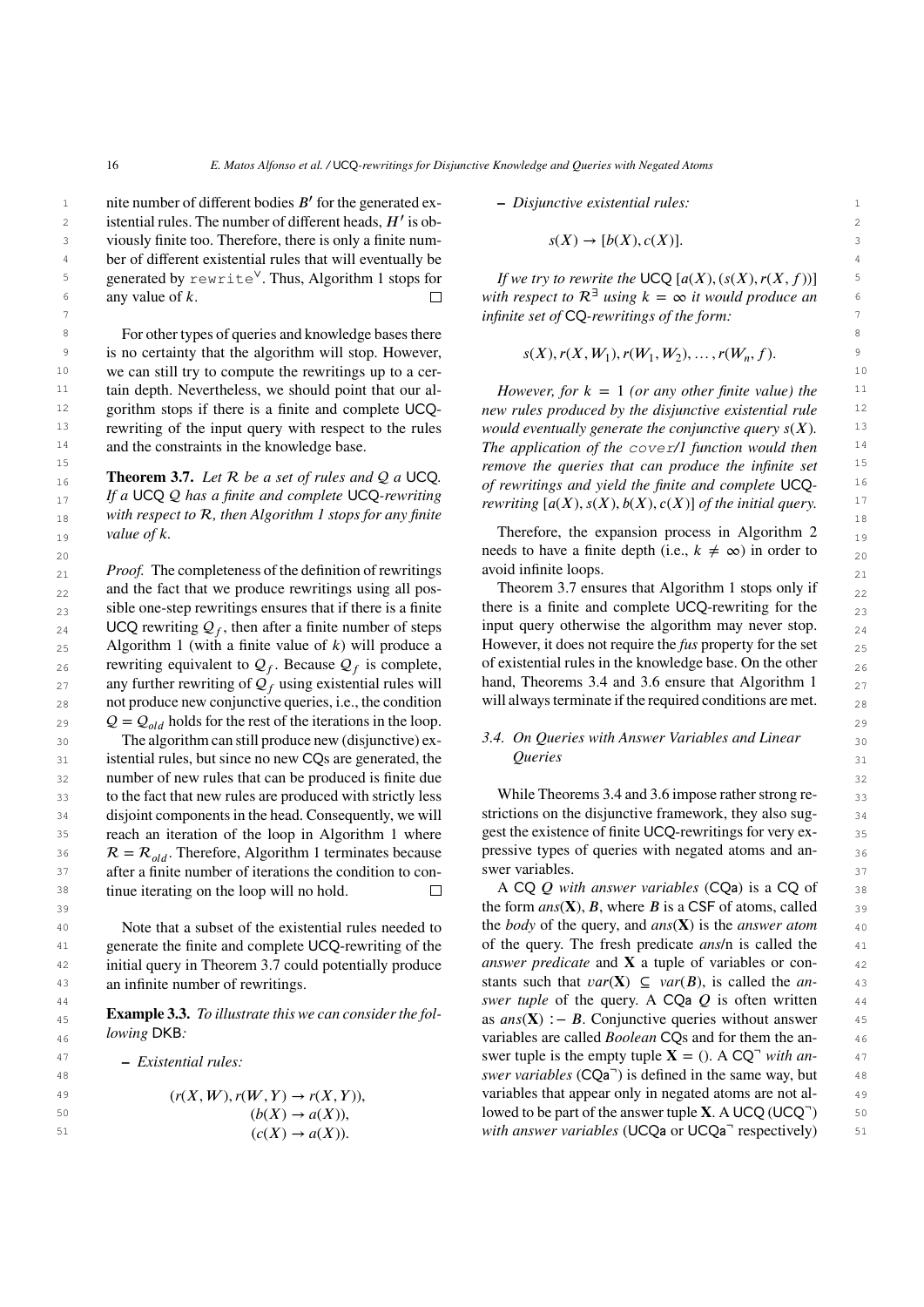2 2 dicate. In general, a *query with answer variables* refers to a CQa, CQa<sup>-</sup>, UCQa or to a CQa<sup>-</sup>.

4 Given a knowledge base  $\mathcal K$ , a tuple **t** of constants in ficient. We can compute the UCQ-rewritings  $Q'$  of a 4 5  $\kappa$  is a certain answer of a query with answer variables query with answer variables Q with respect to the rules 6 *Q* with respect to *K* iff *K*, *ans*(**t**)  $\models Q$ . The set of cer-<br>in *R* and then transform the entailment problem, i.e.,  $\frac{1}{7}$  tain answers of a query Q with respect to a knowledge 8 base *K* is denoted by *cert*(*Q, K*). Computing the set <br> **R** D ans(**t**)  $\in$  O iff D ans(**t**)  $\in$  O' (15)<sup>8</sup> 9 *cert*( $Q, K$ ) is known as the *query answering problem*. Given a knowledge base  $K$ , a tuple **t** of constants in  $\mathcal K$  is a certain answer of a query with answer variables

*which have different sets of answer tuples:*

| $Q_1 = ans_1() := sibling(X, Y),$      |
|----------------------------------------|
| $Q_2 = ans_2(X)$ : - sibling(X, Y)     |
| $Q_3 = ans_3(X, Y)$ : - sibling(X, Y). |

We expect the certain answers of  $Q_1$  to contain the<br><sup>18</sup> of answer atoms in  $CQa$ <sup>-</sup>s will create rules with an- $\frac{19}{12}$  the applies of the angular set of the set of the set of the set of the set of the set of the set of the set of the set of the set of the set of the set of the set of the set of the set of the set of the set of 20  $\alpha$  frequence than  $\alpha$  20  $\alpha$  20  $\alpha$  20  $\alpha$  20  $\alpha$  20  $\alpha$  20  $\alpha$  20  $\alpha$  20  $\alpha$  20  $\alpha$  20  $\alpha$  20  $\alpha$  20  $\alpha$  20  $\alpha$  20  $\alpha$  20  $\alpha$  20  $\alpha$  20  $\alpha$  20  $\alpha$  20  $\alpha$  20  $\alpha$  20  $\alpha$  20  $\alpha$  20  $\alpha$  20  $\alpha$  2  $21$   $\alpha$  to be set of pairs of people that are siblings.<br>Cause the set of facts can only contain one answer atom, *empty tuple if someone has a sibling or otherwise be the empty set, the certain answers of*  $Q_2$  *to be the set of people that have siblings, and the certain answers of 𝑄*3 *to be set of pairs of people that are siblings.*

*Consider also a knowledge base based on Example [2.3,](#page-7-8) with a different set of facts:*

> *sibling*(*pedro, ana*)  $sibling(iuan, Y)$ .

*while the second fact that juan has a sibling.*

*are the following:*

 $cert(Q_2, \mathcal{K}) = \{pedro, ana, Juan\}$ 

38 and juan have siblings (by  $Q_2$ ) and ana is a sibling<br>writings so that they only give rewritings with no 39 39 *of pedro and pedro a sibling of ana since sibling/2 is* <sup>40</sup> symmetric (by  $Q_3$ ). Note that the sibling of juan has<br>resulting  $\overline{C}$   $\overline{C}$   $\overline{R}$  (rules  $\overline{R}$   $\rightarrow$  H) with more than 41 *no identity so it is not included in the certain answers* **1. Increase 1.1** *no identity so it is not included in the certain answers* 42 of  $Q_3$ . The answers can be easily verified by solving<br>**only only and hunter CO**,  $P_0$  (mln,  $P_0$ ),  $P_1$  where 43 the corresponding entailment problems, e.g., pedro is replaced by the  $CQ$  *BU* (fulle  $BU \rightarrow HU$ ) where  $\frac{43}{3}$ 44 *a certain answer of O<sub>2</sub> because*  $\theta = \text{mgu}(\{\text{ans}(\mathbf{X}_1), ..., \text{ans}(\mathbf{X}_n)\})$ . We call these mod*a certain answer of 𝑄*<sup>2</sup> *because*

48 For queries with answer variables we focus on the that is complete based on the fact that the answer pre-49 query answering problem instead of the entailment dicate is fresh, i.e., it is not used in the knowledge base. 50 problem. In theory we could try all possible assign-<br>Using deterministic one-step rewriting functions helps 50 51 ments of constants in  $\kappa$  to variables in the answer tuple with the termination of the rewriting process.

1 is a DSF of CQas (CQa<sup>-</sup>s) with the same answer pre-<br> $X$  and check whether the resulting query is entailed. <sup>3</sup> to a CQa, CQa<sup>-</sup>, UCQa or to a CQa<sup>-</sup>. Sible assignment of constants would not be very ef-**X** and check whether the resulting query is entailed. However, computing a UCQ-rewriting for each posin  $R$  and then transform the entailment problem, i.e.,

$$
R, D, ans(t) \models Q \text{ iff } D, ans(t) \models Q'. \tag{15}
$$

**Example 3.4.** *Consider the following three* CQas, The answer atoms in the elements of  $Q'$  will be af-**Example 3.4.** Consider the following three CQas, The answer atoms in the elements of  $Q'$  will be af*n* 12 *which have different sets of answer tuples:* **fected by the** *mgus* of the rewriting process but the an-13 13 swer variables will never be replaced by an existential  $Q_1 = ans_1() := subung(X, Y),$ <br>
variable because of condition 1 in the definition of gen- $Q_2 = ans_2(X)$ :  $-sibling(X, I)$  eral (disjunctive) rewriting step.

 $Q_3 = ans_3(X, Y)$ :  $-sibling(X, Y)$ . The entailment of a  $UCQa$ <sup>-</sup> can be transformed into <sup>17</sup> We expect the certain answers of  $Q_1$  to contain the the containing of a  $\frac{17}{2}$  of answer atoms in  $\frac{17}{2}$  will create rules with an-22  $\sim$  Consider also a knowledge hase  $\mathcal{E}$  hased on  $\mathcal{E}$  a rewriting with more than one occurrence of answer 22 23 ample 2.3, with a different set of facts: **ans**  $ans(X_1), ..., ans(X_n), B'$  can only be entailed 23  $24$  in case there is an *mgu* for  $\{ans(\mathbf{X}_1), ..., ans(\mathbf{X}_n)\}\$ . A  $24$ <sup>25</sup> a subling (pedro, and) and the same of the CO-rewriting of a query with answer variables is *de-*  $^{25}$ <sup>26</sup> *sibling(juan, Y).*  $\blacksquare$ <sup>26</sup> *terministic* if the CQs in it do not contain more than 27 27 one occurrence of answer atoms. Rewritings without <sup>28</sup> *The first fact states that pedro and ana are siblings,* answer atoms correspond to rewritings of the negated <sup>29</sup> while the second fact that juan has a sibling. constraints. They allow us to check the consistency of <sup>29</sup> <sup>30</sup> *The certain answers of the queries with respect to*  $\mathcal{K}$  the data D with respect to the rules in our knowledge <sup>30</sup>  $31$  are the following:  $31$  base. However, the query answering problem does not  $31$ 32 32 make much sense when one of these rewritings is en $cert(Q_1, \mathcal{K}) = \{()\}$  and tailed by the data. the entailment of a  $UCQ$  [\(14\)](#page-12-3). However, the presence answer atoms correspond to rewritings of the negated the data  $D$  with respect to the rules in our knowledge tailed by the data.

<sup>34</sup>  $cert(Q_2, \mathcal{K}) = \{pedro, ana, Juan\}$  Algorithm [1](#page-12-0) needs to be modified in order to avoid <sup>34</sup>  $\text{card}(Q_3, \mathcal{K}) = \{ \langle \text{pedro}, \text{ana} \rangle, \langle \text{ana}, \text{pedro} \rangle \}.$ <br>
unnecessary rewritings of queries with answer vari- $\frac{36}{2}$  36 ables. In Algorithms [2](#page-12-1) and [3](#page-12-2) we need to modify the  $\frac{36}{2}$ <sup>37</sup> *Thus, there are some siblings in*  $\mathcal{K}(byQ_1)$ , pedro, ana,  $\frac{1}{2}$  functions  $\frac{1}{2}$  and  $\frac{1}{2}$  and  $\frac{1}{2}$  and  $\frac{1}{2}$  and  $\frac{1}{2}$  and  $\frac{1}{2}$  and  $\frac{1}{2}$  and  $\frac{1}{2}$  and  $\frac{1}{2}$  and  $\frac{1}{2$ 45 45 ified functions *deterministic one-step rewriting* func-46  $\kappa$ , *ans*<sub>2</sub>(*pedro*) **⊧** *ans*<sub>2</sub>(*X*), *sibling*(*X*, *Y*). tions. Algorithm 1 with deterministic one-step rewrit-<sup>47</sup> <sup>47</sup> **ing functions computes a deterministic UCQ-rewriting** unnecessary rewritings of queries with answer varifunctions *rew*/2 and *rew*<sup>∨</sup>/2 that compute one-step rewritings so that they only give rewritings with no more than one answer atom. More specifically, the resulting  $CQs$  *B* (rules  $B \rightarrow H$ ) with more than one answer atom (i.e,  $\{ans(\mathbf{X}_1), \ldots, ans(\mathbf{X}_n)\} \subseteq B$ ) are replaced by the  $CQ$   $B\theta$  (rule  $B\theta \rightarrow H\theta$ ) where tions. Algorithm [1](#page-12-0) with deterministic one-step rewritthat is complete based on the fact that the answer predicate is fresh, i.e., it is not used in the knowledge base. Using deterministic one-step rewriting functions helps with the termination of the rewriting process.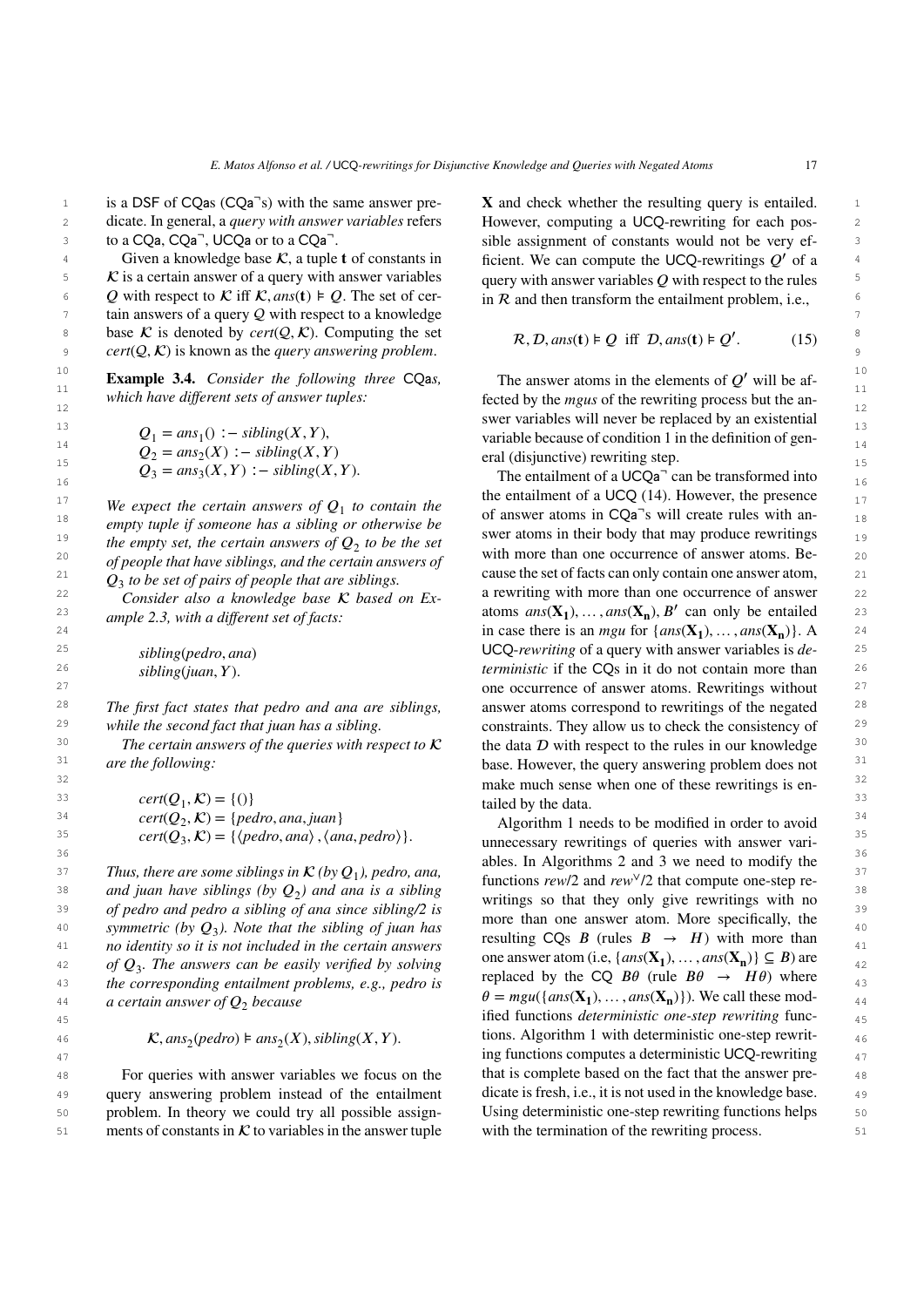1 1 **Example 3.5.** *Consider a knowledge base without* 2 *rules and the following* UCQa<sup>-1</sup> *Parameters of the forming* (16) into:

$$
Q = [(ans(X, Z), r(X, Y), r(Y, Z), \neg r(X, Z)), (ans(X, a), r(X, a))].
$$

*following form:*

*ans*(X, a), *ans*(X, X<sub>1</sub>), ..., *ans*(X, X<sub>n-1</sub>),  

$$
r(X, X_n), r(X_n, X_{n-1}), ..., r(X_1, a).
$$

 $14$  1100 munitipe of O<sub>t</sub> 𝖴𝖢𝖰*-rewriting of 𝑄:*

$$
[(ans(X, a), r(X, X_2), r(X_2, a), r(a, a)),
$$
\n
$$
(ans(X, a), r(X, X_1), r(X_1, a)),
$$
\n
$$
(ans(X, a), r(X, X_1), r(X_1, a)),
$$
\n
$$
(ans(X, a), r(X, A_1))
$$
\n
$$
[S(ans(X, a), r(X, A_1), r(X_1, a))]
$$
\n
$$
[S(ans(X, a), r(X, A_1), r(X_1, a))]
$$
\n
$$
[S(ans(X, a), r(X, A_1), r(X_1, a))]
$$
\n
$$
[S(ans(X, a), r(X, A_1), r(X_1, a))]
$$
\n
$$
[S(ans(X, a), r(X, A_1), r(X_1, a))]
$$
\n
$$
[S(ans(X, a), r(X, a))]
$$
\n
$$
[S(ans(X, a), r(X, a))]
$$
\n
$$
[S(ans(X, a), r(X, a))]
$$
\n
$$
[S(ans(X, a), r(X, a))]
$$
\n
$$
[S(ans(X, a), r(X, a))]
$$
\n
$$
[S(ans(X, a), r(X, a))]
$$
\n
$$
[S(ans(X, a), r(X, a))]
$$
\n
$$
[S(ans(X, a), r(X, a))]
$$
\n
$$
[S(ans(X, a), r(X, a))]
$$
\n
$$
[S(ans(X, a), r(X, a))]
$$
\n
$$
[S(ans(X, a), r(X, a))]
$$
\n
$$
[S(ans(X, a), r(X, a))]
$$
\n
$$
[S(ans(X, a), r(X, a))]
$$
\n
$$
[S(ans(X, a), r(X, a))]
$$
\n
$$
[S(ans(X, a), r(X, a))]
$$
\n
$$
[S(ans(X, a), r(X, a))]
$$
\n
$$
[S(ans(X, a), r(X, a))]
$$
\n
$$
[S(ans(X, a), r(X, a))]
$$
\n
$$
[S(ans(X, a), r(X, a))]
$$
\n
$$
[S(ans(X, a), r(X, a))]
$$
\n
$$
[S(ans(X, a), r(X, a))]
$$
\n
$$
[
$$

20 20 Answer variables play a different role when splitting 21 Answer variables play a different role when splitting Given a set of rules R without disjunctive existential 21 22 CSFs on connected components. The *super cardinal* rules (i.e.,  $\mathcal{R}^{\vee} = \emptyset$ ), using reduction [\(14\)](#page-12-3) we can fo- $23$  and  $22$  and  $23$  cus on the disjunctive rules that are obtained from the  $23$ the number of non-answer variables in it:  $card_+(F) =$  negation of the CQa<sup>-</sup>s: 24  $|vars(F) \setminus vars(\mathbf{X})|$ . We say that two non-answer variables *u* and *v* in a CSF of atoms *F* are *super connected*  $R \models Q$  iff  $(R^{\exists}, \neg Q^{\neg 1}), \neg Q^{\neg \#} \models \neg R^{\perp}, Q^{\neg 0}, (18)$  26  $27$  if they belong to the same atom, or if there is another 28 non-answer variable z in F that is super connected to and study when Algorithm [1](#page-12-0) with deterministic one-29 both *u* and *v*. 29 step rewriting functions terminates. CSFs on connected components. The *super cardinality* of a CSF of atoms  $F$  with answer variables  $X$  is the number of non-answer variables in it: *card*  $(F)$  = non-answer variable *z* in *F* that is super connected to both  $u$  and  $v$ .

30 A CSF of atoms is *super connected* if all the atoms If all the variables in the frontier of the CQa<sup>-</sup>s are <sub>30</sub>  $_{31}$  in it contain non-answer variables super connected to also answer variables, then the corresponding disjunct- $32$  each other. Atoms containing only constants or answer ive existential rules will act similarly to disconnected  $32$ 33 variables in their arguments are super connected for-<br>33 34 34 mulas with a super cardinality of zero.

35 A CSF F can be partitioned into a set  $\{U_1, \ldots, U_n\}$  **Theorem 3.8.** Let R be a set of rules without disjunct-36 of super connected components such that if  $v \in$  *ive existential rules and Q a*  $\text{LCOa}^{\text{2}}$  If all the variables  $\alpha$  *vars*( $U_i$ ) is super connected to  $u \in \text{vars}(U_j)$ , then in the frontier of the CO<sub>a</sub><sup>T</sup>s in Q are also answer vari-<sup>38</sup>  $i = j$ . The *super connected cardinality* of *F* is defined ables and  $R^{\exists}$  is a fus, then Algorithm 1 with determin-<sup>39</sup> as the maximum super cardinality of the super con-<br>istic one-step rewriting functions, applied on the rules 40 nected components in the partition of F and denoted  $R \cup Q^{-1} \cup \neg Q^{-\#}$ , and UCO  $Q^{-0}$ , terminates for any 41 as  $card^*_+(F) = \max_i (card_+(U_i))$ . The super connec-<br>value of k. <sup>42</sup> ted cardinality of a DSF  $[F_1, ..., F_m]$  is the maximum  $\frac{42}{\sqrt{3}}$ <sup>43</sup> super connected cardinality of the formulas  $F_i$ , i.e., *Proof.* The variables that appear in negated atoms of  $\frac{43}{2}$ <sup>44</sup>  $card^*([F_1, ..., F_m]) = \max_i (card^*(F_i)).$  the CQ<sup>-</sup>s will end up being the variables in the head <sup>44</sup> super connected cardinality of the formulas  $F_i$ , i.e.,  $card^*_+([F_1, ..., F_m]) = \max_i (card^*_+(F_i)).$ 

<span id="page-17-1"></span>**46 Lemma 3.1.** Let  $\kappa$  be a knowledge base and  $F$  a CSF variables that only appear in the negated atoms will 46 47 of atoms with answer atom ans(**X**) partitioned into the be translated to existential variables and only answer 47 48 *super connected components*  $\{U_1, \ldots, U_n\}$ . Then, variables are going to be frontier variables of the cor-**Lemma 3.1.** *Let*  $K$  *be a knowledge base and*  $F$   $a$  CSF  $super$  connected components  $\{U_1, \ldots, U_n\}$ . Then,

50 
$$
\mathcal{K}, ans(\mathbf{t}) \models F \text{ iff } \mathcal{K},ans(\mathbf{t}) \models ans(\mathbf{X}), U_i
$$
 will have the frontier variables included in the set of *for every*  $U_i$ .  
51.

*Proof.* It follows directly from Lemma [2.1](#page-4-1) after transforming [\(16\)](#page-17-0) into:

$$
Q = [(ans(X, Z), r(X, Y), r(Y, Z), \neg r(X, Z)), \qquad \mathcal{K} \models F\theta \text{ iff } \mathcal{K} \models U_i \theta
$$
  
\n
$$
(ans(X, a), r(X, a))]. \qquad \mathcal{K} \models F\theta \text{ iff } \mathcal{K} \models U_i \theta
$$
  
\nfor every  $U_i \neq ans(\mathbf{X}),$  (17)

*The query* Q has infinitely many  $CQ$ -rewritings of the where  $\theta = \text{mgu}(\text{ans}(t), \text{ans}(t))$ . Note that  $\theta$  replaces  $\frac{8}{10}$  following form: 9 9 nected components will be the same as the super con-10  $\cos(Y, a) \cos(Y, Y)$   $\cos(Y, Y)$  nected components. where  $\theta = \text{mgu}(\text{ans}(\mathbf{t}), \text{ans}(\mathbf{X}))$ . Note that  $\theta$  replaces

 $r(X, X_n), r(X_n, X_{n-1}), \ldots, r(X_1, a).$  **Lemma 3.2.** Let *k* be a natural number. There are a 12<br> *finite number of equivalence classes of* CSFs of atoms <sup>13</sup> 13 *However, there is a finite and complete deterministic* with super connected cardinality of at most k that can <sup>11</sup> **be constructed using a finite set of predicates and a fi-**<br><sup>15</sup> **be constructed using a finite set of predicates and a fi***with super connected cardinality of at most k that can nite set of constants.*

<sup>17</sup> *(ans(X, a), r(X, X<sub>1</sub>), r(X<sub>1</sub>, a)). Proof.* Straightforward using Lemma [3.1](#page-17-1) and similar <sup>17</sup> <sup>18</sup>  $(ans(X, a), r(X, a))$ .  $(1, 1, 2)$  arguments to the ones used in the proof of Lemma [2.2.](#page-4-2)  $\Box$  19  $\Box$  19

<span id="page-17-2"></span>

$$
\mathcal{R} \models Q
$$
 iff  $(\mathcal{R}^{\exists}, \neg Q^{-1}), \neg Q^{-\#} \models \neg \mathcal{R}^{\perp}, Q^{-0}, (18)$ 

If all the variables in the frontier of the CQa<sup>-</sup>s are also answer variables, then the corresponding disjunctive existential rules will act similarly to disconnected rules if we use deterministic one-step rewriting functions on Algorithm [1.](#page-12-0)

<span id="page-17-3"></span><span id="page-17-0"></span>**Theorem 3.8.** *Let be a set of rules without disjunct*ive existential rules and Q a UCQa<sup>-</sup>. If all the variables in the frontier of the CQa<sup>-</sup>s in Q are also answer variables and  $\mathcal{R}^{\exists}$  is a fus, then Algorithm [1](#page-12-0) with determin*istic one-step rewriting functions, applied on the rules*  $R \cup Q^{-1} \cup \neg Q^{-#}$ , and **UCQ**  $Q^{-0}$ , terminates for any *value of k.* 

 $\frac{1}{45}$   $\frac{1}{45}$   $\frac{1}{45}$   $\frac{1}{45}$   $\frac{1}{45}$   $\frac{1}{45}$  of the corresponding rules in  $\left(\frac{-Q^{-i}}{i}\right)_{i>0}$ . However, the 49 49 responding rules. Therefore, every new existential rule 50 **E**  $\mathcal{K}$ , ans(**t**)  $\models$  F iff  $\mathcal{K}$ , ans(**t**)  $\models$  ans(**X**),  $U_i$  (10) will have the frontier variables included in the set of 50 be translated to existential variables and only answer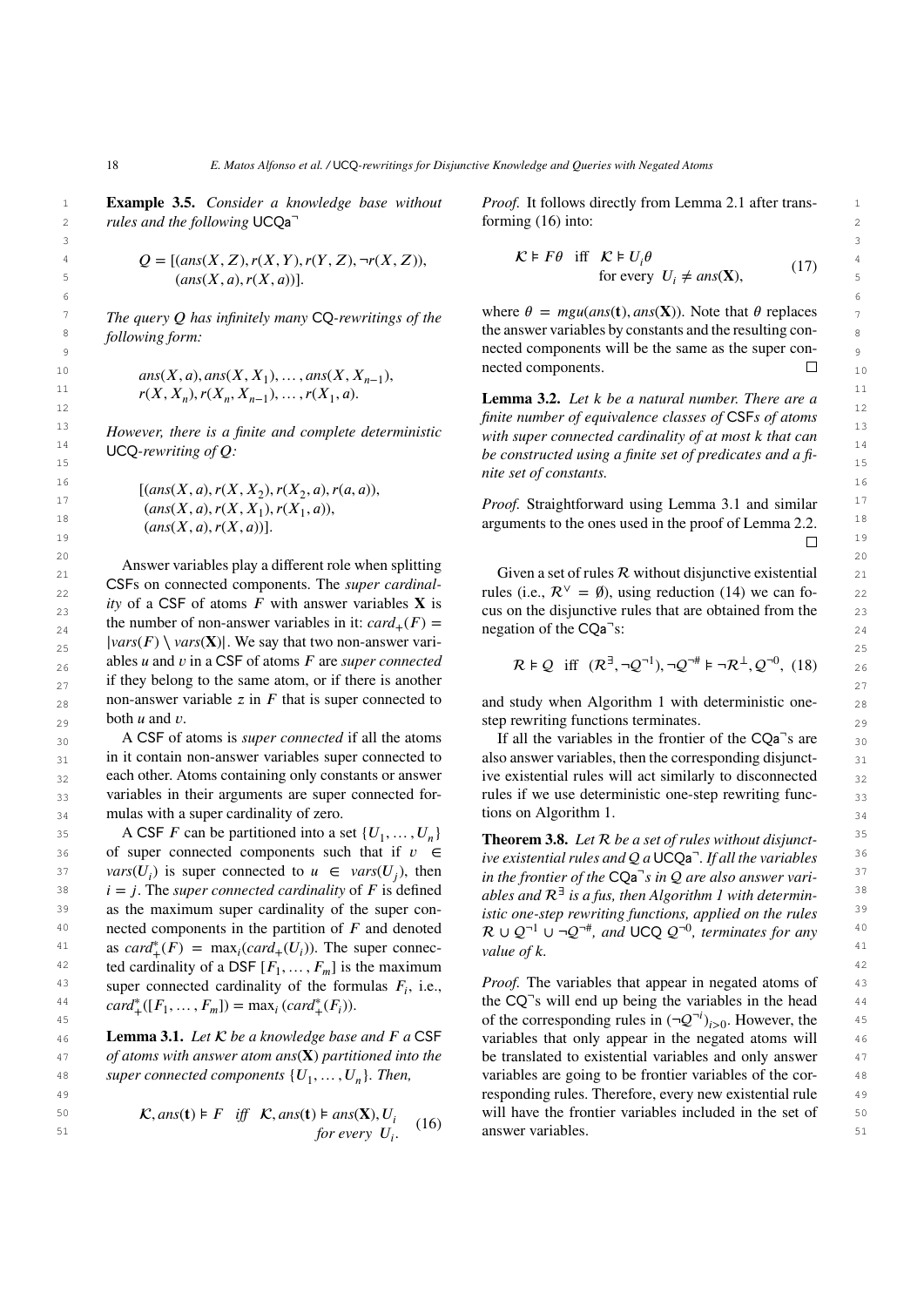<sup>1</sup> In the presence of deterministic one-step rewriting generated from disjunctive rules will contain only two <sup>1</sup> 2 functions, existential rules with all the frontier included atoms in the body and one of them will be an answer 2 3 in the set of answer variables  $(R_a)$  add atoms to the atom. There is a finite number of rules than can be gen-<sup>4</sup> rewritings that do not share non-answer variables with erated with two atoms in the body and a decreasing <sup>4</sup> <sup>5</sup> the remaining part of the query. This ensures that when mumber of disjoints in the head. <sup>6</sup> they are combined with a *fus*, the super connected car-<br>The deterministic CO-rewritings produced by lin- $\sigma$  dinality of the UCQ-rewritings will be bounded. More early existential rules in  $\vec{R}$  and the existential rules gen-In the presence of deterministic one-step rewriting specifically for any  $UCQQ'$ ,

$$
card_{+}^{*}(rewrite^{\exists} (R^{\exists} \cup R_{a}, Q')) \leq \nmax (card_{+}^{*}(rewrite^{\exists}(R^{\exists}, B)),\nand_{+}^{*}(rewrite^{\exists}(R^{\exists}, Q'))),
$$
\nwe conclude that Algorithm 2 terminates every time  
it is called in the main loop and also that the condition

15 15 Using Lemma [3.2](#page-17-2) we can also affirm that there are though because there are a linne number of rules and  $\cos$  15  $16$  finitely many rewritings that can be obtained. There-<br> $16$  rewritings that can be generated. Consequently, Al- $17$  fore, every existential rule that is generated from the gorithm 1 with deterministic one-step rewriting func-18 negated CQ<sup>-</sup>s in  $(Q^{-i})_{i>0}$  together with the rules in tions stops for any value of k.  $19 \qquad \mathcal{R}^{\bar{3}}$  will yield a finite and complete deterministic UCQ-20 rewriting. Thus, we can ensure the termination of every Finally if there is a finite and complete determin-21 iteration of the loop in Algorithm [1](#page-12-0) for any value of *k*. is the LCO rewriting of a LCO<sup>3</sup><sup>7</sup> Q with respect to a set 22 Likewise, every existential rule that is generated  $\frac{1}{2}$  of rules R that does not contain disjunctive existential 22 23 from the negated  $CQ^s$ s in  $(Q^{-i})_{i>0}$  will have a body  $\frac{Q^{i}}{i}$  will see that Algorithm 1 with determin-24 with a bounded super connected cardinality. Thus, we have the superior connection of the superior of the superior of  $\frac{1}{24}$ 25 cannot generate infinitely many existential rules from the successful providing functions stops. 26 the CQ<sup> $\bar{\textbf{Q}}$ </sup>'s in  $(Q^{\bar{\textbf{q}}})_{i>0}$  (Lemma [3.2\)](#page-17-2), which ensures the **Theorem 3.10.** Let R, be a set rules without disjunct-27 termination of Algorithm [1](#page-12-0) with deterministic one-step  $\frac{1}{27}$  is existential rules and O a  $\frac{1}{27}$  If there is a find ze *rewriting functions for any value of k*.

30  $\frac{30}{30}$  Based on Theorem [3.4,](#page-14-0) we can also define other re-<br>30 strictions on UCQa<sup>-</sup>s that ensure that the rewriting al-<br> $\frac{1}{31}$  istic one-step rewriting functions, applied on the rules 32 32 ∪ ¬1 ∪ ¬¬#*, and* 𝖴𝖢𝖰 ¬0*, terminates for any* say that a  $CQ$  ( $CQ^{\dagger}$ ) is *linear* if it contains only one finite value of k. positive literal. Similarly, a  $UCQ (UCQ<sup>o</sup>)$  is linear if all  $\frac{34}{34}$  $\frac{35}{35}$  are  $\frac{1}{35}$  in the also linear. A  $\frac{1}{35}$  is *Proof.* Deterministic one-step rewriting functions will  $\frac{35}{35}$  $\frac{36}{16}$  incent in comains only one positive field in the body.<br>Tikovice e HCOe (HCOe) is linear if all the COes only discard rewritings that are not deterministic. The  $\frac{37}{2}$  Likewise, a OCQa (OCQa) is inicial if an the CQas<br>algorithm produces rewritings using all possible de-<br> $\frac{37}{2}$ gorithm stops. As in the case of existential rules, we the CQs (UCQ<sup>-</sup>s) in it are also linear. A CQa (CQa<sup>-</sup>) is linear if it contains only one positive literal in the body. Likewise, a UCQa (UCQa<sup>-</sup>) is linear if all the CQas (UCQa<sup>-</sup>s) in it are also linear.

<span id="page-18-0"></span><sup>40</sup> *ive existential rules and Q a*  $UCQa$ <sup>-</sup>. If R is a set of lin-<br>after a finite number of iterations (with a finite value <sup>41</sup> ear rules and Q a linear  $UCQa^T$ , then Algorithm [1](#page-12-0) with  $\frac{a}{f(k)}$  a rewriting equivalent to  $Q_c$  will be generated <sup>42</sup> deterministic one-step rewriting functions, applied on  $\frac{1}{2}$  The completeness of  $\Omega_e$  ensures us that any further <sup>43</sup> *the rules*  $\mathcal{R} \cup \mathcal{Q}^{-1} \cup \neg \mathcal{Q}^{-#}$ , and UCQ  $\mathcal{Q}^{-0}$ , stops for any *the complete times* of  $\mathcal{Q}$ , using existential rules and determinimumthe rules  $R \cup Q^{\perp_1} \cup \neg Q^{\perp_2}$ , and  $U C Q Q^{\perp_1}$ , stops for any rewriting of  $Q_f$  using existential rules and determin*value of k.* 

47 ive rules  $(\neg Q^{\neg i})_{i>1}$  will have two atoms in the body and for the rest of the iterations in the loop. Consequently, 48 one of them will be an answer atom. The  $CQ$ as will after finitely many iterations we also reach the condi-49 have one atom in the body and the negated constraints tion  $R = R_{old}$ . Therefore, Algorithm 1 terminates be-50 50 will only have one atom. Therefore, the deterministic 51 one-step rewriting functions ensure that the new rules to continue iterating on the loop will not hold.  $\Box$  51

atoms in the body and one of them will be an answer atom. There is a finite number of rules than can be generated with two atoms in the body and a decreasing number of disjoints in the head.

<sup>8</sup> specifically for any UCQ Q',<br>
<sup>8</sup> erated from  $(\neg Q^{-i})_{i>0}$  will have a maximum of two  $\mathbb{R}^9$  atoms. Thus, there are finitely many deterministic CQ-10  $card_{+}^{*}$ (rewrite<sup>-1</sup> $(R^{-1} \cup R_{a}, Q')$ )  $\leq$  rewritings that can be generated. The deterministic CO-rewritings produced by linear existential rules in  $R$  and the existential rules gen-

 $card_{+}^{*}(\text{rewrite}^{\exists}(\mathcal{R}^{\exists}, Q'))),$  it is called in the main loop and also that the condition 13 and the main top and disc that the condition is a set of the set of the condition is a set of the set of the set of the set of the set of the set of the set of the set of the set of the set of the set of the set of the 14 where *B* is the body of rules in  $\mathcal{R}_a$ .<br>
14 body of rules in  $\mathcal{R}_a$ . to continue executing the loop at some point will not hold because there are a finite number of rules and CQs rewritings that can be generated. Consequently, Algorithm [1](#page-12-0) with deterministic one-step rewriting functions stops for any value of  $k$ .

> Finally, if there is a finite and complete deterministic UCQ-rewriting of a UCQa<sup> $\sim$ </sup>Q with respect to a set of rules  $R$  that does not contain disjunctive existential rules, we can ensure that Algorithm [1](#page-12-0) with deterministic one-step rewriting functions stops.

<sup>29</sup><br>Based on Theorem 3.4, we can also define other re-<br> *with respect to R*, then Algorithm [1](#page-12-0) with determin-**Theorem 3.10.** *Let be a set rules without disjunct*ive existential rules and Q a UCQa<sup>-</sup>. If there is a fi*nite and complete deterministic* UCQ-rewriting of Q *istic one-step rewriting functions, applied on the rules finite value of k.* 

 $38$  (OCQa  $3)$  in it are also finear.<br>terministic one-step rewritings and this ensures that if <sup>39</sup> **Theorem 3.9.** Let R be a set of rules without disjunct-<br>there is a finite deterministic UCO rewriting O<sub>c</sub>, then *Ab*  $\mu$  and  $\mu$  of  $\mu$ . <sup>46</sup> *Proof.* Because Q is linear the corresponding disjunct-<br>deterministic CQs, i.e., the condition  $Q = Q_{old}$  holds there is a finite deterministic UCQ rewriting  $Q_f$ , then after a finite number of iterations (with a finite value of *k*) a rewriting equivalent to  $Q_f$  will be generated. The completeness of  $\mathcal{Q}_f$  ensures us that any further deterministic CQs, i.e., the condition  $Q = Q_{old}$  holds for the rest of the iterations in the loop. Consequently, after finitely many iterations we also reach the condition  $R = R_{old}$ . Therefore, Algorithm [1](#page-12-0) terminates because after a finite number of iterations the condition to continue iterating on the loop will not hold.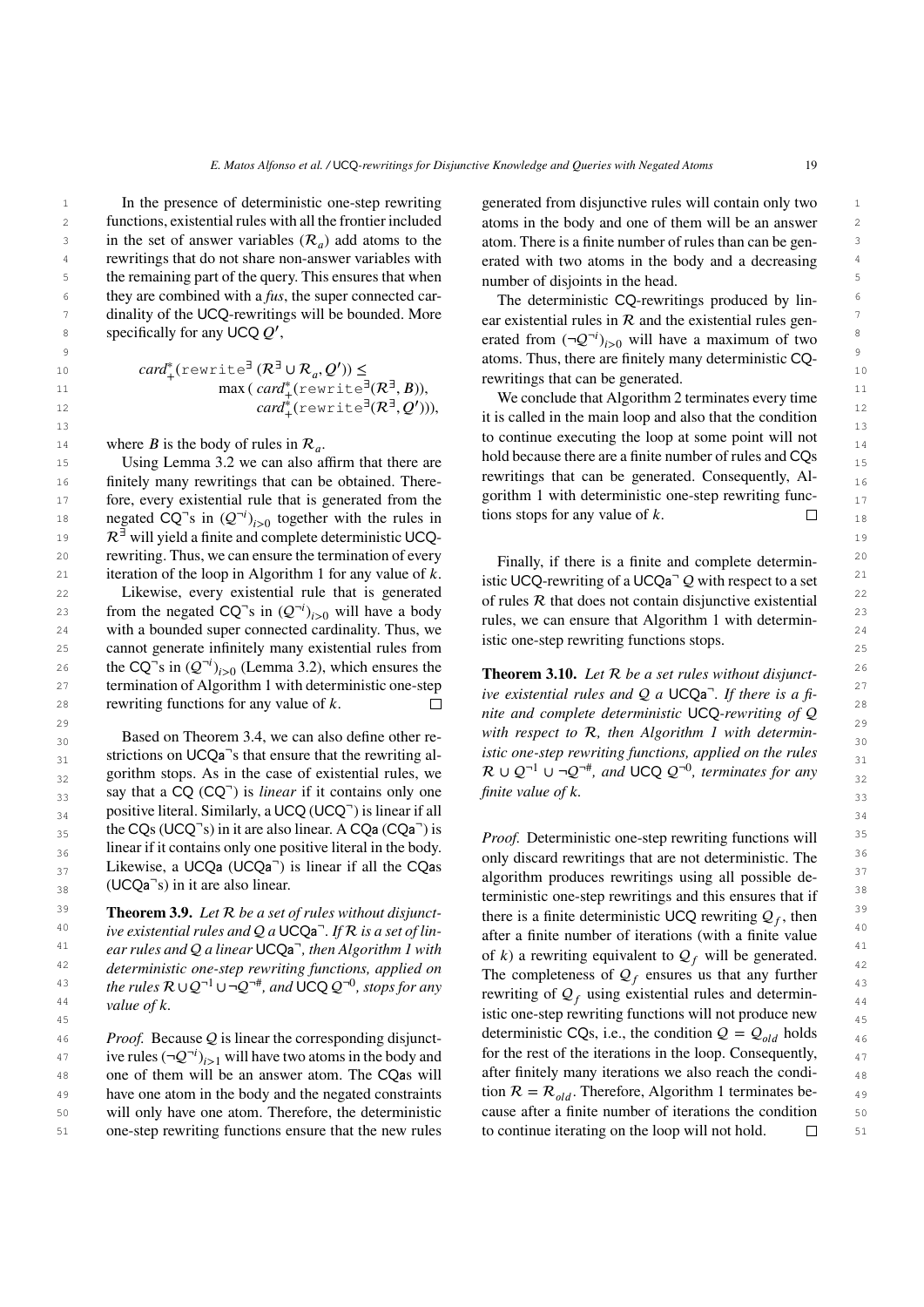## <span id="page-19-0"></span>1 1 **4. Implementation and Experiments**

3  $\blacksquare$  COMPLETO<sup>[1](#page-19-2)</sup> is a query rewriting system that fo-4 cuses on answering  $UCQ^-s$  in the framework of exist-<br> $\frac{Ontology}{\text{Info}}$  Info rew time mem 5 ential rules. The first version of COMPLETO [\[22\]](#page-23-8) an-<br> $5\frac{\text{LUBM}}{\text{LUBM}}$   $0.024$   $1/7$   $0.93.12$   $1.38$ 6 swers  $CQ$ <sup>-</sup> using a resolution-based approach to elim-<br>6  $\mid$  <sup>min</sup>  $\mid$  0  $\mid$  104  $\mid$  1129 7 7 inate negated atoms. The algorithm proposed is com-8 blee plete only for a very restricted type of queries.

9 In the second version of the system [\[23\]](#page-23-9), queries with  $\frac{1}{2}$   $\frac{1}{2}$   $\frac{1}{2}$   $\frac{1}{2}$   $\frac{1}{2}$   $\frac{1}{2}$   $\frac{1}{2}$   $\frac{1}{2}$   $\frac{1}{2}$   $\frac{1}{2}$   $\frac{1}{2}$   $\frac{1}{2}$   $\frac{1}{2}$   $\frac{1}{2}$   $\frac{1}{2}$   $\frac{1}{2}$   $\frac{$ 10 only one negated atom are answered by being trans-11 11 formed into rules. The approach is complete but ter-12 mination is guaranteed only when the resulting set of  $\left| \begin{array}{c} \text{max} \\ \text{max} \end{array} \right|$   $\left| \begin{array}{c} \text{max} \\ \text{max} \end{array} \right|$   $\left| \begin{array}{c} \text{max} \\ \text{max} \end{array} \right|$   $\left| \begin{array}{c} \text{max} \\ \text{max} \end{array} \right|$ 13 **rules is a** *fus***.** 13

14 14 The current version of COMPLETO implements Al-<br> $14$  that has 10 disjoint class axioms. The OWL 2 ER [5]  $14$ 15 [1](#page-12-0)5 gorithm 1 with deterministic one-step rewriting func-<br>15  $16$  tions and answers queries with answer variables that ential rules. We were not able to prove the *jus* property  $16$ 17 have an arbitrary number of negated atoms. Algorithm [1](#page-12-0) for the set of existential rules obtained from neither of  $\frac{17}{2}$ 18 18 can be seen as a generalization of both algorithms pro-19 posed in [\[22,](#page-23-8) [23\]](#page-23-9). Indeed, queries with one negated we also prepared a query file with 500 CQa s for  $\frac{19}{2}$  $_{20}$  atom are transformed into rules, while the rewriting each ontology which we used to let COMPLETO pro- $_{21}$  defined for disjunctive rules is similar to what was duce finite UCQ-rewritings of the UCQa that contains  $_{21}$ 22 presented in [\[22\]](#page-23-8) as constraint resolution. Furthermore, all the queries in the file and also for each separated  $_{22}$ 23 we take advantage of the termination results for know-  $CQa$ . The queries contain 3 atoms and 2 of them are  $\frac{23}{25}$ 24 ledge bases consisting of a *fus* and  $UCQ^-s$  whose fron- negated. The queries have one variable in the fron-25 tier is part of the answer variables of the query (The-<br>tier which is also the answer variable of the query  $\frac{25}{25}$ 26 orem [3.8\)](#page-17-3), as well as for knowledge bases consist-<br>generated the queries by performing Association Rule 27 ing only of linear elements (Theorem [3.9\)](#page-18-0). Choosing Minimg [2] on a dataset obtained from the assertions of  $\frac{27}{27}$  $28 \t k = \infty$  allows the rewriting with respect to existential the ontologies. The queries and the ontologies we used  $28$ 29 a rules to be performed by an external rewriter if the are  $\frac{1}{2}$  are publicly available. 30 **no answer variables in the queries.** Table 3 shows the size of the UCQ-rewriting (rew)  $\frac{30}{30}$ 

### <span id="page-19-1"></span>*4.1. Experiments*

 $34$  To the best of our knowledge there is no other system The table also shows the time (time) in seconds and the  $34$  $35$  that produces UCQ-rewritings for UCQ<sup>-</sup>s with univer-<br>RAM memory (mem) in Mb used by the rewriting pro- $36$  sally quantified negation. Therefore, the experiments cess in each of the cases. The results give an idea of the  $36$  $37$  were preformed in order to get a general idea of the per-<br> $37$  performance of the system with respect to each UCQa  $38$  formance of COMPLETO producing UCQ-rewritings. or individual CQa.  $_{39}$  We used an Intel(R) Core(TM) i5-7300HQ CPU at 2.50 For the TRAVEL ontology, the size of the UCQ- $_{40}$  GHz with 8 GB of RAM running 64-bit Windows 10. Tewnting of the UCQa is smaller than the biggest  $_{40}$  $41$  For the experiments we used two ontologies that UCQ-rewriting for an individual CQa. The time that  $41$  $_{42}$  contain negative constraints and have been used in pre-<br> $_{42}$  it took to compute the rewriting of the UCQa is the <sup>43</sup> vious research papers based on queries with negation time that it takes on average to rewrite 125 individual  $_{44}$  [\[22,](#page-23-8) [23\]](#page-23-9). The first is the Lehigh University Bench- CQa s (5 min). The RAM memory used to rewrite the  $_{44}$  $_{45}$  mark (LUBM) ontology [\[17\]](#page-23-13), enriched with 70 addi-<br> $_{45}$  UCQa sapproximately the double of the RAM used  $46$  tional disjoint classes axioms added for the atomic *sib*- for rewriting the individual  $CQa$  that consumed the  $46$ <sup>47</sup> *ling* classes, i.e., for classes asserted to share the same most RAM memory.

Table 3

 $\frac{1}{2}$  Rewriting experiments results for the  $CQa^Ts$  from LUBM and  $\frac{1}{2}$ TRAVEL ontologies.

<span id="page-19-5"></span>

| Ontology | Info               | rew            | time    | mem  |  |
|----------|--------------------|----------------|---------|------|--|
| LUBM     | UCQa <sup>-1</sup> | 77             | 6193.12 |      |  |
|          | min                | 0              | 104     | 1129 |  |
|          | mean               | 4              | 205.58  | 2069 |  |
|          | max                | 55             | 466     | 2237 |  |
| TRAVEL   | UCQa <sup>-1</sup> | 18             | 264.96  | 2043 |  |
|          | min                | 0              |         | 123  |  |
|          | mean               | $\overline{c}$ | 2.12    | 143  |  |
|          | max                | 76             |         | 920  |  |

that has 10 disjoint class axioms. The OWL 2 ER [\[5\]](#page-22-13) fragment of both ontologies was translated into existential rules. We were not able to prove the *fus* property for the set of existential rules obtained from neither of the two ontologies we used.

We also prepared a query file with 500 CQa<sup>-</sup>s for each ontology which we used to let COMPLETO produce finite UCQ-rewritings of the UCQa<sup>-</sup> that contains all the queries in the file and also for each separated CQa<sup>-</sup>. The queries contain 3 atoms and 2 of them are negated. The queries have one variable in the frontier which is also the answer variable of the query. We generated the queries by performing Association Rule Mining [\[2\]](#page-22-14) on a dataset obtained from the assertions of the ontologies. The queries and the ontologies we used are publicly available <sup>[3](#page-19-4)</sup>.

 $\frac{31}{31}$  for the UCQa<sup>-</sup> containing all the CQa<sup>-</sup>s in the file and  $\frac{31}{31}$  $\frac{32}{4.1}$ . Experiments the minimum (min), mean and maximum (max) statist- $\frac{33}{33}$  ics for the rewriting of each individual  $CQa$ <sup>-</sup> in the file. Table [3](#page-19-5) shows the size of the UCQ-rewriting (rew) The table also shows the time (time) in seconds and the RAM memory (mem) in Mb used by the rewriting process in each of the cases. The results give an idea of the performance of the system with respect to each UCQa<sup>-</sup> or individual CQa<sup>-</sup>.

> For the TRAVEL ontology, the size of the UCQrewriting of the UCQa<sup>-</sup> is smaller than the biggest UCQ-rewriting for an individual CQa<sup>-</sup>. The time that it took to compute the rewriting of the UCQa<sup>-</sup> is the time that it takes on average to rewrite 125 individual CQa<sup>-</sup>s (5 min). The RAM memory used to rewrite the UCQa<sup>-</sup> is approximately the double of the RAM used for rewriting the individual CQa<sup>-</sup> that consumed the most RAM memory.

<sup>48</sup> super-class. Secondly, we used the TRAVEL ontology<sup>[2](#page-19-3)</sup> For the LUBM ontology, the size of the rewriting  $\frac{48}{3}$  $\frac{1}{49}$  of the UCQa<sup>-</sup> has 11 more queries than the biggest re-For the LUBM ontology, the size of the rewriting

<span id="page-19-4"></span>

<span id="page-19-2"></span><sup>50</sup> 50 <sup>1</sup><http://image.ntua.gr/~gardero/completo3.0/>

<span id="page-19-3"></span><sup>51 &</sup>lt;sup>2</sup>https://protege.stanford.edu/ontologies/travel.owl <sup>3</sup><http://image.ntua.gr/~gardero/completo3.0/ontologies/> <sup>2</sup><https://protege.stanford.edu/ontologies/travel.owl>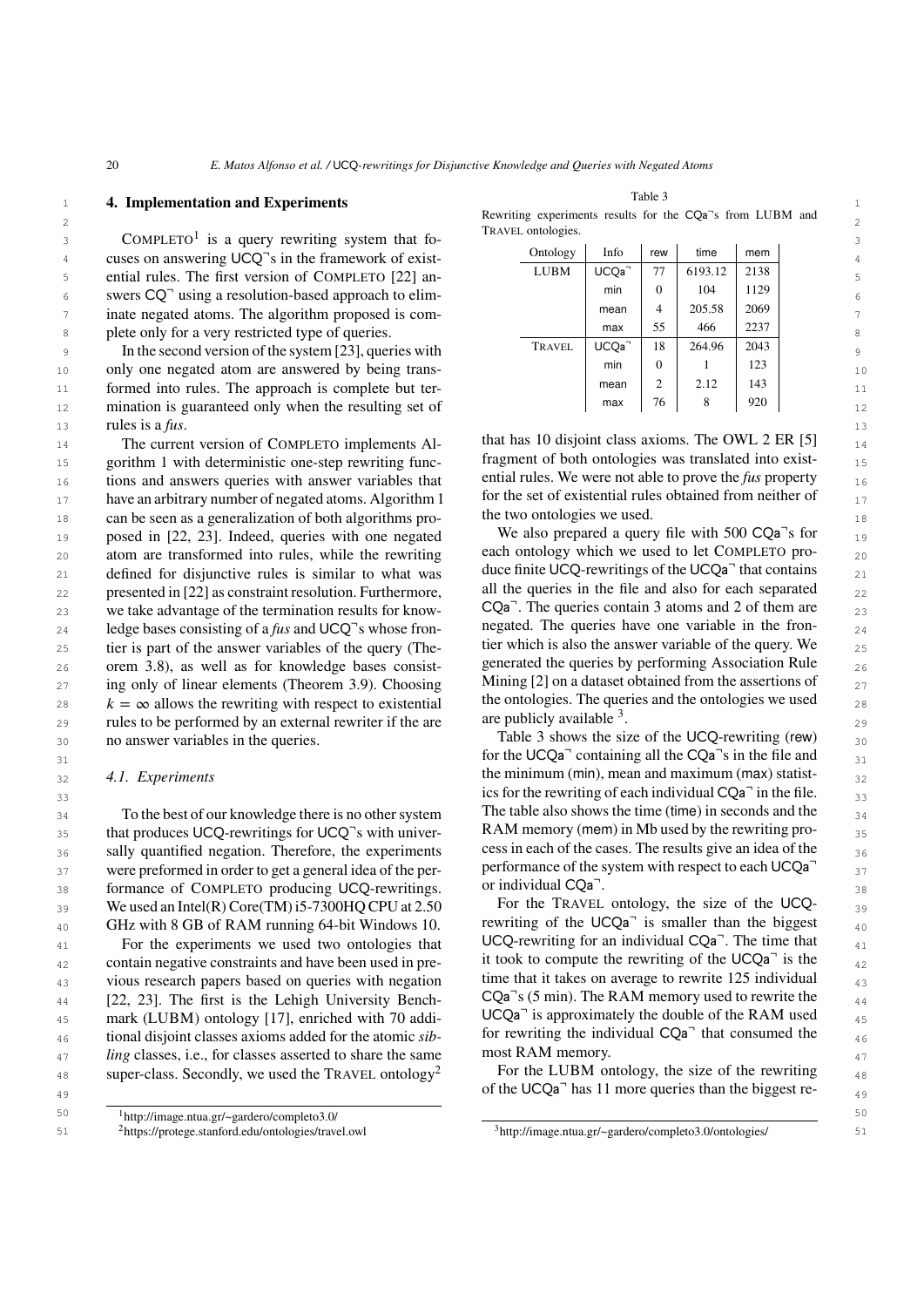

<span id="page-20-0"></span>Figure 3. Size of the UCQ-rewritings for the TRAVEL ontology.



<span id="page-20-1"></span>

27 writing for an individual  $CQa^T$ . The time that it took to Figure 6. Cumulative distribution of the time needed to compute the 27 28 compute the rewriting of the  $UCQa^T$  is the time that it  $UCQ$ -rewriting for the LUBM ontology. 29 takes on average to rewrite 30 individual  $CQa^Ts$  (less  $29$ 30 30 than 2 hours). The RAM memory used to write the  $31$  UCQa<sup>-</sup> is less than the RAM memory that was used for the system (mem, the time that it takes to compute the 32 rewriting the individual  $CQa^T$  that consumed the most  $CQ = CQ + CQ$  and the most rewriting (unle), the size of the  $CQ = CQ + CQ$  is the second the most represented with the most represented with the size of  $CQ = CQ + CQ$  is t RAM memory.

34 For both ontologies the RAM memory consumed to rewriting process (get), the number of rewritten (ex-<br>34

 Figures [3](#page-20-0) and [4](#page-20-1) show information about the UCQ-<br> $\frac{1}{36}$  humber of generated (gcq) and rewritten (ecq) con- rewriting size. In both ontologies at least 85% of the Junctive queries. For the LOBM ontology we can no- queries have zero rewritings. In this cases, the CQ- tice that the number of generated CQs and the size of  $38$ rewritings of the CQas are subsumed by the CQ- the UCQ-rewriting have a correlation coefficient of 0.9.

 $41$  Figures [5](#page-20-2) and [6](#page-20-3) show the cumulative distribution of gcq and mem are all correlated with coefficients greater  $41$ <sup>42</sup> the rewriting runtime. Dashed horizontal lines repres-<br><sup>42</sup> than or equal to 0.94. 43 43 ent the mean runtime. Each bar represents the number 44 of queries that were rewritten in or faster than the cor-<br>**Example 4.1.** One of the queries for the 1 KAVEL only 44 45 responding time. Note that in both cases the runtime  $logy$  was:  $45$ 46 46 for more than 60 % of the queries was smaller than the  $\text{mean runtime.}$   $\text{mean runtime.}$   $\text{max}(X) := \neg \text{Capital}(X), \neg \text{Tom}(X),$ 

48  $48$  Figures [7](#page-21-1) and [8](#page-21-2) show the correlation matrix with  $Definition(X)$ . 49 49 different performance parameters for the TRAVEL and 50 LUBM ontologies. In order to get an idea of the rewrit-<br> $It$  focuses on destinations that cannot be capitals or 50



12 12 Figure 5. Cumulative distribution of the time needed to compute the 13 **UCQ-rewriting for the TRAVEL ontology.** The TRAVEL ontology.



<span id="page-20-3"></span><span id="page-20-2"></span>Figure 6. Cumulative distribution of the time needed to compute the UCQ-rewriting for the LUBM ontology.

 $RAM$  memory.<br>Expediant process (ger), the number of rewritten (ex-<br>Sate of rewritten the RAM memory consumed to rewriting process (ger), the number of rewritten (ex-35 compute the rewritings was approximately 2 GB. Pandeu disjunctive existential rules (ecl) and also the  $40 \text{$  rewritings of the negative constraints of the DKB. For the TRAVEL ontology we can see that time, ecq,  $40 \text{ }$ the system (mem), the time that it takes to compute the UCQ-rewriting (time), the size of the UCQ-rewriting (rew), the number of generated existential rules in the panded) disjunctive existential rules (ecr) and also the number of generated (gcq) and rewritten (ecq) conjunctive queries. For the LUBM ontology we can notice that the number of generated CQs and the size of the UCQ-rewriting have a correlation coefficient of 0.9. For the TRAVEL ontology we can see that time, ecq, gcq and mem are all correlated with coefficients greater than or equal to 0.94.

> **Example 4.1.** *One of the queries for the* TRAVEL *ontology was:*

$$
ans(X) := \neg Capital(X), \neg Town(X),
$$
  
 $Destination(X).$ 

51 ing process we computed the RAM memory used by *towns. The UCQ-rewriting produced by COMPLETO* 51 *It focuses on destinations that cannot be capitals or* towns. The UCQ-rewriting produced by COMPLETO

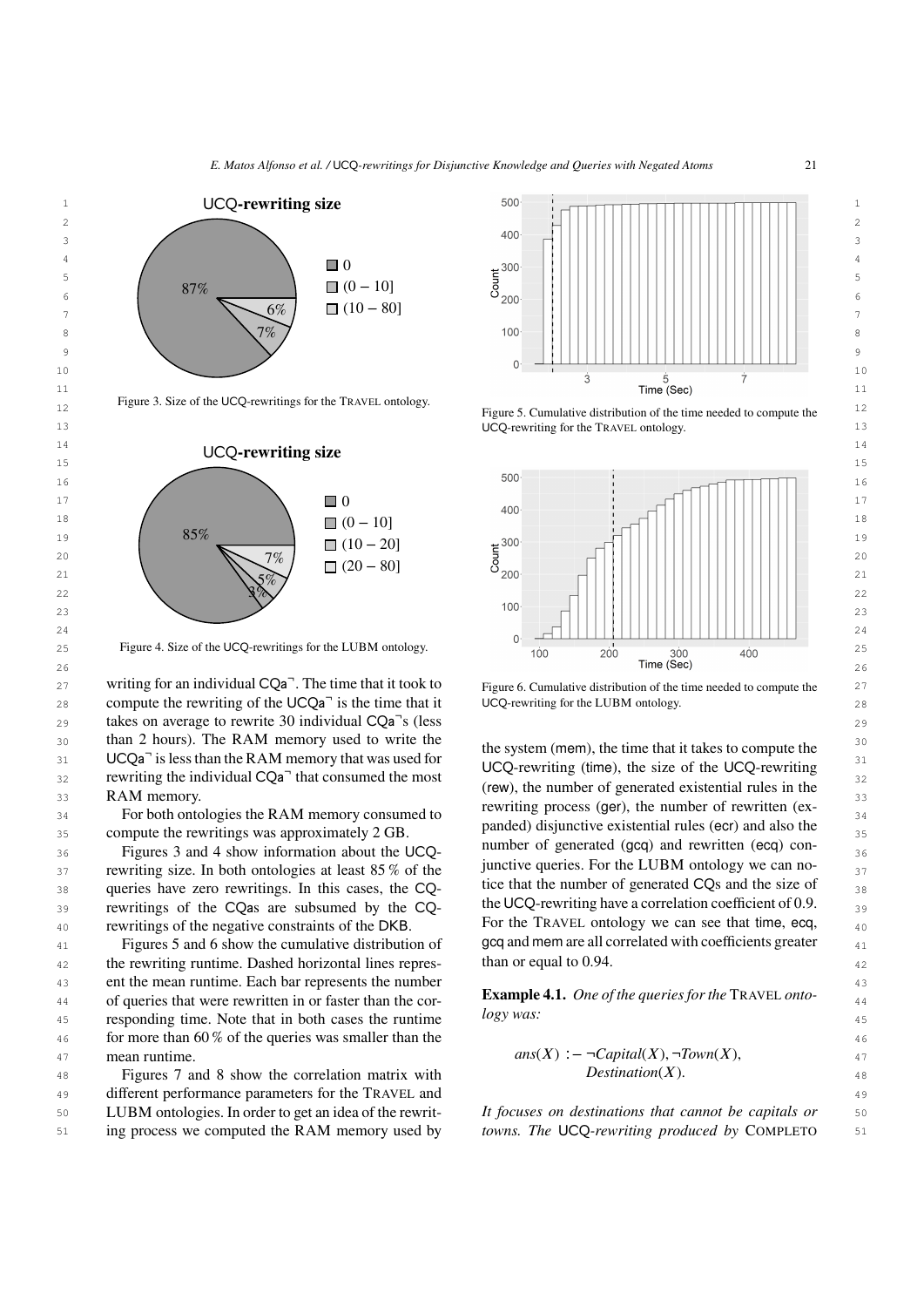<span id="page-21-0"></span>1 1 **5. Conclusions**  $\sim$  2  $\sim$  Pearson and  $\sim$  2

<span id="page-21-1"></span>Figure 7. Correlation matrix with different performance parameters for the TRAVEL ontology.



<span id="page-21-2"></span>Figure 8. Correlation matrix with different performance parameters for the LUBM ontology.

*was the following:*

| $\{ans(X) := Farmland(X),\}$  |
|-------------------------------|
| $ans(X) := NationalPark(X)$ , |
| $ans(X) := RuralArea(X)$ ].   |

 $49$  Considering the above interpretation of the equery, the stopping criteria, we implemented a sound and  $49$ 50 answer tells us that only farmlands, national parks and complete rewriting approach for unions of conjunctive 50 *Considering the above interpretation of the query, the answer tells us that only farmlands, national parks and rural areas cannot be town or capital destinations.*

3 3 In this paper, we studied the application of the query  $\frac{4}{10.95000510}$  1  $\frac{1}{10.95000510}$  1  $\frac{1}{10.95000510}$  1  $\frac{1}{10.95000510}$  1  $\frac{1}{10.95000510}$  1  $\frac{1}{10.95000510}$  1  $\frac{1}{10.95000510}$  1  $\frac{1}{10.95000510}$  1  $\frac{1}{10.95000510}$  1  $\frac{1}{10.95000510}$  1  $\frac{1}{3}$   $\frac{1}{3}$  existential rules in order to produce complete UCQ- $\epsilon$  6  $\epsilon$  6.98  $\epsilon$  6.98  $\epsilon$  6.98 rewritings that encode the answers of an initial query.

To ensure the completeness of our rewriting ap- $\frac{8}{10.88}$  8 8 8 8 9.94 0.94 0.96 9 broach, we introduced a special case of first-order lo-9 9 gic resolution (constraint resolution), where every res-10  $\frac{10}{10}$  10.00 0.00 0.00 0.00 0.00 olution step involves one clause without positive liter-<sup>11</sup> als, and the subsumption theorem holds when the con-<br><sup>11</sup> 12 12 sequence is a clause without positive literals. The resol-13 13 ution completeness theorem also holds, allowing con-14  $\delta$  14  $\delta$  12  $\delta$  12  $\delta$  10  $\delta$  14  $\delta$  14  $\delta$  14  $\delta$  14  $\delta$  14  $\delta$  14  $\delta$  14  $\delta$  14  $\delta$  14  $\delta$  14  $\delta$  14  $\delta$  14  $\delta$  14  $\delta$  14  $\delta$  14  $\delta$  14  $\delta$  14  $\delta$  14  $\delta$  14  $\delta$  14  $\delta$  15  $\delta$  14  $\delta$  14  $\$ 15 and  $\phi$  and  $\phi$  and  $\phi$  and  $\phi$  and  $\phi$  and  $\phi$  is the FOL formulas.

 16 Based on the definition of constraint resolution we <sup>17</sup> Figure 7. Correlation matrix with different performance parameters proposed an extension of the rewriting approach for <sup>17</sup> 18 18 19 for the TRAVEL ontology. The TRAVEL ontology. The second term of the State of the TRAVEL ontology. 19 istential rules. The rewriting of a disjunctive existen- 20 tial rule produces disjunctive rules with less disjunc-**tions in the head, and eventually produces an existen-** 21 22 tial rule or a conjunctive query. The rules generated 23 from disjunctive rules are then used in order to find ad- $\frac{1}{24}$   $\frac{1}{24}$   $\frac{1}{24}$   $\frac{1}{24}$   $\frac{1}{24}$   $\frac{1}{24}$  ditional rewritings of the initial conjunctive query re- 25 writing. The proposed algorithm can be used for gen- $e^{x^k}$  26 25 25 25 25 eral knowledge bases with disjunctive existential rules; 26 27 it terminates for the cases where there is a finite and  $28 \text{ complex number of times, and the number of times, respectively.}$  29 spect to the (disjunctive) existential rules and the neg- $30 \qquad \qquad \oslash$   $\qquad \qquad$  ative constraints. However, there are rather strong con-<sup>31</sup> 1 0 2 0 22 0 24 0 12 0 0 3 ditions that are able to ensure the existence of a finite <sup>31</sup>

 $33$   $-0.06$   $-0.01$   $-0.04$   $-0.03$   $-0.03$   $-0.22$  Moreover, we studied some of the sufficient condi- $\mathbb{R}^{\infty}$  is tions that ensure that the proposed algorithm terminas and all elements as a strong of the set of the set of the set of the set of the set of the set of the set o  $36$   $\left\langle \begin{array}{ccc} 36 & 36 \end{array} \right\rangle$  of the knowledge base to be linear. The other case,  $36$ 37 Figure 8. Correlation matrix with different performance parameters requires a *fus* and disconnected disjunctive existential 37 38 for the LUBM ontology. The same state of the LUBM ontology. The second of the contract of the contract of the contract of the contract of the contract of the contract of the contract of the contract of the contract of t 39 39 the constraints. Both cases impose very strong condi-40 40 tions on the disjunctive existential rules. However, for <sup>41</sup> knowledge bases without disjunctive existential rules, <sup>41</sup> knowledge bases without disjunctive existential rules, <sup>42</sup> was the journalist. 43 **inistic UCQ-rewritings for UCQa<sup>-</sup>s with at most one**  $\{ans(X) : \textit{-}~\textit{Farmland}(X),\}$  positive atom (with respect to linear existential rules and  $\{ans(X): \textit{--}~\textit{Farmland}(X)\}$  $ans(X) := NationalPark(X)$ , and linear constraints) and for  $UCQa^-s$  that include the 45  $ans(X) := RuralArea(X)$ ]. frontier in the answer variables (with respect to a *fus*). 46 47 Both types of UCQa<sup>-</sup>s are very expressive.

<sup>48</sup> Using the proposed algorithm and taking advantage <sup>48</sup> 51 *rural areas cannot be town or capital destinations*. **queries with negated atoms and answer variables in the** 51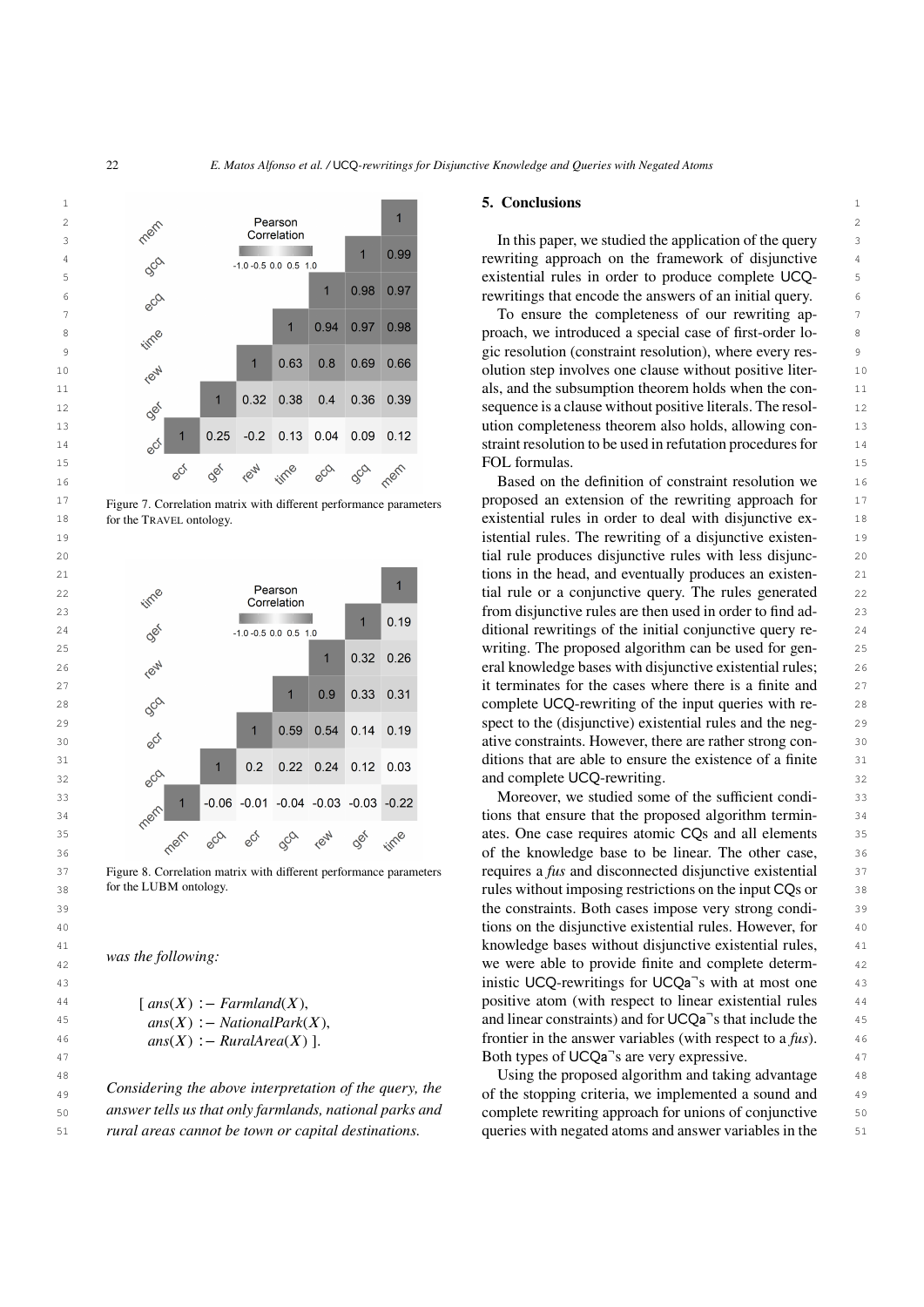$\frac{1}{2}$  5 mentation is able to provide UCQ-rewritings in reas-<br> $\frac{1}{2}$   $\frac{1}{2}$   $\frac{1}{2}$   $\frac{1}{2}$   $\frac{1}{2}$   $\frac{1}{2}$   $\frac{1}{2}$   $\frac{1}{2}$   $\frac{1}{2}$   $\frac{1}{2}$   $\frac{1}{2}$   $\frac{1}{2}$   $\frac{1}{2}$   $\frac{1}{2}$   $\frac{1}{2}$   $\frac{1}{$ 6 6 onable time and using a reasonable amount of RAM 7 memory. Also, rewriting UCQ<sup>-</sup>s with a large number org/Proceedings/09/Papers/118.pdf 8 of queries takes considerably less time than the time [7] Baget, J., Leclère, M., Mugnier, M., Salvat, E.: On rules with 8 9 required to rewrite all the CQ<sup>-</sup>s individually. existential variables: Walking the decidability line. Artif. Intell.

10 10 In the future, we would like to focus on implement-11 ing the proposed algorithm in a more efficient way and regard to Mugnier M : Extensions of simple concentual 11 12 also on studying other sufficient conditions that ensure raphs: the complexity of rules and constraints. J. Artif. Intell. the termination of our rewriting algorithm.

<sup>18</sup> We would like to thank Lida Petrou for providing vol. 8087, pp. 98–110. Springer (2013), https://doi.org/10. 19 19 the queries for the experiments. Also, we thank Stathis 20 Delivorias and Michael Giazitzoglou for their support [10] Bárány, V., ten Cate, B., Otto, M.: Queries with guarded neg- 20

### **References**

- <span id="page-22-14"></span><span id="page-22-9"></span><span id="page-22-6"></span><span id="page-22-5"></span><span id="page-22-2"></span>[1] Abiteboul, S., Hull, R., Vianu, V.: Foundations of Databases. Addison-Wesley (1995)
- 28 [2] Agrawal, R., Imielinski, T., Swami, A.N.: Mining association base Syst.  $41(4)$ ,  $27:1-27:45$  (2016). , [https://doi.org/10.1145/](https://doi.org/10.1145/2976736)  $\frac{28}{10}$ <sup>29</sup> P., Jajodia, S. (eds.) Proceedings of the 1993 ACM SIGMOD [13] Carral D. Dragoste. J. Krötzsch M: Tractable query an-[2] Agrawal, R., Imielinski, T., Swami, A.N.: Mining association rules between sets of items in large databases. In: Buneman, ,<https://doi.org/10.1145/170035.170072>
- <span id="page-22-3"></span> $\frac{37}{2}$  Leibniz-Zentrum für Informatik (2018). , [https://doi.org/10.](https://doi.org/10.4230/LIPIcs.ICDT.2018.4)  $\frac{171 \text{ Pa}}{111 \text{ Pa}}$ . I. Ben 17: Benuiting based instance rational for neg  $\frac{37}{2}$ [3] Ahmetaj, S., Ortiz, M., Simkus, M.: Rewriting guarded existential rules into small datalog programs. In: Kimelfeld, B., Amsterdamer, Y. (eds.) 21st International Conference on [4230/LIPIcs.ICDT.2018.4](https://doi.org/10.4230/LIPIcs.ICDT.2018.4)
- <span id="page-22-10"></span>39 39 Corcho, Ó., Simperl, E., Strohmaier, M., d'Aquin, M., Srinivas, 40 40 (eds.) Principles of Knowledge Representation and Reasoning: 41 Proceedings of the Ninth International Conference (KR2004), staat, 5. (eus.) The Strategy of the Ninth International Conference (KR2004), 42 42 Whistler, Canada, June 2-5, 2004. pp. 407–414. AAAI Press [4] Baget, J.: Improving the forward chaining algorithm for conceptual graphs rules. In: Dubois, D., Welty, C.A., Williams, M. (2004),<http://www.aaai.org/Library/KR/2004/kr04-043.php>
- <span id="page-22-13"></span><span id="page-22-1"></span>44 5., Sipieter, C.: Datalog+, ruleml and OWL 2: Formats and https://doi.org/10.1007/978-3-319-25007-6\_20 <sup>45</sup> translations for existential rules. In: Bassiliades, N., Fodor, P., [15] Gottlob, G., Manna, M., Morak, M., Pieris, A.: On the com-46 46 Giurca, A., Gottlob, G., Kliegr, T., Nalepa, G.J., Palmirani, 47 M., Paschke, A., Proctor, M., Roman, D., Sadri, F., Stojan- rules. In: Rovan, B., Sassone, V., Widmayer, P. (eds.) Mathemabovic, N. (eds.) Proceedings of the RuleML 2015 Challenge, and atical Foundations of Computer Science 2012 - 37th Interna-<sup>49</sup> the Web of Data, the Special Industry Track and the RuleML 27-31, 2012. Proceedings. Lecture Notes in Computer Science, 50 50 50 50 2015 Doctoral Consortium hosted by the 9th International Web vol. 7464, pp. 1–18. Springer (2012). , [https://doi.org/10.1007/](https://doi.org/10.1007/978-3-642-32589-2_1) 51 51 Rule Symposium (RuleML 2015), Berlin, Germany, August [5] Baget, J., Gutierrez, A., Leclère, M., Mugnier, M., Rocher, translations for existential rules. In: Bassiliades, N., Fodor, P., the Special Track on Rule-based Recommender Systems for 2015 Doctoral Consortium hosted by the 9th International Web

<span id="page-22-12"></span><span id="page-22-11"></span><span id="page-22-7"></span><span id="page-22-4"></span><span id="page-22-0"></span>2-5, 2015. CEUR Workshop Proceedings, vol. 1417. CEUR-WS.org (2015),<http://ceur-ws.org/Vol-1417/paper9.pdf>

- 4 4 The experimental results showed that the imple-<br>4 4  $\frac{1}{2}$  4  $\frac{1}{2}$   $\frac{1}{2}$   $\frac{1}{2}$   $\frac{1}{2}$   $\frac{1}{2}$   $\frac{1}{2}$   $\frac{1}{2}$   $\frac{1}{2}$   $\frac{1}{2}$   $\frac{1}{2}$   $\frac{1}{2}$   $\frac{1}{2}$   $\frac{1}{2}$   $\frac{1}{2}$   $\frac{1}{2}$   $\frac{$ [6] Baget, J., Leclère, M., Mugnier, M., Salvat, E.: Extending decidable cases for rules with existential variables. In: Boutilier, C. (ed.) IJCAI 2009, Proceedings of the 21st International Joint Conference on Artificial Intelligence, Pasadena, California, USA, July 11-17, 2009. pp. 677–682 (2009), [http://ijcai.](http://ijcai.org/Proceedings/09/Papers/118.pdf) [org/Proceedings/09/Papers/118.pdf](http://ijcai.org/Proceedings/09/Papers/118.pdf)
	- [7] Baget, J., Leclère, M., Mugnier, M., Salvat, E.: On rules with existential variables: Walking the decidability line. Artif. Intell. **175**(9-10), 1620–1654 (2011). , [https://doi.org/10.1016/j.artint.](https://doi.org/10.1016/j.artint.2011.03.002) [2011.03.002](https://doi.org/10.1016/j.artint.2011.03.002)
- 13 13 Res. **16**, 425–465 (2002). ,<https://doi.org/10.1613/jair.918> [8] Baget, J., Mugnier, M.: Extensions of simple conceptual graphs: the complexity of rules and constraints. J. Artif. Intell.
- 14 14 [9] Bárány, V., Benedikt, M., ten Cate, B.: Rewriting guarded neg-15 15 ation queries. In: Chatterjee, K., Sgall, J. (eds.) Mathematical 16 **Acknowledgments** 16 **Acknowledgments** 16 **Acknowledgments** 16 **Acknowledgments** 16 **Acknowledgments** 16 17<br>30, 2013. Proceedings. Lecture Notes in Computer Science, Foundations of Computer Science 2013 - 38th International Symposium, MFCS 2013, Klosterneuburg, Austria, August 26 vol. 8087, pp. 98–110. Springer (2013). , [https://doi.org/10.](https://doi.org/10.1007/978-3-642-40313-2_11) [1007/978-3-642-40313-2\\_11](https://doi.org/10.1007/978-3-642-40313-2_11)
- 21 and comments in the writing process of this paper. **a** ation. Proc. VLDB Endow. 5(11), 1328–1339 (2012). , http: 21  $\frac{22}{1}$  [//vldb.org/pvldb/vol5/p1328\\_vincebarany\\_vldb2012.pdf](http://vldb.org/pvldb/vol5/p1328_vincebarany_vldb2012.pdf)  $\frac{22}{1}$ [10] Bárány, V., ten Cate, B., Otto, M.: Queries with guarded negation. Proc. VLDB Endow. **5**(11), 1328–1339 (2012). , [http:](http://vldb.org/pvldb/vol5/p1328_vincebarany_vldb2012.pdf)
- 23 23 [11] Bienvenu, M., ten Cate, B., Lutz, C., Wolter, F.: Ontology-24 **References and MMSNP. ACM Trans. Database Syst. 39(4), 33:1–33:44** <sup>24</sup> 25 25 (2014). ,<https://doi.org/10.1145/2661643> based data access: A study through disjunctive datalog, csp,
- 26 26 [12] Bourhis, P., Manna, M., Morak, M., Pieris, A.: Guarded-based 27 Addison-Wesley (1995) 27 Addison-Wesley (1995) 27 [2976736](https://doi.org/10.1145/2976736)
- 30 International Conference on Management of Data, Washington, we write the expressive ontologies and existential rules In: 30 31 DC, USA, May 26-28, 1993. pp. 207–216. ACM Press (1993). d'Amato C Fernández M Tamma V A M Lécué E <sup>31</sup> 32 32, https://doi.org/10.1145/1/0035.1/00/2 33 33 The Semantic Web - ISWC 2017 - 16th International Se-34 34 mantic Web Conference, Vienna, Austria, October 21-25, 2017,  $\frac{35}{25}$  Database Theory, ICDT 2018, March 26-29, 2018, Vienna,  $\frac{10587}{200}$  and  $\frac{156}{200}$  Series (2017) https://doi.org/10.1007/  $36$  Austria. LIPIcs, vol. 98, pp. 4:1–4:24. Schloss Dagstuhl -  $\frac{1}{2}$   $\frac{1}{2}$   $\frac{1}{2}$   $\frac{1}{2}$   $\frac{1}{2}$   $\frac{1}{2}$   $\frac{1}{2}$   $\frac{1}{2}$   $\frac{1}{2}$   $\frac{1}{2}$   $\frac{1}{2}$   $\frac{1}{2}$   $\frac{1}{2}$   $\frac{1}{2}$   $\frac{1}{2}$   $\frac{1}{2$ [13] Carral, D., Dragoste, I., Krötzsch, M.: Tractable query answering for expressive ontologies and existential rules. In: d'Amato, C., Fernández, M., Tamma, V.A.M., Lécué, F., Proceedings, Part I. Lecture Notes in Computer Science, vol. 10587, pp. 156–172. Springer (2017). , [https://doi.org/10.1007/](https://doi.org/10.1007/978-3-319-68288-4_10) [978-3-319-68288-4\\_10](https://doi.org/10.1007/978-3-319-68288-4_10)
- <span id="page-22-8"></span>38 38 ated concepts in description logic ontologies. In: Arenas, M., 43 43 Computer Science, vol. 9366, pp. 339–355. Springer (2015). , [14] Du, J., Pan, J.Z.: Rewriting-based instance retrieval for neg-K., Groth, P.T., Dumontier, M., Heflin, J., Thirunarayan, K., Staab, S. (eds.) The Semantic Web - ISWC 2015 - 14th International Semantic Web Conference, Bethlehem, PA, USA, October 11-15, 2015, Proceedings, Part I. Lecture Notes in [https://doi.org/10.1007/978-3-319-25007-6\\_20](https://doi.org/10.1007/978-3-319-25007-6_20)
	- plexity of ontological reasoning under disjunctive existential rules. In: Rovan, B., Sassone, V., Widmayer, P. (eds.) Mathematical Foundations of Computer Science 2012 - 37th International Symposium, MFCS 2012, Bratislava, Slovakia, August 27-31, 2012. Proceedings. Lecture Notes in Computer Science, [978-3-642-32589-2\\_1](https://doi.org/10.1007/978-3-642-32589-2_1)